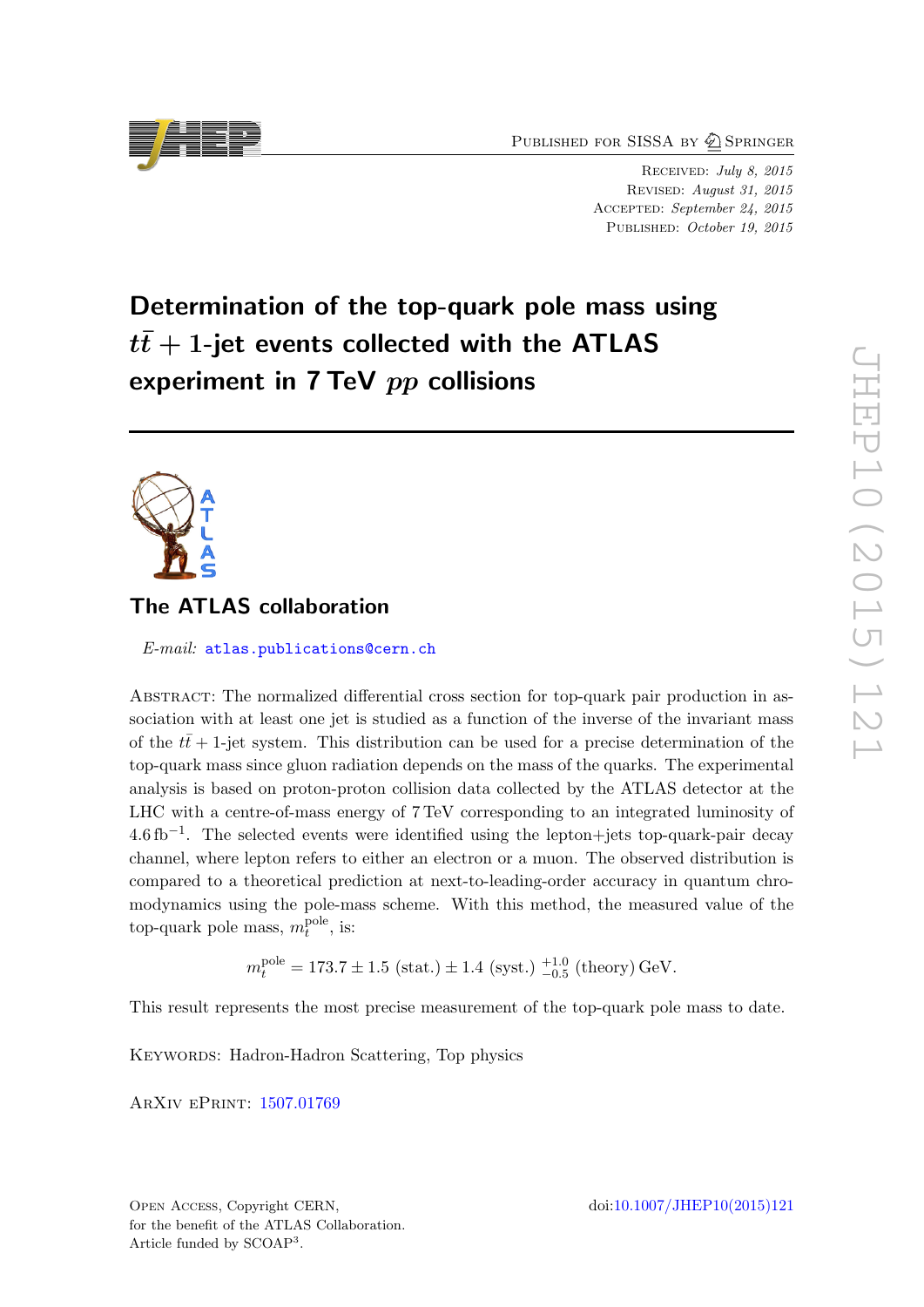# Contents

| 1 Introduction          | $\mathbf{1}$                                           |                         |  |  |
|-------------------------|--------------------------------------------------------|-------------------------|--|--|
|                         | 2 Definition of the observable                         | 3                       |  |  |
|                         | 3 The ATLAS experiment                                 | $\overline{\mathbf{4}}$ |  |  |
|                         | 4 Data sample and Monte Carlo simulation               |                         |  |  |
| $\bf{5}$                | $\overline{5}$                                         |                         |  |  |
| 6                       | Reconstruction of the $t\bar{t}$ + 1-jet system        | $\boldsymbol{6}$        |  |  |
| $\overline{7}$          | Top-quark mass determination                           | 8                       |  |  |
| 8                       | Statistical and systematic uncertainties               | 14                      |  |  |
|                         | Theoretical uncertainties<br>8.1                       | 14                      |  |  |
|                         | 8.2<br>Detector modelling                              | 15                      |  |  |
|                         | 8.3<br>Signal modelling                                | 16                      |  |  |
|                         | Background modelling<br>8.4                            | 17                      |  |  |
|                         | Studies on the definition of the extra jet<br>8.5      | 18                      |  |  |
|                         | 8.6<br>Uncertainties on the measured $R$ -distribution | 19                      |  |  |
| 9                       | Results and discussion                                 | 19                      |  |  |
| The ATLAS collaboration |                                                        |                         |  |  |

#### <span id="page-1-0"></span>1 Introduction

In the Standard Model (SM) of particle physics the couplings of the top quark to other particles are fixed through the gauge structure. The only free parameters in the topquark sector of the SM are the elements of the Cabibbo-Kobayashi-Maskawa mixing matrix and the top-quark mass. Due to its high value compared to the other quark masses, accurate knowledge of the top-quark mass is particularly relevant because it is related to the Higgs-boson and W-boson masses through radiative and loop corrections. The precise determination of these quantities allows a stringent test of whether the model is consistent [\[1,](#page-21-0) [2\]](#page-21-1). In addition, the precise knowledge of the top-quark mass is a crucial ingredient in recent evaluations of the stability of the electroweak vacuum [\[3–](#page-21-2)[5\]](#page-21-3).

The top-quark mass was determined directly at the Tevatron and at the Large Hadron Collider (LHC). A combination of a subset of these measurements yields a value of  $m_t =$  $173.34 \pm 0.76$  GeV [\[6\]](#page-21-4). In these measurements, the top-quark mass is inferred from a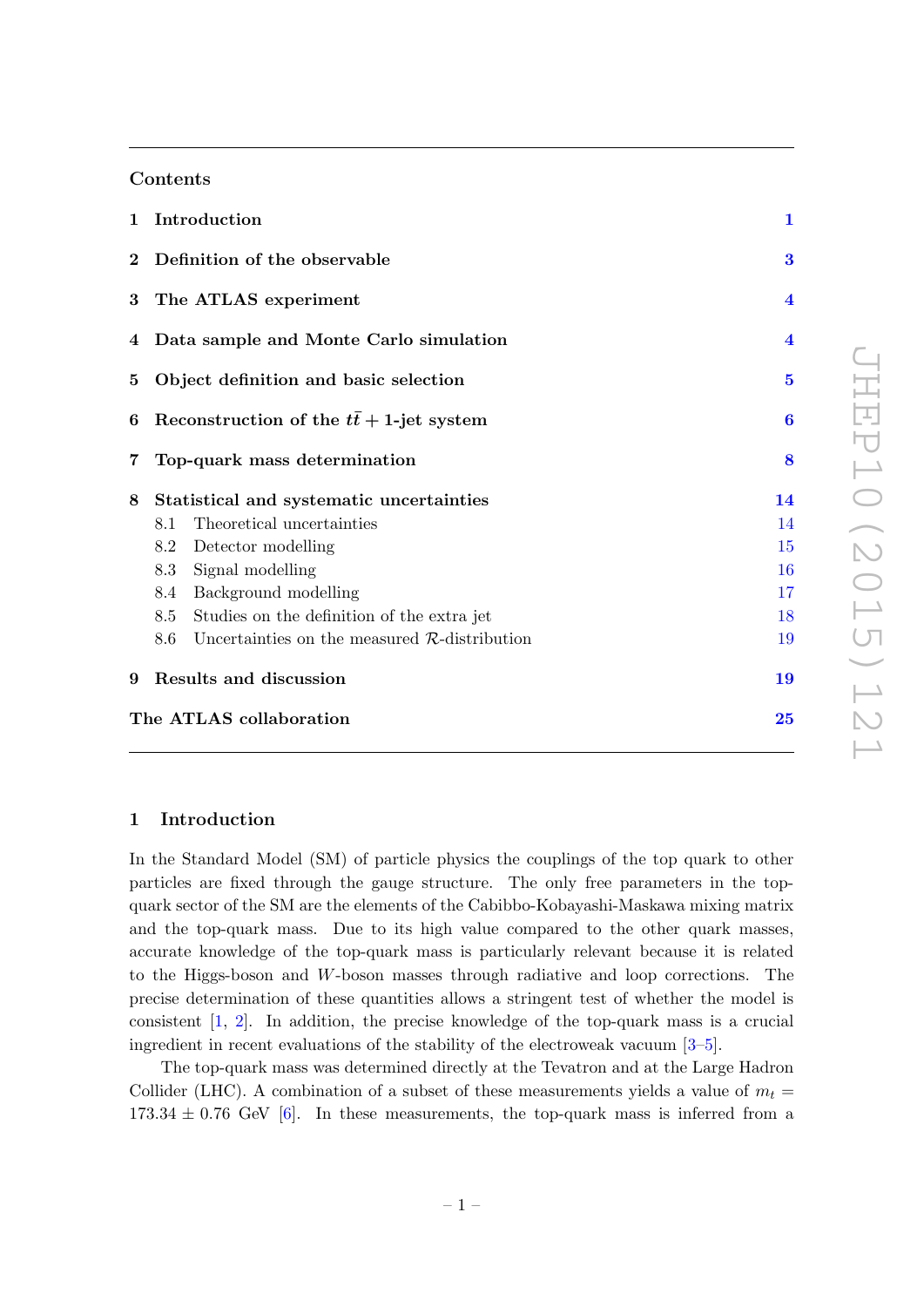kinematic reconstruction of the invariant mass of its decay products which is then calibrated to the mass definition used in the Monte Carlo (MC) simulations. These  $m_t$  determinations lack a clear interpretation in terms of a well-defined top-quark mass theoretical scheme as employed in quantum chromodynamics (QCD) perturbative calculations, electroweak fits or any theoretical prediction in general  $[2, 6-9]$  $[2, 6-9]$  $[2, 6-9]$ . The values extracted using these methods are usually identified with the top-quark pole mass  $m_t^{\text{pole}}$  $t_t^{\text{pore}}$ , but present studies estimate differences between the two top-quark mass definitions of  $O(1)$  GeV [\[2,](#page-21-1) [6](#page-21-4)[–9\]](#page-21-5).

The top-quark mass can also be measured from the inclusive cross section for top-quark pair ( $t\bar{t}$ ) production [\[10\]](#page-21-6). With this method the top-quark mass scheme is unambiguously defined in the theoretical calculations. However, top-quark mass determinations based on cross-section measurements are less precise, in their current form, than the other techniques based on kinematic reconstruction. This is due to a relatively weak sensitivity of the inclusive top-quark pair production cross section to the top-quark mass, as well as to the large uncertainties on the factorization and renormalization scales and the proton parton distribution function (PDF). To date, the most precise measurement of this type is based on the 7 TeV and 8 TeV data samples collected by the ATLAS experiment during the years 2011 and 2012, which yields  $m_t^{\text{pole}} = 172.9^{+2.5}_{-2.6} \text{ GeV}$  [\[11\]](#page-21-7). The results from the CMS experiment using this technique only include data collected during 2011 [\[12\]](#page-21-8).

In this paper the method described in ref. [\[13\]](#page-21-9) is followed. The top-quark mass is extracted from a measurement of the normalized differential cross section  $\mathcal{R}(m_t^{\text{pole}})$  $t_t^{\text{pole}}, \rho_s$ ) for  $t\bar{t}$  production with at least one additional jet,  $t\bar{t}$  + 1-jet, as a function of the inverse of the invariant mass of the  $t\bar{t}$  + 1-jet system,  $\rho_s \propto 1/\sqrt{s_{t\bar{t}+1-\text{jet}}}.$  This distribution is sensitive to the top-quark mass because the amount of gluon radiation depends on its value, with large effects in the phase-space region relatively close to the  $t\bar{t}+1$ -jet production threshold. This method combines the rigorous interpretation of the mass inferred from the inclusive cross section with the advantage of a greater sensitivity.

The measurement is performed using 7 TeV proton-proton (pp) collision data collected by the ATLAS experiment [\[14\]](#page-21-10), corresponding to an integrated luminosity of 4.6 fb<sup>-1</sup> with a total uncertainty of  $\pm 1.8\%$  [\[15\]](#page-21-11). Events are selected by using the "lepton+jets" final state to identify the  $t\bar{t}$  system and at least one additional jet. In this channel one W from the top decay produces a lepton (electron or muon) and a neutrino whereas the other W produces a pair of light quarks. Events are thus required to have exactly one lepton, two jets identified as b-quark jets, at least three additional jets not identified as b-quark jets and a significant amount of missing transverse momentum  $(E_{\text{T}}^{\text{miss}})$  due to the neutrino that escapes detection. The differential cross section is corrected to the parton level (a procedure referred to as unfolding in the following) and normalized. The topquark pole mass is then extracted through a fit to the data using the predicted normalized differential  $t\bar{t}+1$ -jet cross section from a next-to-leading-order calculation combined with parton showering  $(NLO+PS)$  [\[13,](#page-21-9) [16](#page-21-12)[–18\]](#page-22-0).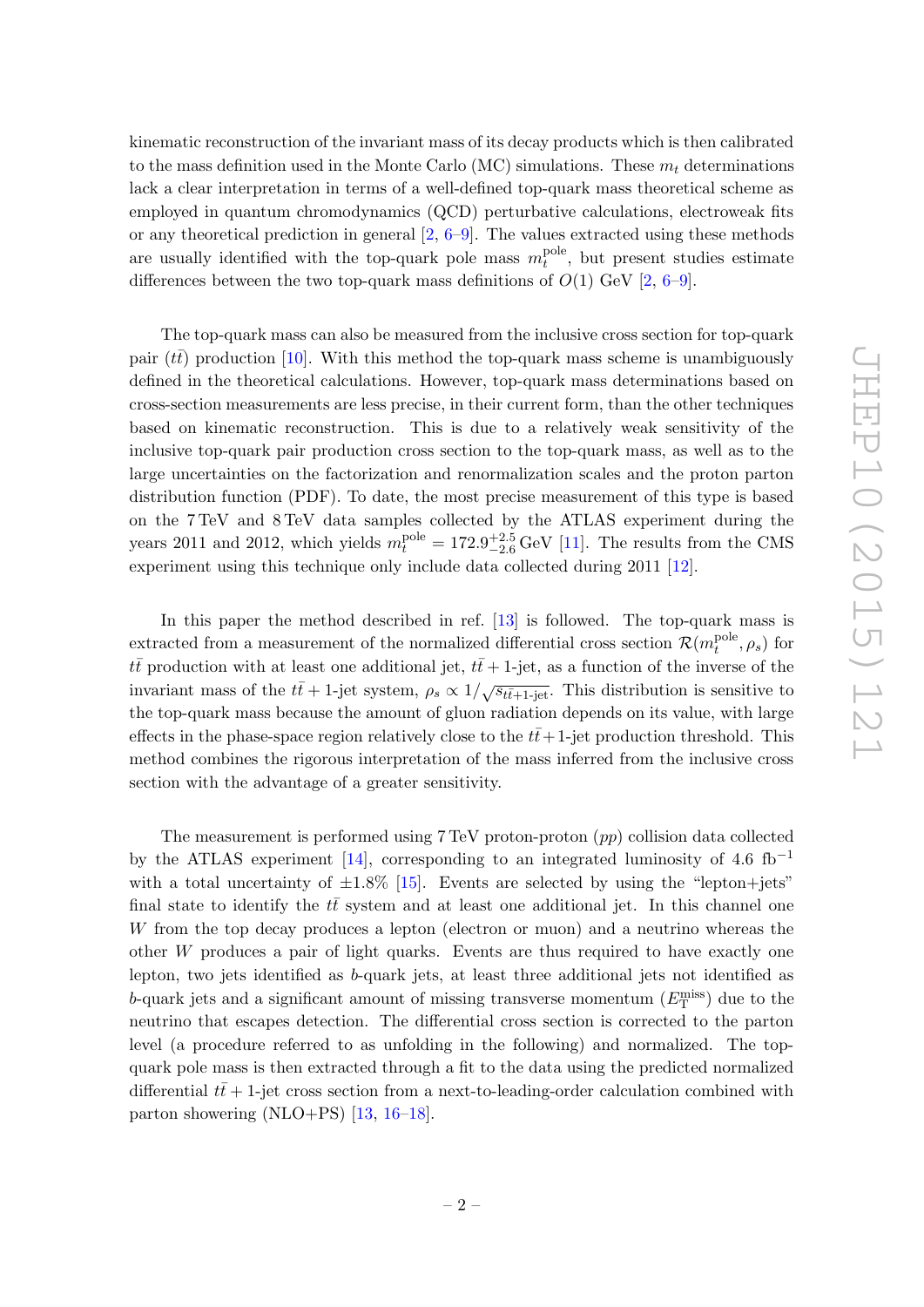#### <span id="page-3-0"></span>2 Definition of the observable

The method to extract the top-quark pole mass followed here, proposed in ref. [\[13\]](#page-21-9), exploits the fact that the top-quark mass dependence of the  $t\bar{t}$  + 1-jet cross section,  $\sigma_{t\bar{t}+1-\text{jet}}$ , is enhanced in the phase-space region relatively close to the  $t\bar{t}+1$ -jet production threshold. This method uses the predictions for  $t\bar{t}$  + 1-jet production at hadron colliders at NLO accuracy reported in refs. [\[16,](#page-21-12) [17\]](#page-21-13). A well-defined top-quark pole mass can be extracted by comparing these calculations with the measurement of the normalized  $t\bar{t}+1$ -jet cross section in pp collisions as a function of the inverse of the invariant mass  $\sqrt{s_{t\bar{t}+1-\text{jet}}}\$  of the  $t\bar{t}+1$ -jet system:

<span id="page-3-2"></span>
$$
\mathcal{R}(m_t^{\text{pole}}, \rho_s) = \frac{1}{\sigma_{t\bar{t}+1\text{-jet}}} \frac{\mathrm{d}\sigma_{t\bar{t}+1\text{-jet}}}{\mathrm{d}\rho_s}(m_t^{\text{pole}}, \rho_s),\tag{2.1}
$$

where  $\rho_s$  is defined as

$$
\rho_s = \frac{2m_0}{\sqrt{s_{t\bar{t}+1-\text{jet}}}},\tag{2.2}
$$

and  $m_0$  is an arbitrary constant of the order of the top-quark mass. Here and in the following,  $m_0 = 170$  GeV is used. The anti- $k_t$  jet reconstruction algorithm [\[19,](#page-22-1) [20\]](#page-22-2) is employed to reconstruct the jets. The extra jet, beyond those which originated from the  $t\bar{t}$  decay, is the leading jet with a transverse momentum  $p_T > 50$  GeV and a pseudorapidity  $|\eta| < 2.5$ .<sup>[1](#page-3-1)</sup> The observable  $R$  defined in this way is infra-red safe as demonstrated in the study of ref. [\[13\]](#page-21-9).

In this analysis, the measured normalized and differential cross section, unfolded to parton level, is compared to the theoretical calculations at NLO accuracy, after adding the parton shower evolution  $(NLO+PS)$ . Including the parton shower is expected to give a better description of the final-state phase space than the NLO calculation alone and is implemented in the publicly available MC generator developed in ref. [\[18\]](#page-22-0). This generator uses POWHEG (POWHEG-ttJ) [\[18,](#page-22-0) [21,](#page-22-3) [22\]](#page-22-4) matched with the PYTHIA v8 [\[23\]](#page-22-5) parton shower. Using a fixed order NLO calculation to fit the data gives a similar R-distribution but leads to an estimated top quark pole mass about 0.3 GeV lower than using a NLO+PS calculation.

This difference is well below the present theoretical uncertainty of the calculation. Differences due to the use of PYTHIA v8 or PYTHIA v6 [\[24\]](#page-22-6) are below this value of 0.3 GeV.

In the NLO calculation, it is assumed that the top quarks are stable. Possible effects due to radiation from top-quark decay products and virtual corrections to the decay are small compared to the overall theoretical uncertainty. Quantum chromodynamics corrections to the decay do not affect the mass renormalization of the top quark at the same order of accuracy as considered in the calculation because the renormalization is purely determined from the QCD self-energy corrections of the top-quark propagator, which is included in the calculation. Furthermore, recent calculations in refs. [\[25,](#page-22-7) [26\]](#page-22-8) include NLO QCD corrections to the total and differential  $t\bar{t}$  cross section assuming the top quarks to

<span id="page-3-1"></span><sup>1</sup>ATLAS uses a right-handed coordinate system with its origin at the nominal interaction point (IP) in the centre of the detector and the z-axis along the beam pipe. The x-axis points from the IP to the centre of the LHC ring, and the y-axis points upward. Cylindrical coordinates  $(r, \phi)$  are used in the transverse plane,  $\phi$  being the azimuthal angle around the beam pipe. The pseudorapidity is defined in terms of the polar angle  $\theta$  as  $\eta = -\ln[\tan(\theta/2)]$ . Transverse momentum and energy are defined as  $p_T = p \sin \theta$  and  $E_T = E \sin \theta$ , respectively.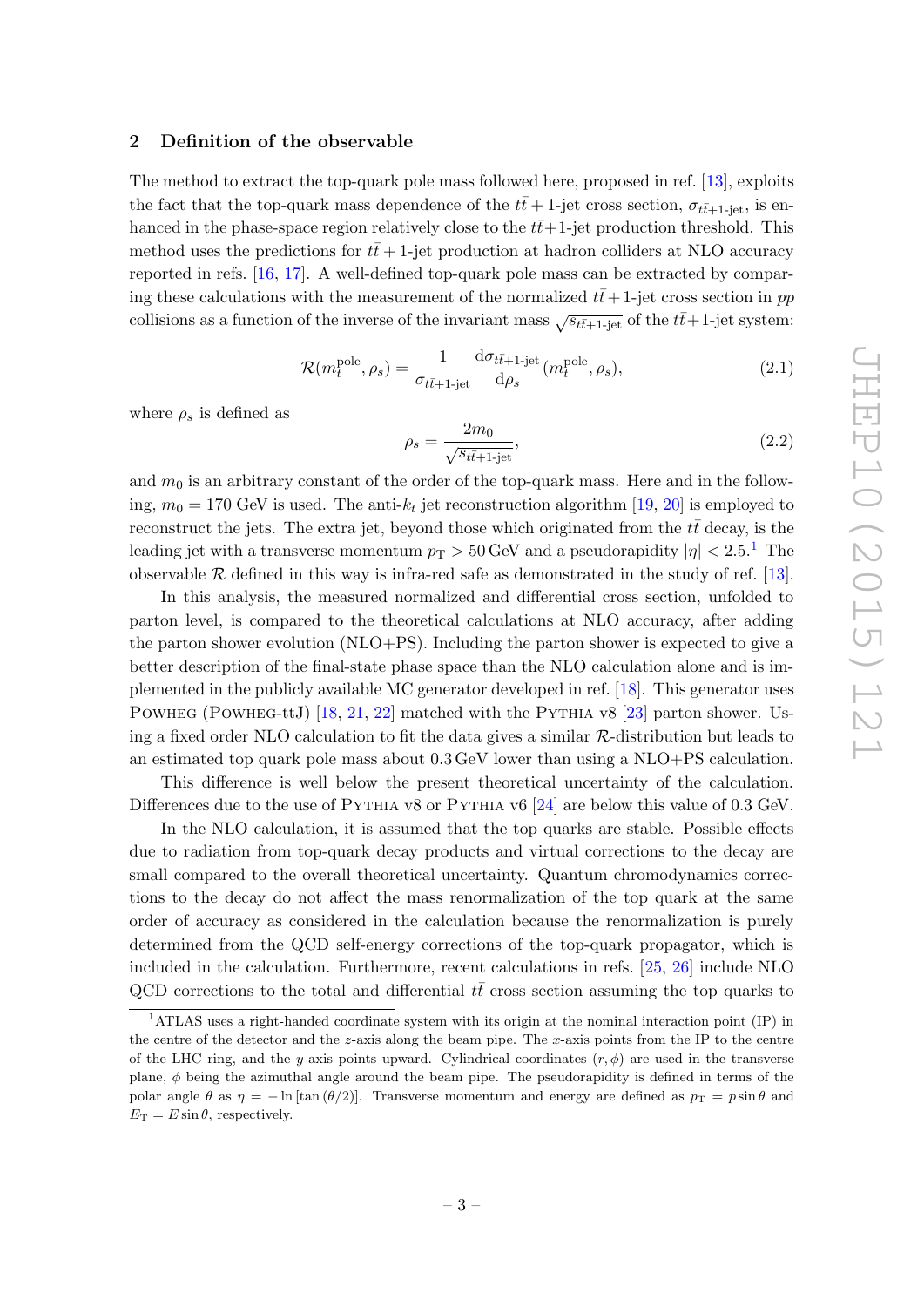be off-shell. In this framework, the results in the on-shell approximation are reliable and off-shell effects are at the sub-percent level. In the following, it is assumed that similar results hold for the quantity  $\mathcal{R}$ . In fact, as  $\mathcal{R}$  is expressed as a normalized cross section, even smaller effects can be expected due to possible cancellations.

## <span id="page-4-0"></span>3 The ATLAS experiment

The ATLAS experiment [\[14\]](#page-21-10) is a multipurpose detector with a forward-backward symmetric cylindrical geometry. The inner tracking detector (ID) consists of a silicon pixel detector, a silicon microstrip detector (SCT), and a straw-tube transition radiation tracker (TRT). The ID is surrounded by a thin superconducting solenoid which provides a 2 T magnetic field and by a high-granularity liquid-argon (LAr) sampling electromagnetic calorimeter. The electromagnetic calorimeter is divided into a central barrel ( $|\eta|$  < 1.475) and end-cap regions at each end of the barrel  $(1.375 < |\eta| < 2.5$  for the outer wheel and  $2.5 < |\eta| <$ 3.2 for the inner wheel). A steel/scintillator-tile calorimeter completes the measurement of hadronic showers in the central pseudorapidity range ( $|\eta| < 1.7$ ), while a LAr hadronic endcap calorimeter provides coverage over  $1.5 < |\eta| < 3.2$ . The forward regions  $(3.2 < |\eta| < 4.9)$ are instrumented with LAr calorimeters for electromagnetic and hadronic measurements. The muon spectrometer (MS) surrounds the calorimeters and consists of three large air-core superconducting toroid systems providing bending powers of 3 Tm in the barrel and 6 Tm in the end-caps, a system of precision tracking chambers ( $|\eta| < 2.7$ ), and fast detectors for triggering  $(|\eta| < 2.4)$ . The combination of all these sub-detectors provides charged-particle measurements together with efficient and precise identification of leptons and photons in the pseudorapidity range of  $|\eta|$  < 2.5. Jets and  $E_{\rm T}^{\rm miss}$  are reconstructed using energy deposits over the full coverage of the calorimeters,  $|\eta|$  < 4.9. The reconstructed muon momenta are also included in the evaluation of  $E_{\rm T}^{\rm miss}$ . Evaluation of the luminosity scale is performed using several luminosity-sensitive detectors. The ATLAS experiment has a three-level trigger system [\[14\]](#page-21-10). The first-level trigger is hardware-based and uses a subset of the detector information to reduce the event rate to at most 75 kHz. The second and third levels are software-based and together reduce the event rate to about 300 Hz.

#### <span id="page-4-1"></span>4 Data sample and Monte Carlo simulation

The data considered in this analysis correspond to an integrated luminosity of 4.6 fb<sup>-1</sup> of proton-proton collisions at a centre-of-mass energy of 7 TeV. They were recorded in 2011 during periods with stable beam conditions and with all relevant subdetector systems operational. The events were selected by single-lepton triggers that require a minimum transverse momentum of 18 GeV for muons and a minimum of 20 to 22 GeV for electrons, depending on the data-taking conditions.

In this analysis, several MC samples are used for the modelling of  $t\bar{t}$  pair production and the main background processes. For the simulation of the  $t\bar{t}$  signal and the unfolding, the POWHEG code (POWHEG-hvq, patch  $\{27\}$ ) is used to calculate the QCD matrix element at NLO with the CT10 [\[28\]](#page-22-10) PDF set. The parton shower and the underlying event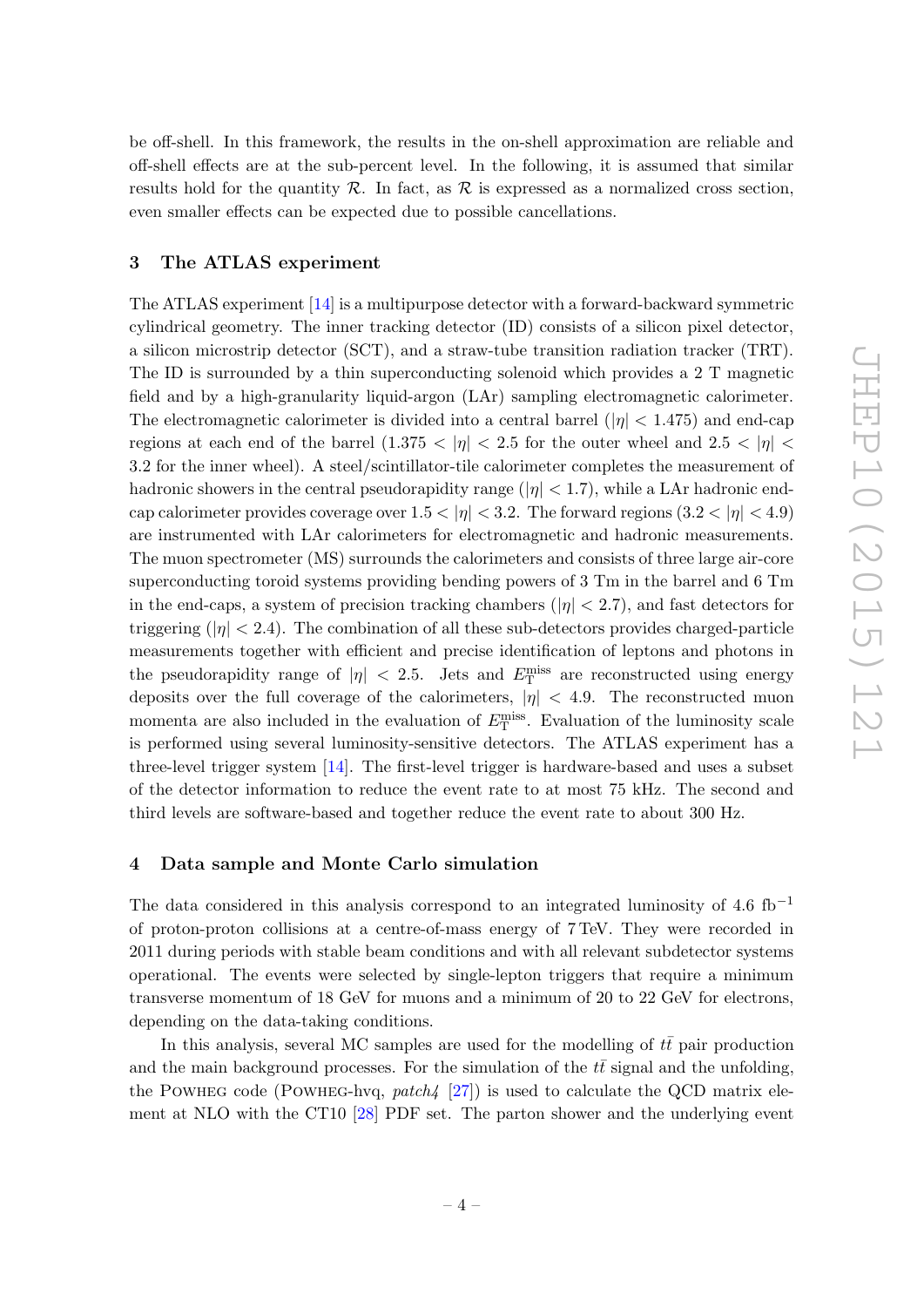are added using the PYTHIA v6.4  $[24]$  generator with the Perugia 2011C parameter set (tune) [\[29\]](#page-22-11). Several MC sets of events were generated using different top-quark masses. The nominal MC sample, which is used in the present study to compare the MC predictions with data, is the largest and is produced assuming a top-quark mass of  $m_t = 172.5$ GeV. The corresponding cross section of the nominal  $t\bar{t}$  sample is  $177^{+10}_{-11}$  (theo.) pb as predicted by the calculations in refs. [\[30](#page-22-12)[–34\]](#page-22-13), which include the next-to-next-to-leading order (NNLO) and the resummation of next-to-next-to-leading logarithmic (NNLL) soft gluon terms with top $++2.0$  [\[33\]](#page-22-14). In addition to this nominal sample, five other samples are employed with different assumptions about the input top-quark mass in the range from 167.5 GeV to 180 GeV in steps of 2.5 GeV.

Background processes to the  $t\bar{t}$  + 1-jet final state under study are simulated with various MC generators. Single top quark production in the  $s$ -,  $Wt$ - and  $t$ -channels is simulated using POWHEG matched with PYTHIA v6.4. The Perugia 2011C tune is used. The production of  $W/Z$  bosons in association with jets  $(W+\text{jets or } Z+\text{jets})$  is simulated using the ALPGEN generator  $(v2.13)$  [\[35\]](#page-22-15) with the leading-order (LO) CTEQ6L1 [\[36\]](#page-23-0) PDF set. These calculations are interfaced with HERWIG 6 [\[37\]](#page-23-1) for the parton shower and JIMMY v4.31 [\[38\]](#page-23-2) for the underlying-event modelling. W+jets events containing heavyflavour quarks are generated separately using leading-order matrix elements with massive b- and c-quarks. Possible double-counting due to heavy quarks produced by the parton shower is considered and removed. The total number of  $W+$ jets events is normalized by exploiting the lepton charge asymmetry observed in data, following the method in ref. [\[39\]](#page-23-3). Diboson events  $(WW, ZZ, WZ)$  are generated using HERWIG 6 with the MRSTMCal [\[40\]](#page-23-4) PDF. The background from misidentified and non-prompt leptons is estimated using a data-driven matrix method described in ref. [\[41\]](#page-23-5).

Multiple soft pp interactions generated with PYTHIA v.6.425 using the AMBT2B tune [\[42\]](#page-23-6) are added to all simulated events in order to account for the effect of multiple pp interactions in the same and neighbouring bunch crossings (pile-up).

The response of the ATLAS detector is simulated using a detailed description of the detector geometry [\[43\]](#page-23-7) in GEANT4 [\[44\]](#page-23-8). Simulated events are reconstructed using the same software as used for the data.

#### <span id="page-5-0"></span>5 Object definition and basic selection

The analysis applies several requirements to the events and makes use of reconstructed electrons, muons, jets and  $E_{\rm T}^{\rm miss}$ . Electron candidates are reconstructed from energy deposits in the electromagnetic calorimeter using criteria based on the shower shape, and they must be matched to a charged-particle track in the ID [\[45\]](#page-23-9). Electrons must have a transverse momentum of  $p_T > 25$  GeV and  $|\eta| < 2.47$ . Events with electrons falling in the calorimeter barrel/end-cap transition region, corresponding to  $1.37 < |\eta| < 1.52$ , are rejected. Muon candidates are identified by combining track candidates in the MS and the ID [\[46\]](#page-23-10). All muons are required to have a transverse momentum  $p_T > 25$  GeV and  $|\eta|$  < 2.5. All muons must additionally satisfy a series of selection criteria on the number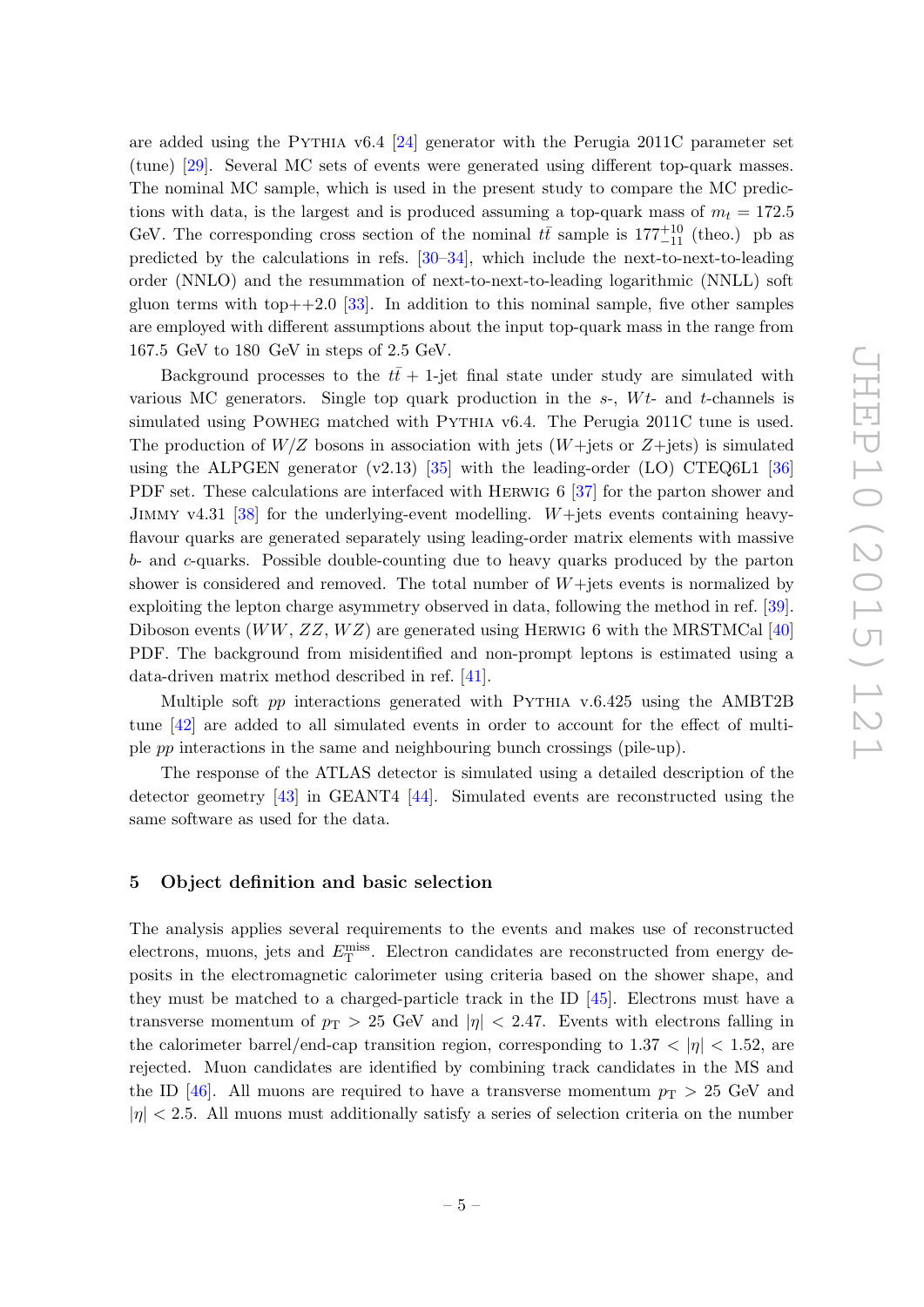of hits per track in the various tracking sub-detectors [\[47\]](#page-23-11). Finally, electrons and muons have to match corresponding objects that have fired the trigger.

Isolation criteria are applied to electron and muon candidates to reduce the background from hadrons mimicking lepton signatures and backgrounds from heavy-flavour decays inside jets [\[48\]](#page-23-12).

Energy deposits in the calorimeters are combined into three-dimensional clusters [\[49\]](#page-23-13). From these clusters, jets are reconstructed using the anti- $k_t$  jet algorithm with a radius parameter of 0.4. Reconstructed jet energies in simulations are calibrated from stable-particle jets. Residual calibrations, derived by using in situ methods where the jet transverse momentum is compared to that of a reference object (e.g. using  $\gamma/Z +$ jet events), are then applied to data relative to the simulations [\[50\]](#page-23-14).

Reconstructed jets must have  $p_T > 25$  GeV and  $|\eta| < 2.5$ . To suppress the contribution from low- $p_T$  jets originating from pile-up interactions, a jet vertex fraction requirement is applied: at least  $75\%$  of the summed scalar  $p<sub>T</sub>$  of tracks associated with the jet must be due to tracks originating at the event primary vertex. This primary vertex is defined as the vertex with the highest  $\sum_{\text{trk}} (p_T^{\text{trk}})^2$  among all candidates with at least five associated tracks (trk) with  $p_T^{\text{trk}} > 0.4$  GeV [\[51\]](#page-23-15). Jets containing b-hadrons are identified using a neural network exploiting the long lifetime of b-hadrons at a working point resulting in a tagging efficiency of 70% in simulated  $t\bar{t}$  events [\[52](#page-23-16)[–54\]](#page-24-0).

The transverse momentum of neutrinos escaping the detector is assumed to be identical to  $E_{\rm T}^{\rm miss}$ , which is reconstructed as the magnitude of the momentum imbalance in the transverse plane as obtained from the negative vector sum of the momenta of all energy deposits. It is reconstructed from topological clusters, calibrated for electromagnetic objects and corrected according to the energy scale of the identified objects. Muons contributions are also included by using their momentum measured in the inner detector and the muon spectometer [\[55\]](#page-24-1).

Events must not contain jets with  $p_T$  greater than 20 GeV arising from out-of-time energy deposits or from energy deposits with a hardware or calibration problem. Exactly one isolated electron or muon, and at least five jets are required with exactly two of the jets tagged as b-quark jets. The magnitude of the missing transverse momentum and the transverse mass of the system formed by the charged lepton and the neutrino,<sup>[2](#page-6-1)</sup>  $m_{\text{T}}^W$ , must both exceed 30 GeV.

# <span id="page-6-0"></span>6 Reconstruction of the  $t\bar{t}$  + 1-jet system

After the basic selection, a kinematic reconstruction of the events is performed to identify the W-boson and top-quark candidates. The leptonically-decaying  $W$  boson is identified with the charged lepton and the neutrino, where the longitudinal momentum is inferred using a constraint on the  $W$ -boson mass. Candidates for the hadronically-decaying  $W$ boson are constructed by considering all possible pairs of jets among those not identified

<span id="page-6-1"></span><sup>&</sup>lt;sup>2</sup>The W-boson transverse mass is defined as  $m_{\rm T}^W = \sqrt{2p_{\rm T,\ell} p_{\rm T,\nu}[1 - \cos(\phi_\ell - \phi_\nu)]}$  where  $\ell$  and  $\nu$  refer to the selected lepton and the neutrino whose information is associated with the  $E_{\rm T}^{\rm miss}$  vector, respectively.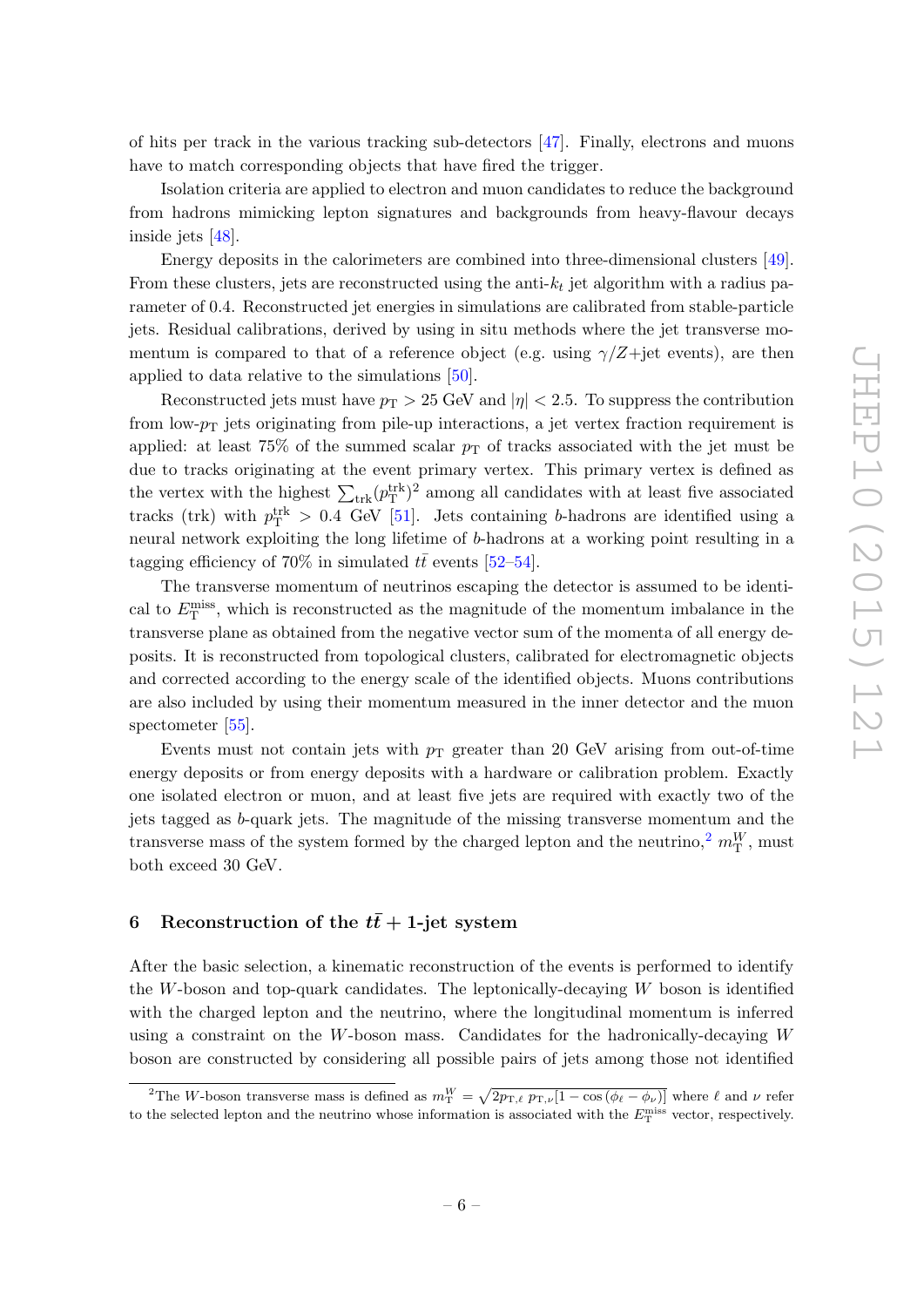|                                          |              |         | Events Uncertainty |
|------------------------------------------|--------------|---------|--------------------|
| Signal ( $t\bar{t}$ , $m_t = 172.5$ GeV) | $2050 \pm 1$ |         | 320                |
| $W + jets$                               | $31 \pm$     |         | 16                 |
| $Z + jets$                               |              | $6 \pm$ | -4                 |
| Single top $(m_t = 172.5 \text{ GeV})$   | $62 +$       |         | 34                 |
| WW, ZZ, WZ                               |              | $1 +$   | $\mathbf{1}$       |
| Misidentified and non-prompt leptons     | 22           | $+$     | 13                 |
| Total Background                         | 121          | $+$     | 40                 |
| Total Predicted                          | $2170 \pm$   |         | 320                |
| Data                                     | 2256         |         |                    |

<span id="page-7-1"></span>**Table 1.** Event yields and their uncertainties after the reconstruction of the  $t\bar{t}+1$ -jet system. The quoted uncertainty values include the total statistical and systematic uncertainties as described in section [8.](#page-14-0)

as b-jets. Accepted events must fulfil the following conditions:

<span id="page-7-0"></span>
$$
0.9 < \alpha \equiv \frac{m_W^{\text{ref}}}{m_{ij}} < 1.25,\tag{6.1}
$$

$$
\Delta k_t(i,j) \equiv \min(p_\text{T}^i, p_\text{T}^j) \cdot \Delta R(i,j) < 90 \quad \text{GeV},\tag{6.2}
$$

where the indices i and j run over all jets not identified as b-jets,  $m_{ij}$  is the invariant mass of jets i and j, and  $m_W^{\text{ref}} = 80.4 \text{ GeV}$  [\[56\]](#page-24-2). All combinations of the two b-jets with the W-boson candidates are considered as top-quark candidates. Once both requirements are applied, the permutation that minimizes the invariant mass difference of the hadronically and leptonically decaying top-quark candidates is selected. The application of these two requirements reduces the combinatorial background.

The magnitude of the momentum vectors of the light-quark jets associated with the hadronic W boson are scaled using the value of  $\alpha$  derived from eq. [\(6.1\)](#page-7-0). A further requirement on the ratio of the reconstructed top-quark kinematic mass for the leptonic and hadronic decays,  $m_t^{\text{leptonic}}$  $t_t^{\text{leptonic}}/m_t^{\text{hadronic}} > 0.9$ , is imposed to increase the signal to background ratio. The leading- $p_T$  jet is selected among the remaining jets and is identified as the extra jet completing the  $t\bar{t}$  + 1-jet system. The extra jet must satisfy  $p_T > 50$  GeV and  $|\eta| < 2.5$ .

The event yields after the final selection are presented in table [1.](#page-7-1) The number of selected data events is in good agreement with the MC expectation.

After applying all the selection criteria, data were compared to the expectations. A representative subset of kinematic and angular distributions is shown in figures [1](#page-8-1) and [2.](#page-9-0) In all cases, good agreement between data and prediction is observed. In addition to these plots, the number of reconstructed  $t\bar{t}$  + 1-jet events as a function of  $\rho_s$  is shown in figure [3.](#page-10-0)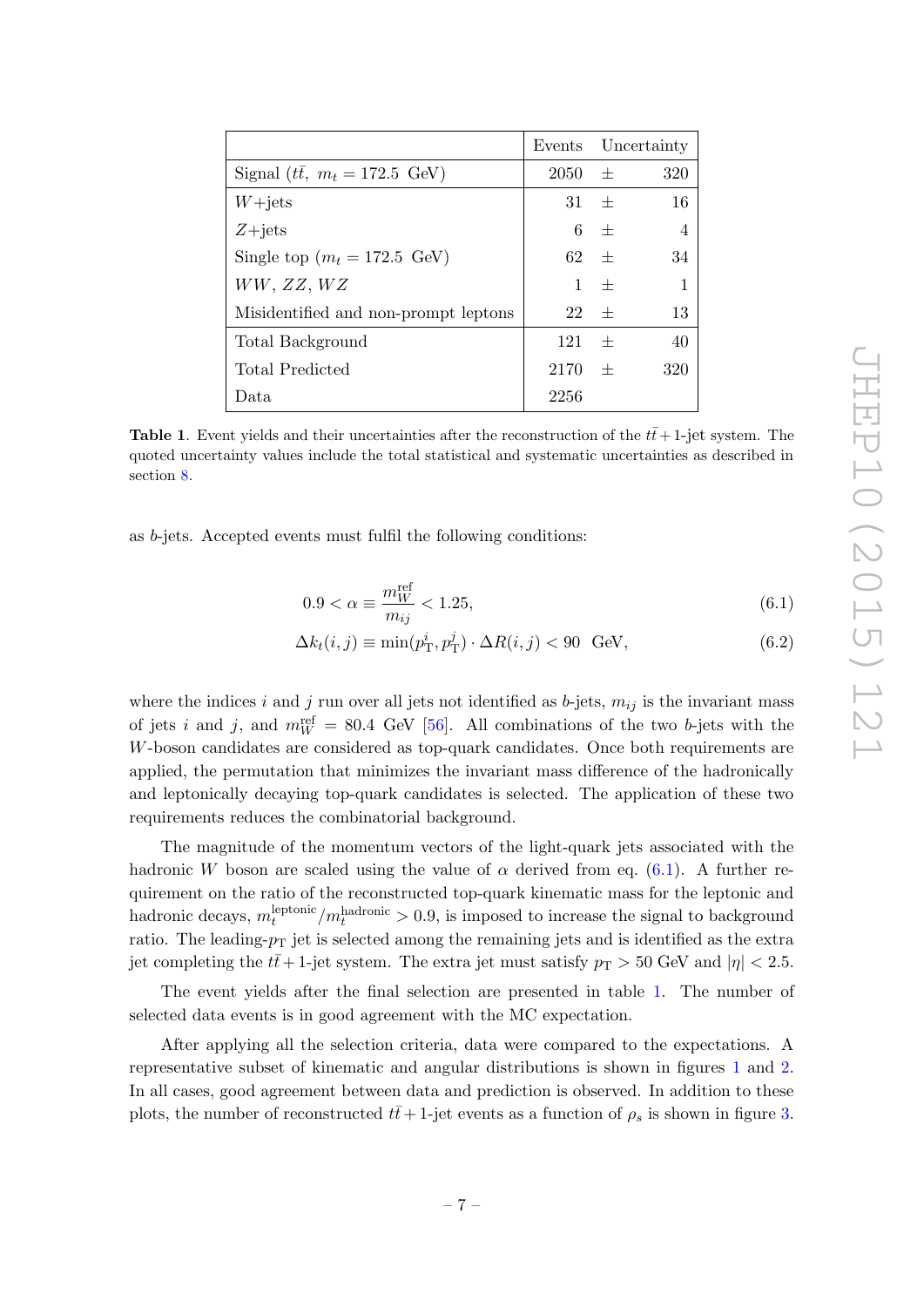

<span id="page-8-1"></span>**Figure 1.** The data for various kinematic distributions (transverse momentum,  $p_T$ , of the lepton,  $p_T$ of all the b-tagged jets,  $p_T$  of all non-b-tagged jets and the total jet multiplicity) are compared to the nominal tt $\overline{t}$  MC sample (POWHEG+PYTHIA) plus backgrounds after the final kinematic reconstruction of the  $t\bar{t}+1$  $t\bar{t}+1$ -jet events. The total background estimated in table 1 is shown in dark grey. The uncertainty band includes the total statistical and systematic uncertainties as described in section [8.](#page-14-0)

### <span id="page-8-0"></span>7 Top-quark mass determination

The top-quark pole mass is extracted by fitting the parameterized NLO+PS prediction to the measured distribution of the normalized differential cross section  $\mathcal R$  defined in eq. [\(2.1\)](#page-3-2) after background subtraction and correction for detector effects and hadronization. This method follows a similar procedure to that employed in ref. [\[57\]](#page-24-3). The observed number of  $t\bar{t}$  + 1-jet events in figure [3](#page-10-0) is used to construct this R-distribution at parton level.

The recorded parton-level information in the nominal ATLAS signal MC sample (see section [4\)](#page-4-1) did not allow the construction of the extra jet at the parton level, as required by the theoretical calculation. Consequently, a simple direct connection between the  $t\bar{t}$  + 1-jet system at detector level and at parton level could not be made. For that reason, an intermediate state corresponding to the first gluon emission at parton level  $(t\bar{t} + g)$  was introduced to bridge the connection and an additional MC sample of events was generated. This latter sample transformed the R-distribution of the  $t\bar{t}$ +g system into the final Rdistribution of the  $t\bar{t}$  + 1-jet system, which this time was defined as in the theoretical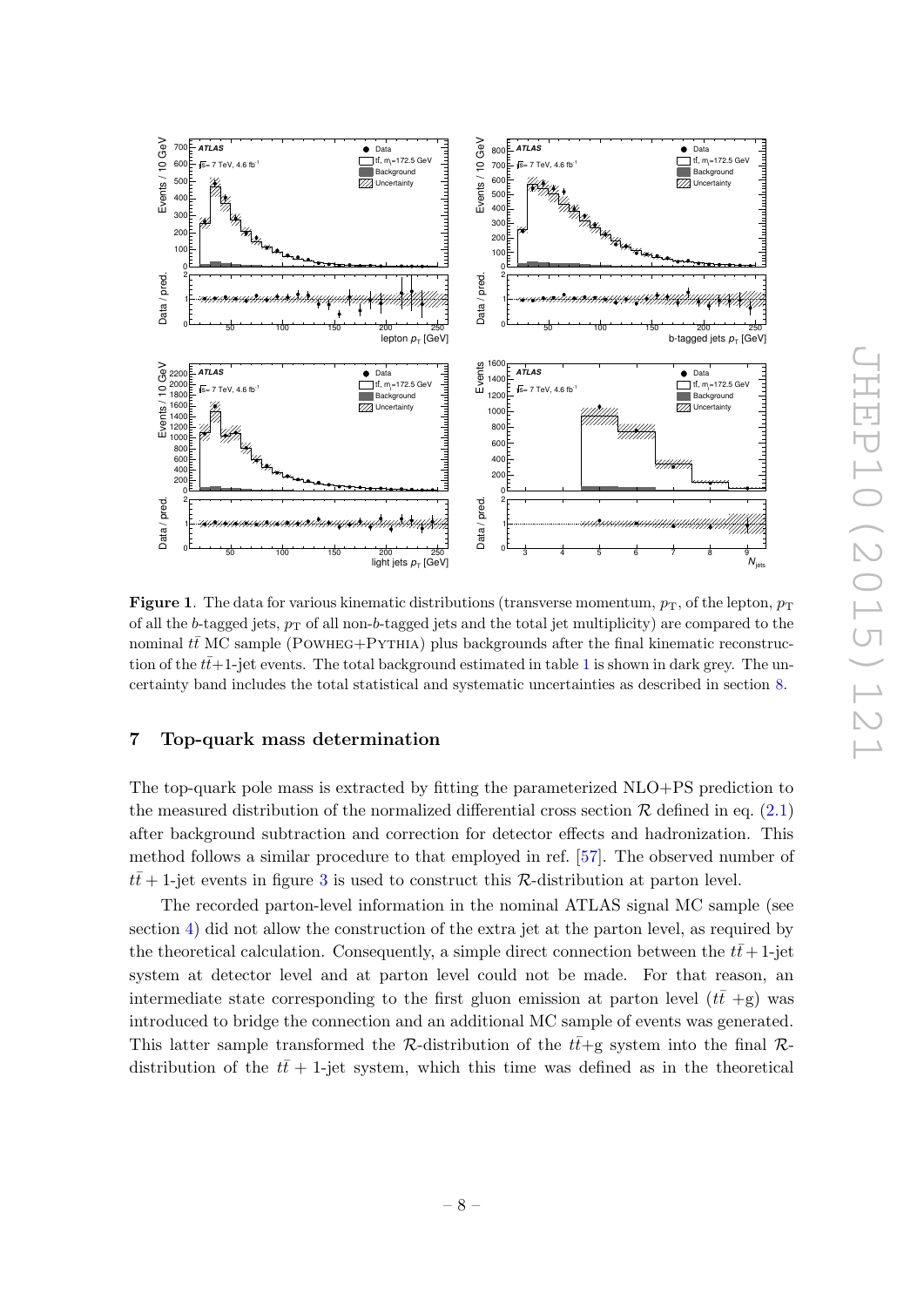

<span id="page-9-0"></span>Figure 2. The data for various kinematic distributions (the reconstructed mass of the hadronically and leptonically decaying top-quark candidates, the  $p<sub>T</sub>$  of the additional jet and the invariant mass of the  $t\bar{t}$  + 1-jet system) are compared to the nominal  $t\bar{t}$  MC sample (POWHEG+PYTHIA) plus backgrounds after the final kinematic reconstruction of the  $t\bar{t}+1$ -jet events. The total background estimated in table [1](#page-7-1) is shown in dark grey. The uncertainty band includes the total statistical and systematic uncertainties as described in section [8.](#page-14-0)

calculation. This sample was validated using ATLAS procedures and did not include the full detector simulation. The final correction procedure contained the following steps:

 $t\bar{t}$  + 1-jet (detector level)  $\rightarrow t\bar{t}$  + g (parton level)  $\rightarrow t\bar{t}$  + 1-jet (parton level),

As a first step the migration matrix relating the distribution of  $t\bar{t}$  + 1-jet events at detector level and the  $t\bar{t}$  +g events at parton level was calculated using the nominal MC simulation. Data were grouped in bins as a function of  $\rho_s$  with a variable bin size as displayed in table [2](#page-11-0) and in figure [4.](#page-12-0) This choice was the result of a compromise between having values of the diagonal terms in the migration matrix above 50% and optimizing the sensitivity of the  $R$ -distribution to the top-quark mass according to the study of ref. [\[13\]](#page-21-9). The migration matrix was then inverted using the Singular Value Decomposition (SVD) method described in ref. [\[58\]](#page-24-4). This algorithm minimizes the statistical fluctuations inherent in the matrix-inversion process.

The above correction restricts the kinematical phase-space region to that of the events satisfying the selection criteria. Hence an additional correction is needed to extend this region to the full acceptance considered by the theoretical calculation (acceptance term).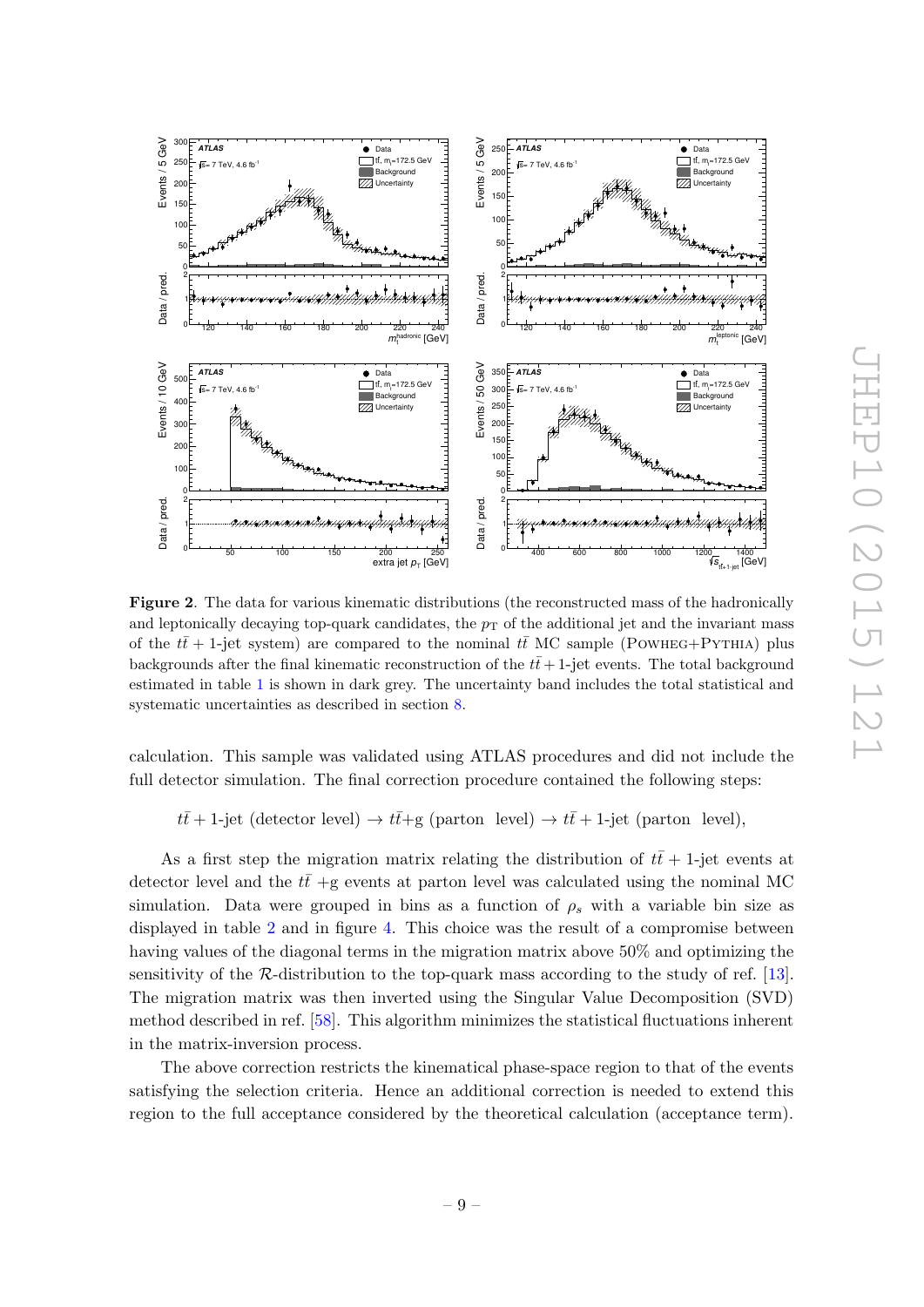

<span id="page-10-0"></span>**Figure 3.** Number of reconstructed events as a function of  $\rho_s$  ( $m_0 = 170$  GeV) related to the inverse of the invariant mass of the  $t\bar{t}$  + 1-jet system. The data are compared to the nominal  $t\bar{t}$ MC prediction (POWHEG+PYTHIA) plus backgrounds, which assumes a top-quark mass  $m_t = 172.5$ GeV after the final kinematic reconstruction of the  $t\bar{t}$  + 1-jet events. The backgrounds and the systematic uncertainties are estimated as in figure [1](#page-8-1) and [2.](#page-9-0)

Finally an additional step was implemented to convert the R-distribution corresponding to the  $t\bar{t}$ +g system into the R-distribution of the  $t\bar{t}$ +1-jet system defined as in the theoretical calculation. The final unfolding procedure is described as follows:

<span id="page-10-1"></span>
$$
\mathcal{R}^{\text{cor-data}}(\rho_s) \equiv \left[ \left( \mathcal{M}^{-1} \otimes \mathcal{R}^{\text{det-data}}(\rho_s) \right) \cdot \left( \frac{\mathcal{R}^{\tilde{t}^{\tilde{t}^{\prime}} + g}(\rho_s)}{\mathcal{R}^{\tilde{t}^{\tilde{t}^{\prime}} + g}(\rho_s)} \right)^{-1} \right] \cdot \left( \frac{\mathcal{R}^{\tilde{t}^{\tilde{t}^{\prime}} + 1 \cdot \text{jet}}(\rho_s)}{\mathcal{R}^{\tilde{t}^{\tilde{t}^{\prime}} + g}(\rho_s)} \right), \quad (7.1)
$$

where  $(\mathcal{M}^{-1}\otimes \mathcal{R}^{\text{det-data}}(\rho_s))$  is the term describing the transformation of the  $t\bar{t}+1$ -jet distributions from detector level to the parton level at its first gluon emission  $(t\bar{t}+g)$ . The acceptance term is

$$
\left(\frac{\mathcal{R}_{\text{acc.}}^{t\bar{t}+\text{g}}(\rho_s)}{\mathcal{R}^{t\bar{t}+\text{g}}(\rho_s)}\right)^{-1},\tag{7.2}
$$

and deviates from unity by less than 2% over the full  $\rho_s$  range. The factor

$$
\left(\frac{\mathcal{R}^{t\bar{t}+1\text{-jet}}(\rho_s)}{\mathcal{R}^{t\bar{t}+\mathrm{g}}(\rho_s)}\right),\tag{7.3}
$$

transforms the R-distribution which corresponds to the  $t\bar{t}$ +g system into the R-distribution of the  $t\bar{t}$  + 1-jet system. This correction factor is typically within 10% of unity.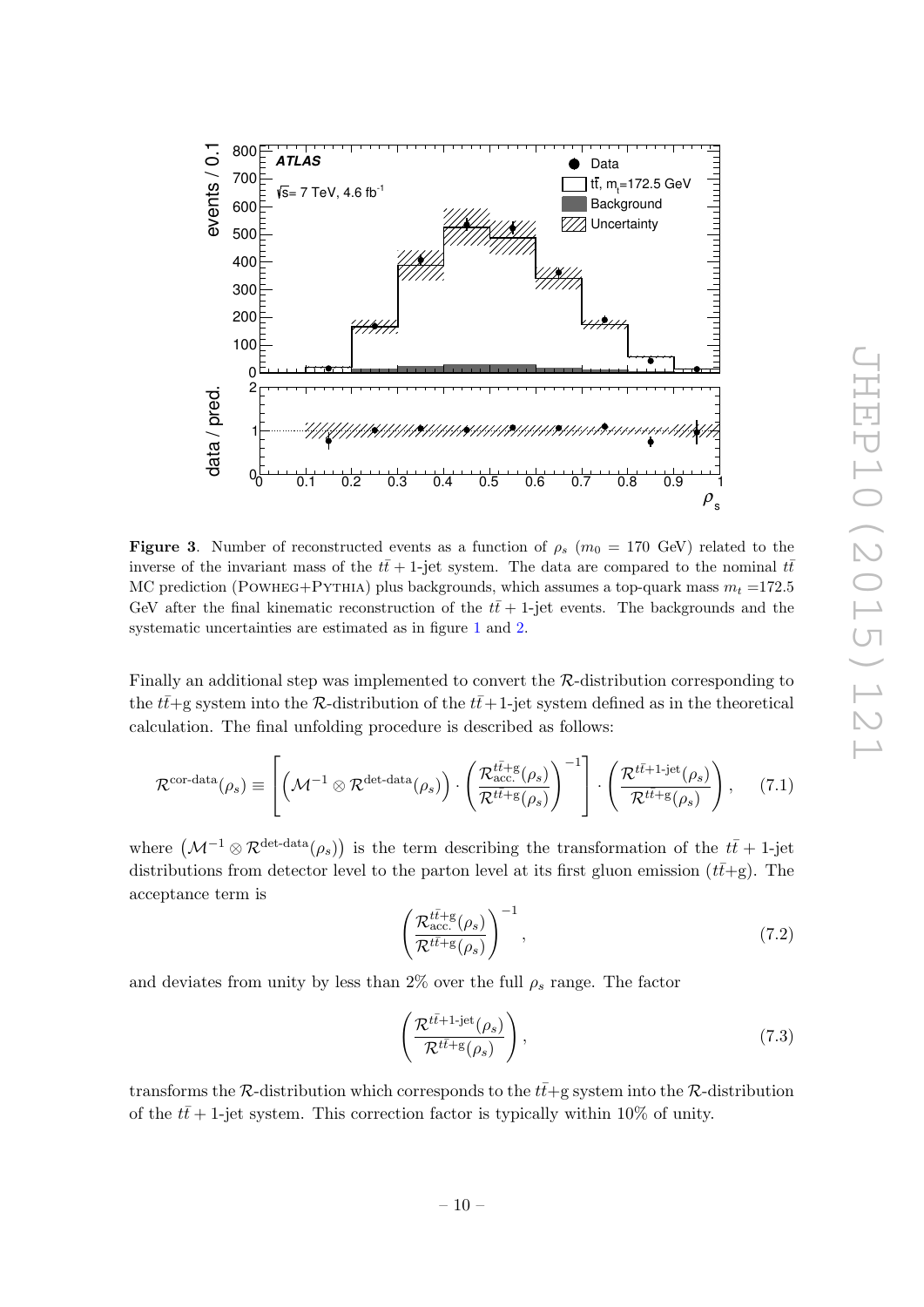|                                                                    | $\mathcal{R}^{\text{theory}}$ |            |           |            |           |
|--------------------------------------------------------------------|-------------------------------|------------|-----------|------------|-----------|
| $m_t^{\overline{\rm pole}}$<br>$\rho_s$ (m <sub>0</sub> = 170 GeV) | 170 GeV                       | 172.5 GeV  | 175 GeV   | 177.5 GeV  | 180 GeV   |
| $0 \text{ to } 0.25$                                               | 0.1327(9)                     | 0.1390(44) | 0.1425(8) | 0.1487(10) | 0.1548(6) |
| $0.25 \text{ to } 0.325$                                           | 1.104(14)                     | 1.134(6)   | 1.172(13) | 1.208(15)  | 1.251(9)  |
| $0.325$ to $0.425$                                                 | 1.972(9)                      | 2.027(4)   | 2.070(9)  | 2.130(11)  | 2.185(7)  |
| $0.425$ to $0.525$                                                 | 2.506(12)                     | 2.561(6)   | 2.587(11) | 2.644(13)  | 2.674(8)  |
| $0.525$ to $0.675$                                                 | 2.143(8)                      | 2.125(4)   | 2.116(7)  | 2.085(9)   | 2.060(6)  |
| $0.675$ to 1.0                                                     | 0.353(2)                      | 0.316(1)   | 0.287(2)  | 0.252(2)   | 0.223(1)  |

<span id="page-11-0"></span>Table 2. The R-distribution calculated using generated  $t\bar{t}$  + 1-jet samples at NLO+PS accuracy for different  $m_t^{\text{pole}}$  values at parton level (corresponding to  $\mathcal{R}^{\text{theory}}$  in eq. [\(7.5\)](#page-11-1)). The quoted uncertainties in parentheses reflect the statistical precision of the calculation.

In more detail, the first part of eq. [\(7.1\)](#page-10-1) corresponds to:

$$
\left(\mathcal{M}^{-1}\otimes\mathcal{R}^{\text{det-data}}(\rho_s)\right)_i \equiv \frac{1}{N_{\text{tot}}^{\tilde{t}\tilde{t}+1\text{-jet}}}\frac{\sum_j M_{ij}^{-1}\cdot N_j^{\tilde{t}\tilde{t}+1\text{-jet}}}{\Delta \rho_s^i},\tag{7.4}
$$

where  $i, j$  refers to the bin numeration defined for the  $\rho_s$  variable,  $N_i^{t\bar{t}+1\text{-jet}}$  $j^{tt+1-\text{jet}}$  is the number of  $t\bar{t}$  + 1-jet events reconstructed (background subtracted) in the *j*-th bin,  $N_{\text{tot}}^{t\bar{t}+1\text{-jet}}$  is the total number of reconstructed  $t\bar{t}+1$ -jet events (background subtracted),  $M_{ij}^{-1}$  is the inverse of the migration matrix and  $\Delta \rho_s^i$  is the width of the *i*-th bin.

Once data were properly corrected, the value of  $m_t^{\text{pole}}$  was determined by fitting the unfolded  $\mathcal{R}$ -distribution with the NLO+PS prediction from ref. [\[18\]](#page-22-0) using the least-squares method. Table [2](#page-11-0) shows the predicted values of  $\mathcal{R}$  ( $\mathcal{R}$ <sup>theory</sup>) in bins of  $\rho_s$  for different  $m_t^{\text{pole}}$ t values. The fit minimized a  $\chi^2$  defined as:

<span id="page-11-1"></span>
$$
\chi^2 = \sum_{ij} (\mathcal{R}_i^{\text{cor-data}} - \mathcal{R}_i^{\text{theory}}(m_t^{\text{pole}})) V_{ij}^{-1} (\mathcal{R}_j^{\text{cor-data}} - \mathcal{R}_j^{\text{theory}}(m_t^{\text{pole}})),\tag{7.5}
$$

where  $\mathcal{R}_i^{\text{cor-data}}$  is the data value in the *i*-th bin of the corrected  $\mathcal{R}$ -distribution and  $V^{-1}$ is the inverse of the statistical covariance matrix of the unfolded  $\mathcal{R}$ -distribution. The quantity  $\mathcal{R}_i^{\text{theory}}$  $i^{\text{theory}}(m_t^{\text{pole}})$  $t_t^{\text{pole}}$ ) represents the theoretical prediction for the *i*-th bin and contains the dependence on the top-quark pole mass. The covariance matrix is obtained by producing a sample of 500 pseudo-experiments scattered around the measured values of the  $\mathcal{R}$ -distributions assuming Gaussian statistical errors. Each of these pseudo- $\mathcal{R}$ -distributions was then corrected following the unfolding procedure described above and finally the covariance matrix  $(V)$  was evaluated accordingly.

The inferred  $m_t^{\text{pole}}$ <sup>pole</sup> value is the one which minimizes the  $\chi^2$  in eq. [\(7.5\)](#page-11-1) calculated by considering all bins except for the least sensitive one  $(0 \le \rho_s \le 0.25)$ . This is done because the R-distribution is constrained by the normalization condition. The extracted mass value does not significantly depend on this bin choice. The selected configuration is the one which gives the highest expected precision. The statistical uncertainty is taken as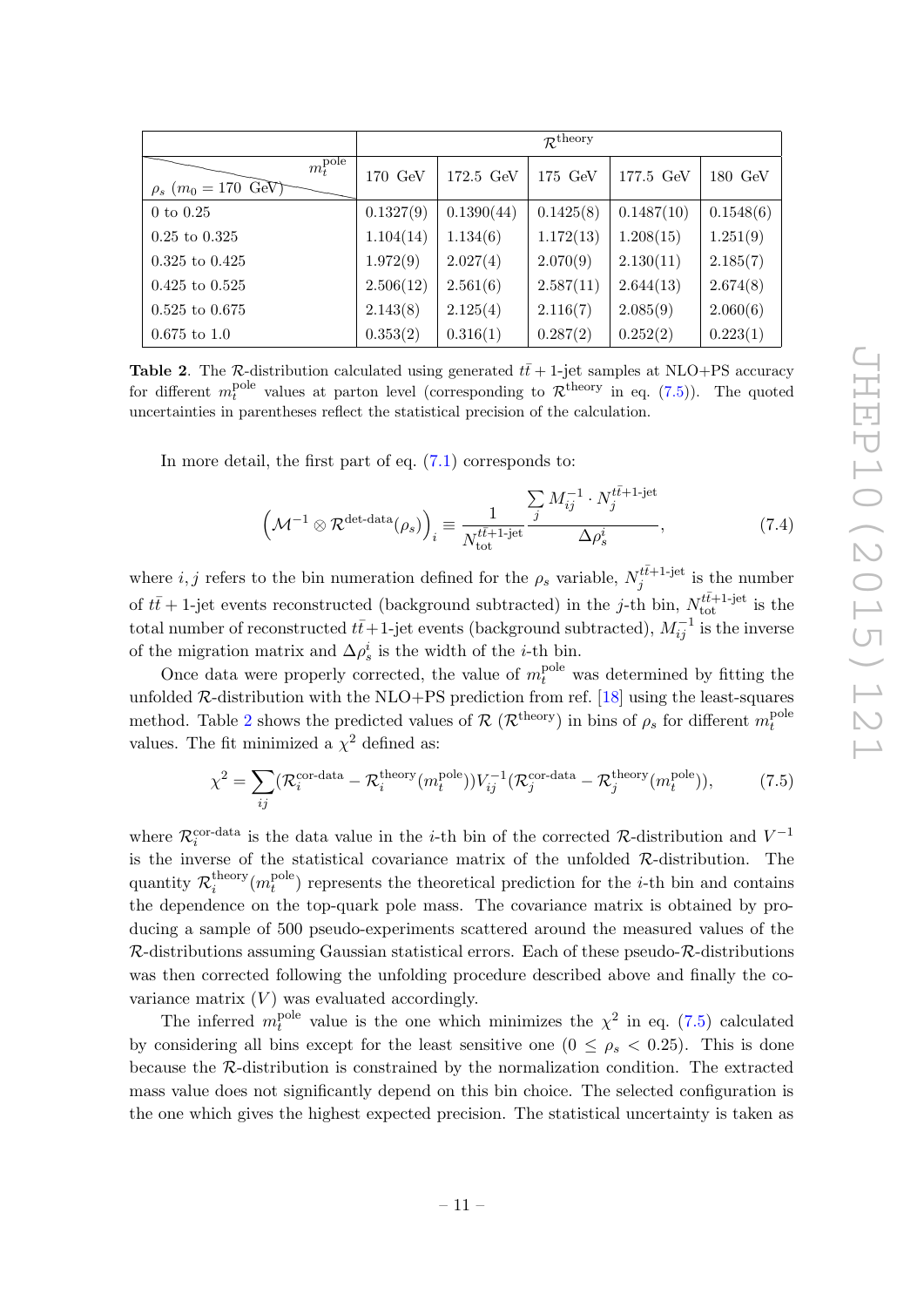

<span id="page-12-0"></span>Figure 4. R-distribution at parton level corrected for detector and hadronization effects after the background subtraction as a function of  $\rho_s$  ( $m_0 = 170$  GeV). The predictions of the  $t\bar{t}+1$ -jet calculation at NLO+PS using three different masses  $(m_t^{\text{pole}}=170, 175 \text{ and } 180 \text{ GeV})$  are shown together with the result of the best fit to the data,  $m_t^{\text{pole}} = 173.7 \pm 1.5$  (stat.) GeV. The black points correspond to the data. In the lower part of the figure, the ratios of the different  $\mathcal{R}\text{-}\text{distributions}$  to the one corresponding to the best fit are shown. The shaded area indicates the statistical uncertainty.

the mass shift that increases the  $\chi^2$  by one unit with respect to the minimum  $(\Delta \chi^2 = +1)$ . The possible impact of non-perturbative effects near the threshold for  $t\bar{t}+1$ -jet production  $(\rho_s \sim 1)$  was also studied by choosing a restricted range of  $\rho_s$  from 0 to 0.9 and by studying the results for each bin independently. No significant effect is observed.

The corrected  $\mathcal{R}$ -distribution is shown in figure [4.](#page-12-0) For comparison purposes the predictions for three top-quark pole mass values are also shown  $(m_t^{\text{pole}}=170, 175 \text{ and } 180 \text{ GeV})$ together with the top-quark mass extracted from the best fit, which is  $m_t^{\text{pole}} = 173.7 \pm 1.5$ (stat.) GeV. Only the statistical uncertainty is shown in this figure.

The corrections for detector and hadronization effects based on the MC simulation might introduce a dependence on the input top-quark mass assumed in the generator. The possible impact was quantified by generating input  $t\bar{t}+1$ -jet distributions using fully simulated samples with POWHEG  $+$  PYTHIA and with different MC masses ranging from 167.5 GeV to 180 GeV, i.e. keeping the same nominal MC parameter set except for the input top-quark mass. Each of the corresponding distributions is unfolded with the same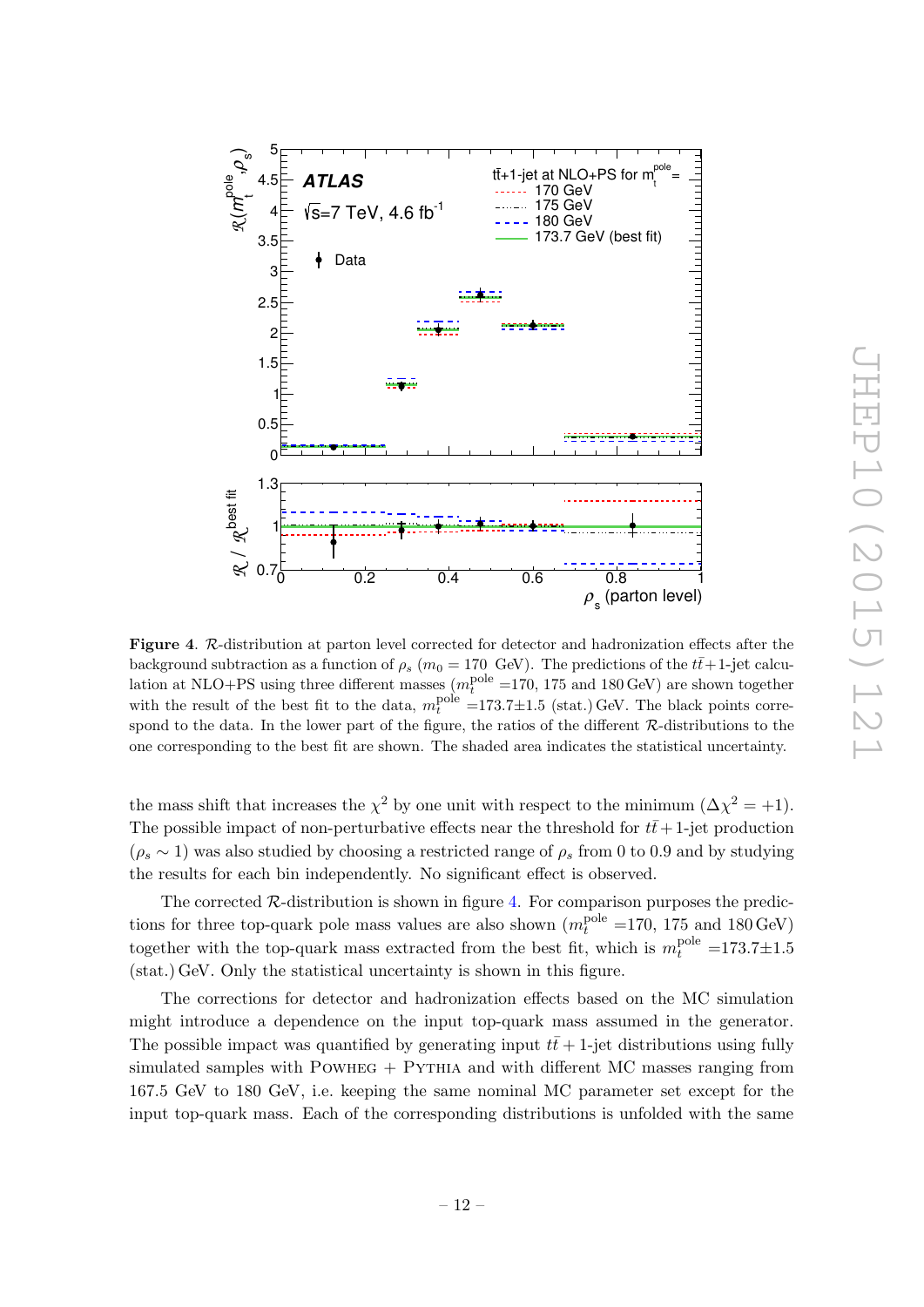

<span id="page-13-0"></span>**Figure 5.** Difference between the fitted mass and the top-quark mass assumed in the generated  $t\bar{t}$ MC predictions (Powheg+Pythia) including full detector simulation as a function of the input mass. The same unfolding procedure employed for data is performed in this study. The migration matrix and correction factors are defined for a fixed top-quark mass of  $m_t = 172.5$  GeV. The fit is performed using the parameterised mass dependence of the theoretical predictions obtained from the MC samples. A fit to a straight line including the point at 172.5 GeV is performed. The obtained mean value and  $\chi^2/NDF$  are shown.

procedure as used for data, fixing the migration matrix and correction factors, which are defined for a fixed top-quark mass of  $m_t = 172.5$  GeV. Fits to the resulting R-distributions are performed using the parameterised mass dependence of the theoretical predictions obtained from the MC samples with input top-quark masses between 167.5 GeV and 180 GeV. Each top-quark mass extracted is compared with the corresponding input top-quark mass. Figure [5](#page-13-0) shows the difference between the input and fitted masses as a function of the input mass. In the range studied here, all fit results are compatible with the input values within their statistical uncertainties.

Existing generated samples with Powheg + Herwig 6 including full ATLAS simulation were used to make the correction of the data without using the intermediate state of the  $t\bar{t}$ +g system. This cross-check allowed investigations of potential biases introduced by this step. When using this sample the correction procedure was tested including and excluding the  $t\bar{t}+g$  intermediate state. The two methods gave compatible results within  $\sim$ 0.1 GeV for  $m_t^{\text{pole}}$ <sup>pole</sup>, well within the statistical precision of the test, ~0.25 GeV.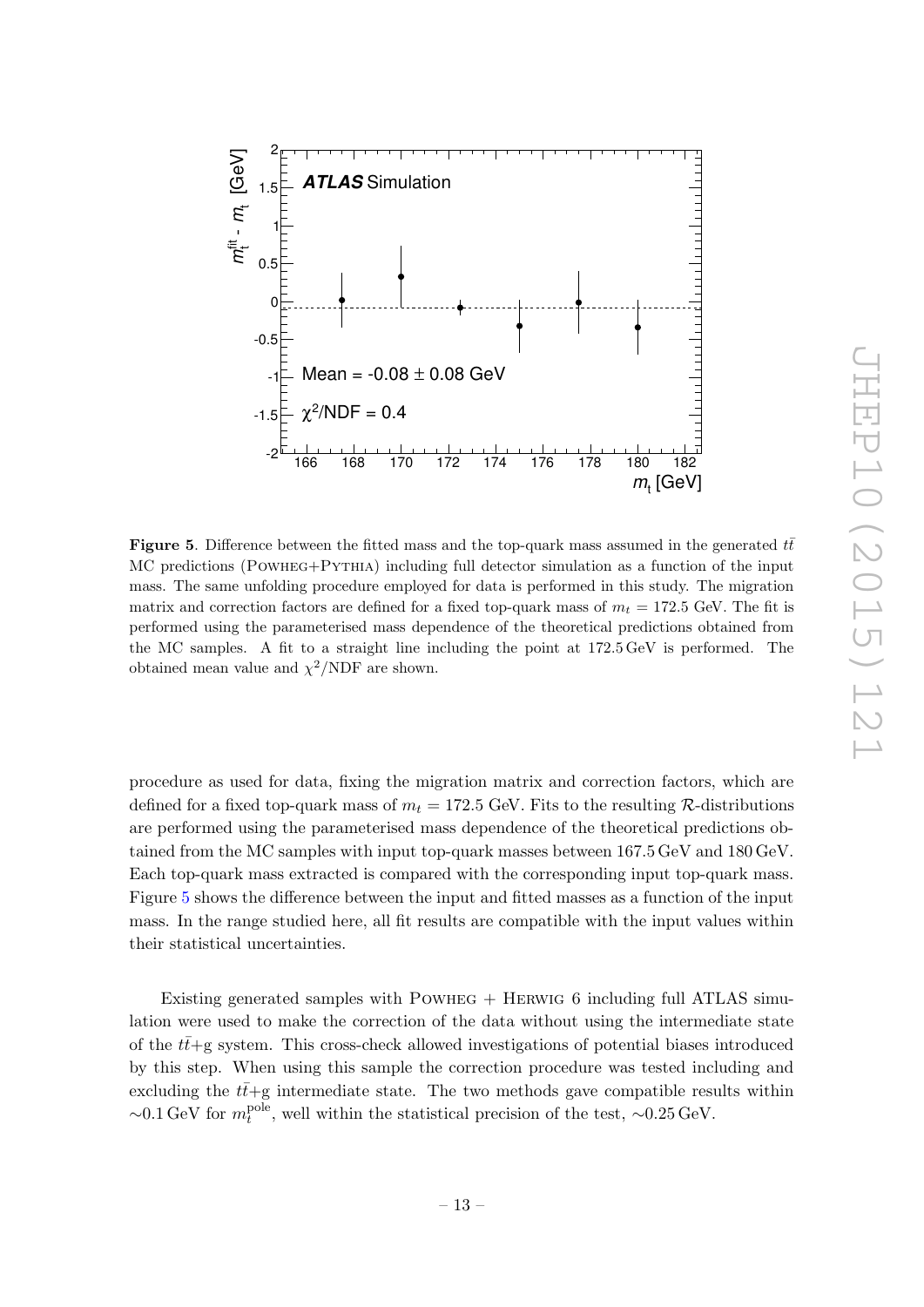#### <span id="page-14-0"></span>8 Statistical and systematic uncertainties

This section describes the uncertainties that affect the extraction of the top-quark pole mass. The statistical uncertainty of the corrected result is evaluated using eq. [\(7.5\)](#page-11-1) using toy MC experiments to derive the covariance matrix of the fit. The additional (small) uncertainty due to the limited number of MC events used to define the unfolding procedure is evaluated by varying the migration matrix according to their statistical uncertainties. The systematic uncertainties are split into four categories: theoretical uncertainties, signal- and detector-modelling uncertainties, and finally background uncertainties. They are described in the following subsections and summarized in table [3.](#page-18-1)

#### <span id="page-14-1"></span>8.1 Theoretical uncertainties

**Scale variations:** the calculation of  $\mathcal{R}$  is performed by setting the renormalization scale  $(\mu_R)$  equal to the factorization scale  $(\mu_F)$ . To estimate the uncertainty due to the missing higher-order terms in the calculation, these scales are varied around the central values  $\mu = \mu_R = \mu_F = m_t^{\text{pole}}$  by a factor of two up and down. The data were fitted using the predictions with a scale  $\mu$  twice or half the nominal value  $(\mu = 2m_t^{\text{pole}})$  $t^{\text{pole}}$ ,  $\mu =$  $m_t^{\rm pole}$  $t^{\text{pole}}(2)$ . The alternative choices for the scale lead to a 0.44 GeV lower value for the top-quark pole mass for  $\mu = 2m_t^{\text{pole}}$ <sup>pole</sup> and to a 0.93 GeV higher value for  $\mu = m_t^{\text{pole}}$  $t^{\rm pole}/2.$ 

In principle one could also vary the factorization scale independently from the renormalization scale. This exercise was considered in ref. [\[18\]](#page-22-0) and the results obtained showed very good agreement with those from the restricted scale variation considered in ref. [\[17\]](#page-21-13). As a consequence no significant changes in the estimation of this uncertainty are expected when considering an independent variation of the scales.

It is often argued that for normalized cross sections the method described above to evaluate the effect of uncalculated higher order terms in the perturbative calculations might be unrealistic and reduce its dependence due to cancellations of  $\alpha_s$  in the ratio. Therefore a different approach to evaluate this uncertainty was considered in ref. [\[13\]](#page-21-9). It consisted of expanding the  $\mathcal{R}$ -distribution in powers of  $\alpha_s$ , thus avoiding the ratio. It was found that the two methods gave consistent estimates of the uncertainty.

In addition to these cross-checks the size of the NLO correction with respect to the LO was also computed for  $R$ . The study compared the LO+PS prediction using a fixed scale  $\mu = m_t$  and a variable dynamic scale  $\mu = \sqrt{m_t^2 + p_{\text{T},t}^2}$  to the NLO+PS prediction with fixed scale. Differences in the range from 0.6 to 0.8 GeV were observed. The small NLO correction indicates that the calculation converges well.

**Proton PDF and**  $\alpha_s$ **:** the uncertainties on the proton PDF and on the value of the strong coupling constant  $\alpha_s$  used in the  $t\bar{t}$  + 1-jet calculation are propagated by fitting to various R-distributions implemented in NLO+PS calculations using different PDF sets with different  $\alpha_s$  values. The central CT10 [\[59\]](#page-24-5), MSTW2008nlo90cl [\[60,](#page-24-6) [61\]](#page-24-7) and NNPDF [\[62\]](#page-24-8) PDF sets were employed to estimate this uncertainty. For each of these sets the central value of the resulting top-quark mass was calculated and the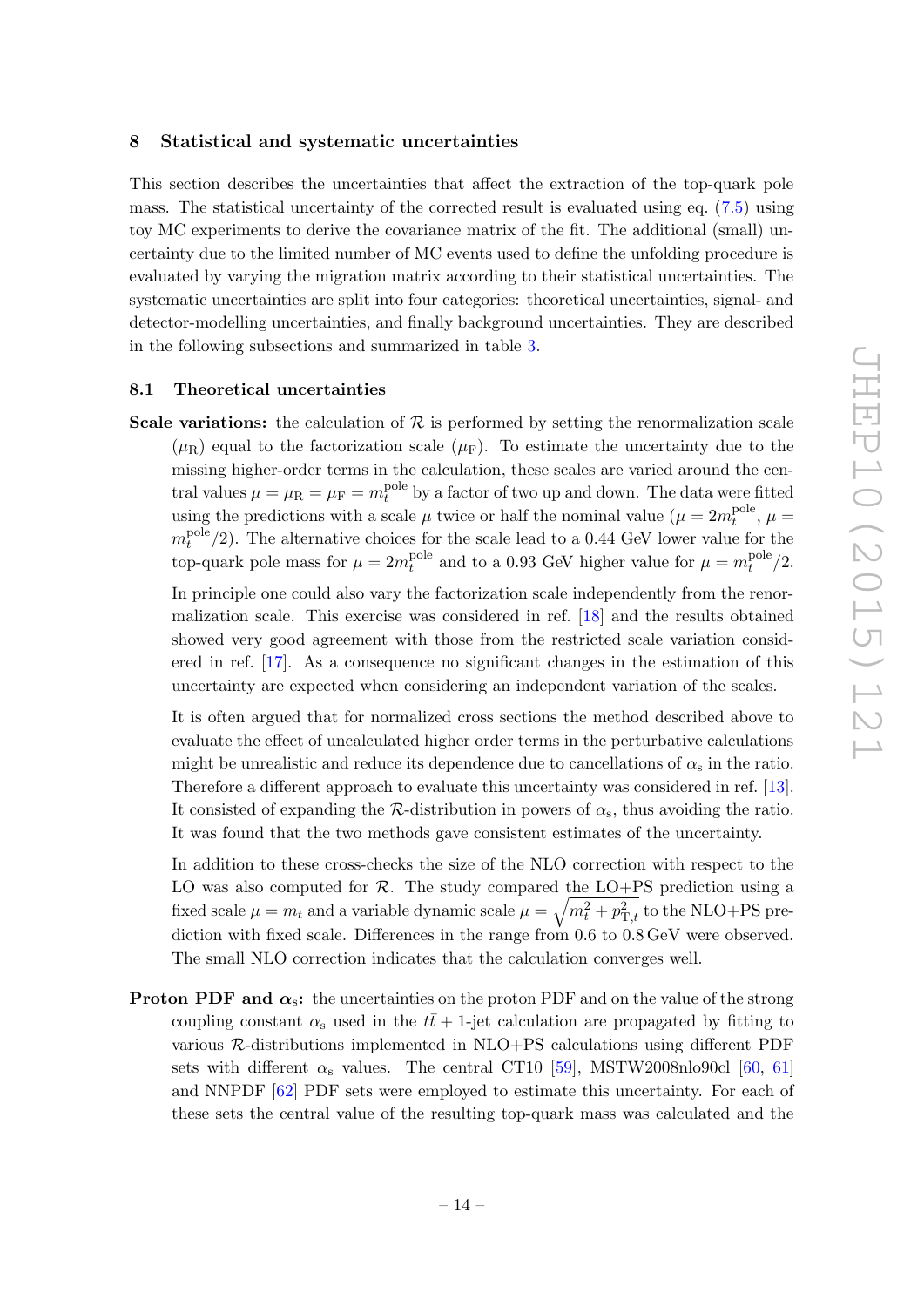uncertainty due to the PDF corresponds to half of the maximum difference. The impact of varying only  $\alpha_s$  was estimated and found to be very small,  $\sigma\left(m_t^{\text{pole}}\right)$  $t_t^{\text{pole}}$  = 0.01 GeV (for  $\Delta \alpha_s = \pm 0.002$  and the CT10 PDF set) since the dependence of  $\mathcal{R}$  on  $\alpha_s$  nearly vanishes due to the use of a normalized differential distribution.

The total theoretical uncertainty is the sum in quadrature of the contributions of scale variations and the PDF and  $\alpha_s$  uncertainties.

#### <span id="page-15-0"></span>8.2 Detector modelling

The uncertainties on the reconstruction efficiency and the energy measurement of basic reconstructed objects (leptons,  $E_{\text{T}}^{\text{miss}}$  and jets) are propagated to the uncertainty on the value of the top-quark mass. Variations of all these quantities by  $\pm 1$  standard deviation are implemented in MC samples that are then unfolded using the nominal response matrix. A fit to the resulting R-distribution is performed and the top-quark mass is extracted. In the following — unless otherwise stated — the systematic uncertainties arising from the different modelling sources are calculated as half of the difference between the upward and downward variations.

- Jet energy scale (JES) and b-jet energy scale: to estimate the impact of the jet energy scale uncertainty on the result, the jet energy is scaled up and down by its uncertainty for 21 uncorrelated components which are considered separately [\[50,](#page-23-14) [63\]](#page-24-9). These are the experimental sources of uncertainty with the largest impact on the precision of the mass determination.
- Jet energy resolution and jet reconstruction efficiency: the effect of the jet energy resolution uncertainty is evaluated by smearing, before the event selection, the energy of the jets by a Gaussian function with a width chosen in agreement with the jet energy resolution uncertainty. The effect of the jet reconstruction efficiency uncertainty is evaluated by randomly discarding a fraction of jets from the events before the selection [\[64\]](#page-24-10).
- b-tagging efficiency and mistag rate: differences in the b-tagging efficiency as well as c-jet and light-jet mistag rates in data and simulation are parameterized using correction factors, which are functions of  $p<sub>T</sub>$  and  $\eta$ . These corrections are derived from data including  $t\bar{t}$  events and they are varied by their uncertainties (see refs. [\[52](#page-23-16)[–54\]](#page-24-0)). Similarly to the JES uncertainty, the uncertainty on the correction factors for the btagging efficiency is separated into several uncorrelated components. The systematic uncertainty is assessed by changing the correction factor central values by  $\pm 1\sigma$  for each component, and performing the mass extraction. The final uncertainty due to the b-tagging efficiency is calculated as the quadratic sum of all contributions.
- Lepton identification and lepton energy resolution: the correction factors applied to the lepton identification are measured by comparing high-purity events from simulation and data including Z, W and  $J/\psi$  decays for electrons [\[45\]](#page-23-9), and Z, W,  $J/\psi$ and  $\Upsilon$  decays for muons [\[47\]](#page-23-11). For the measurement of the lepton energy or momentum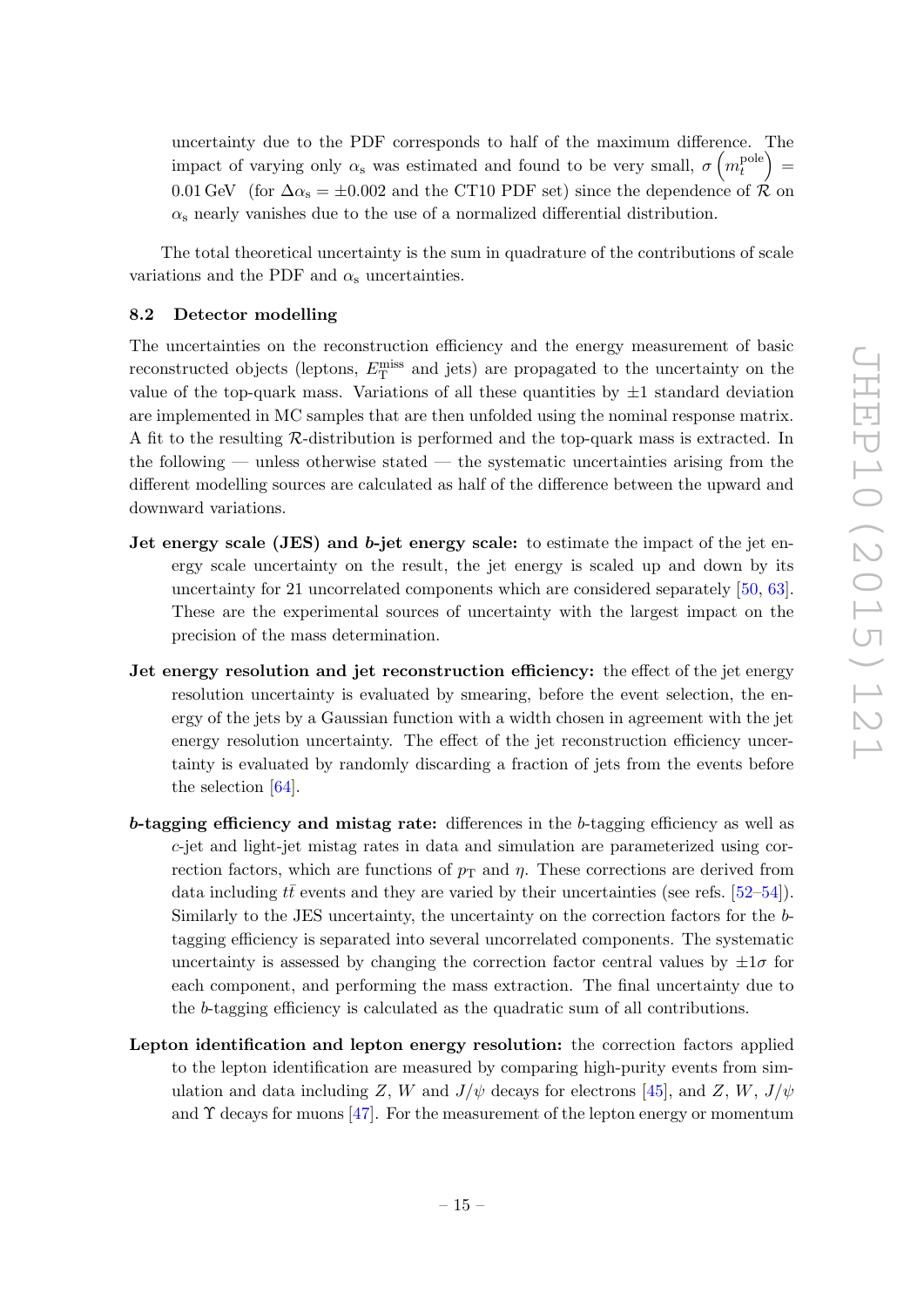scale uncertainties, a similar procedure is used. The systematic uncertainties associated to each correction factor are estimated by changing its central value by  $\pm 1\sigma$ and applying the mass extraction procedure. The quadratic sum of all contributions gives the quoted final uncertainty due to this source.

Modelling of the  $E_{\textrm{T}}^{\textrm{miss}}$ : uncertainties on the energy scale of jets or leptons are also propagated to the uncertainty of the  $E_{\rm T}^{\rm miss}$ . Other contributions to this uncertainty originate from the energy scale and resolution of the soft calorimeter energy deposits which are not included in the reconstructed jets and leptons, and contribute only to the estimation of  $E_{\rm T}^{\rm miss}$ . The  $E_{\rm T}^{\rm miss}$  is scaled up and down by its uncertainty. The effect of these changes is propagated to the simulated events allowing to evaluate the impact on the top-quark mass measurement following the same procedure as for the rest of systematic uncertainties.

#### <span id="page-16-0"></span>8.3 Signal modelling

The signal modelling uncertainties originate from: the choice of matrix element, the parton shower and hadronization model, and the choice of the PDF set used in the simulation of  $t\bar{t}$  events. In addition, uncertainties on the modelling of the initial- and final-state QCD radiation (ISR/FSR), of colour reconnection, and of the underlying event are also accounted for. Their impact on the extracted mass is estimated using alternative MC samples. The alternative R-distribution samples are corrected using the nominal response matrix and the deviation from the result of the nominal MC sample is used to estimate the uncertainty.

MC generator and hadronization: the uncertainty associated with the choice of MC generator is evaluated by comparing two NLO MC generators interfaced to the same parton shower and hadronization program: POWHEG-BOX [\[21,](#page-22-3) [22\]](#page-22-4) and MC@NLO [\[65\]](#page-24-11) both interfaced to Herwig 6 are compared. The difference between the extracted masses is taken as the generator uncertainty.

The uncertainty associated with the hadronization is estimated by comparing the results obtained with Powheg interfaced to either Pythia or Herwig 6. The full difference is quoted as the hadronization uncertainty.

Initial- and final-state radiation (ISR/FSR): the effect of the ISR and FSR modelling uncertainties is evaluated by comparing two simulated signal samples with varied radiation settings. The samples to evaluate the ISR/FSR uncertainty are generated with ALPGEN(v2.13)  $[35]+P$  $[35]+P$ YTHIA, which is a multileg MC generator that generates, at LO,  $t\bar{t}$  plus up to five partons. The samples to estimate the ISR/FSR uncertainty correspond to variations of the  $KTFAC$  parameter in ALPGEN between a factor two up and down of its nominal value (with the Perugia 2011 radLow and radHi tunes respectively [\[29\]](#page-22-11)). This parameter determines the scale at which  $\alpha_s$  is evaluated for additional gluon emissions and the size of the variation considered is compatible with the measurements of additional jet activity in  $t\bar{t}$  events [\[66\]](#page-24-12). The ISR/FSR uncertainty is evaluated by taking half the difference between the fitted top-quark masses from the two samples.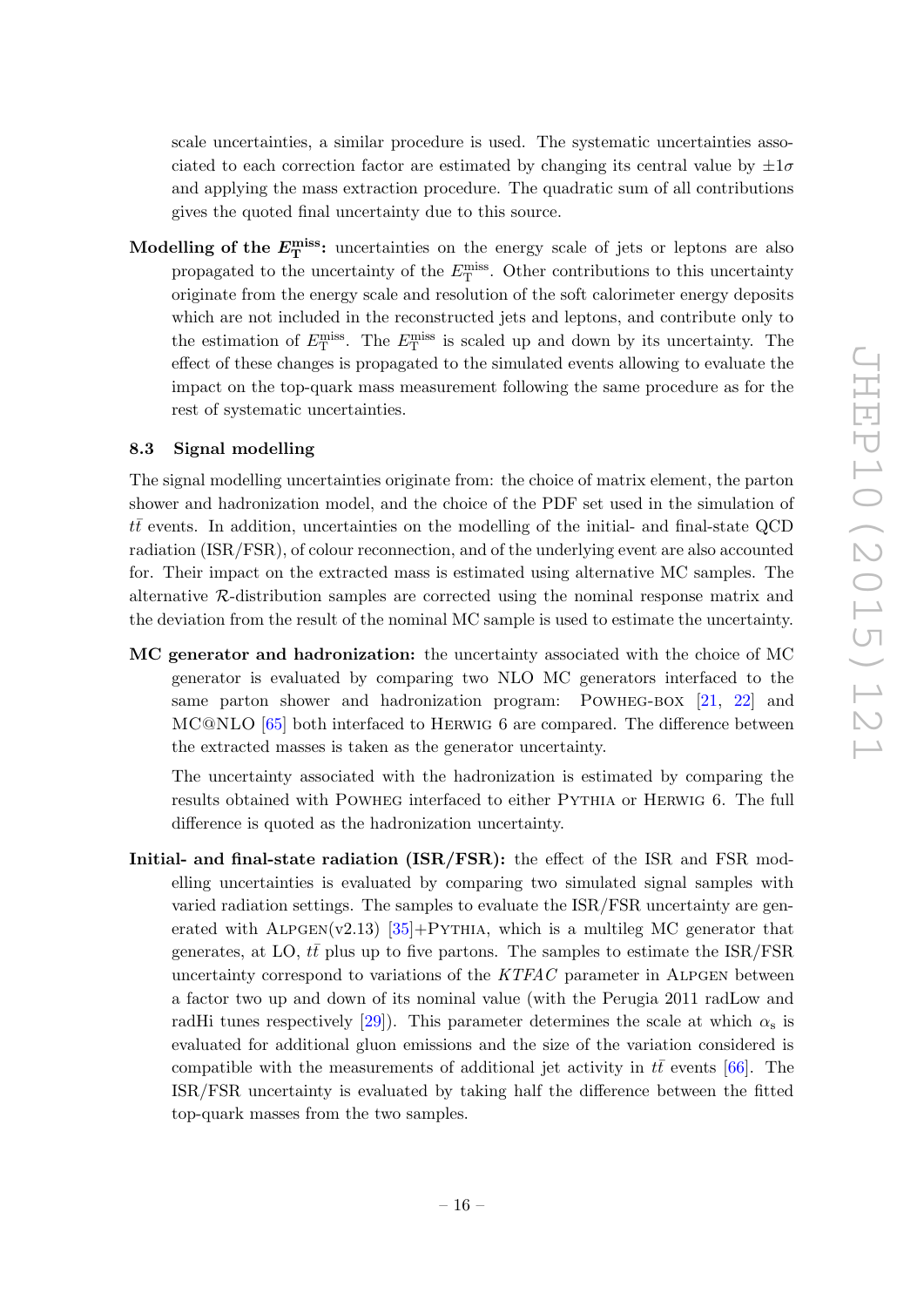- Colour reconnection and underlying event: the impact of the uncertainties in the MC models describing colour reconnection and the underlying event is estimated by comparing several Powheg MC samples with different tunes. The effect of the colour reconnection modelling uncertainty is estimated as the difference between the result obtained with the nominal Powheg sample with the Perugia 2012 (P2012) tune and an alternative sample with the Perugia 2012 loCR tune [\[29\]](#page-22-11). To estimate the uncertainty on the underlying event modelling, the Perugia 2012 mpiHi tune [\[67\]](#page-24-13) is compared with the P2012 tune. In both cases the full mass difference from the default value is taken as the systematic uncertainty.
- Proton PDF: uncertainties on the proton PDF give rise to uncertainties on the efficiency of the basic event selection. These uncertainties are calculated following the PDF4LHC recommendations [\[68\]](#page-24-14) using  $t\bar{t}$  events simulated by MC@NLO interfaced to Herwig 6. This uncertainty accounts for the effects of the PDF on the theoretical modelling of the  $t\bar{t}$  system, the hadronization and the experimental data analysis. To a large extent the first contribution is already considered in the evaluation of the theoretical uncertainties of section [8.1.](#page-14-1) In the present work the two uncertainties are considered independently. This evaluation of the total PDF uncertainty is therefore regarded as a conservative approach. Using the values from table [3](#page-18-1) and considering both uncertainties either completely correlated or uncorrelated changes the overall uncertainty on the PDF from 0.54 GeV to 0.58 GeV which has a rather minimal impact.

#### <span id="page-17-0"></span>8.4 Background modelling

The uncertainty on the background yield is taken into account by varying the normalization and the shape of the distributions of several contributing processes. For both  $W +$ iets and  $Z+$ jets production, the uncertainty on the normalization is studied following the recommendations in ref.  $[69]$ . For the 5-jet final state, a total uncertainty of  $54\%$  is assessed  $[69]$ . For the  $W +$ jets background, the shape uncertainties due to the events with jets originating from heavy-flavour quarks are studied by varying the fraction of these events in the sample. The evaluation for this analysis follows the method described in ref. [\[39\]](#page-23-3). The shape and normalization uncertainties on the misidentified and non-prompt lepton component are propagated to the top-quark mass. The most important background topologies originate from single-top plus jets production. The impact on the top-quark mass is estimated by comparing the nominal yield (obtained using the Powheg generator interfaced to Pythia) with the equivalent result with a different set of generators (MC@NLO simulation for the s- and  $Wt$ -channels and ACERMC [\[70\]](#page-24-16) for the generation of t-channel events). The effect of the (MC) top-quark mass used in the single-top background evaluation is also estimated by using two different input masses: 172.5 and 175 GeV, as well as differences in the kinematics of the single top events. The uncertainty quoted as background in table [3](#page-18-1) is calculated as the quadratic sum of all the above contributions.

Table [3](#page-18-1) summarizes all uncertainties on the estimated top-quark pole mass.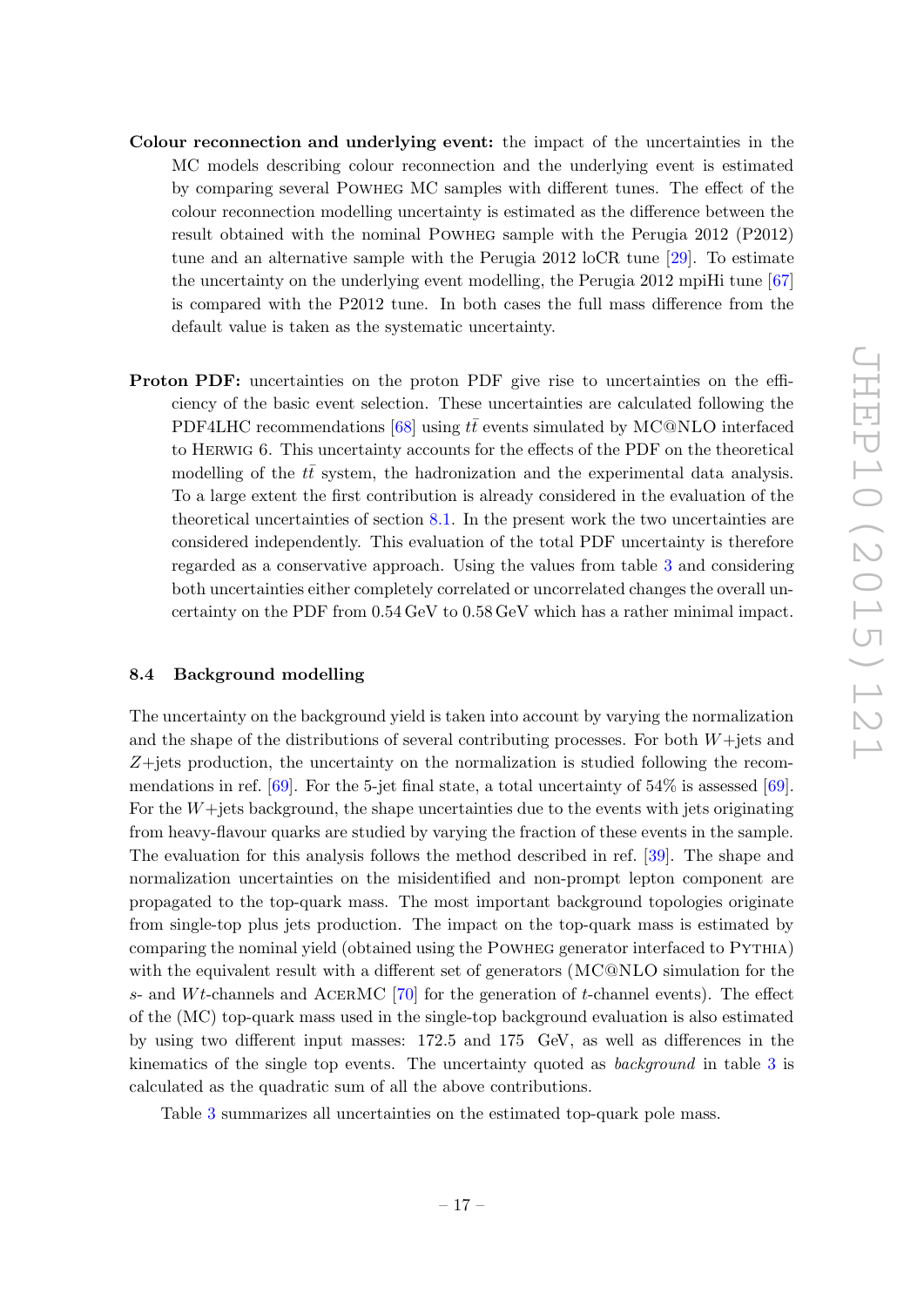| Description                                        | Value                 | $\%$           |
|----------------------------------------------------|-----------------------|----------------|
|                                                    | $\lceil$ GeV $\rceil$ |                |
| $\overline{m_t^{\rm pole}}$                        | 173.71                |                |
| <b>Statistical uncertainty</b>                     | 1.50                  | 0.9            |
| Scale variations                                   | $(+0.93, -0.44)$      | $(+0.5, -0.3)$ |
| Proton PDF (theory) and $\alpha_s$                 | 0.21                  | 0.1            |
| Total theory systematic uncertainty                | $(+0.95, -0.49)$      | $(+0.5, -0.3)$ |
| Jet energy scale (including $b$ -jet energy scale) | 0.94                  | 0.5            |
| Jet energy resolution                              | 0.02                  | $< 0.1\,$      |
| Jet reconstruction efficiency                      | $0.05\,$              | < 0.1          |
| b-tagging efficiency and mistag rate               | 0.17                  | 0.1            |
| Lepton uncertainties                               | 0.07                  | $< 0.1$        |
| Missing transverse momentum                        | 0.02                  | 0.1            |
| MC statistics                                      | 0.13                  | < 0.1          |
| Signal MC generator                                | 0.28                  | 0.2            |
| Hadronization                                      | 0.33                  | 0.2            |
| ISR/FSR                                            | 0.72                  | 0.4            |
| Colour reconnection                                | 0.14                  | < 0.1          |
| Underlying event                                   | 0.25                  | 0.1            |
| Proton PDF (experimental)                          | 0.54                  | 0.3            |
| Background                                         | 0.20                  | 0.1            |
| Total experimental systematic uncertainty          | 1.44                  | 0.8            |
| Total uncertainty                                  | $(+2.29, -2.14)$      | $(+1.3, -1.2)$ |

<span id="page-18-1"></span>Table 3. Value of the inferred top-quark pole mass and breakdown of their associated uncertainties.

# <span id="page-18-0"></span>8.5 Studies on the definition of the extra jet

The extra jet of the  $t\bar{t}$  + 1-jet system is required to have a  $p_T$  larger than 50 GeV but other possibilities were also investigated. The full analysis was repeated with the  $p<sub>T</sub>$  of the extra jet satisfying different conditions such as  $p_T > 30$  GeV and  $p_T > 40$  GeV. The results differ from the baseline central value by less than 0.1 GeV but the change in the systematic and statistical precision of the measurements was significant. As the  $p_T$  requirement was decreased some systematics uncertainties, such as that due to the JES, increased and the statistical uncertainty became smaller. The original  $p_T$  condition of 50 GeV represents a good compromise for the overall balance of these uncertainties and therefore was used as the baseline of the analysis.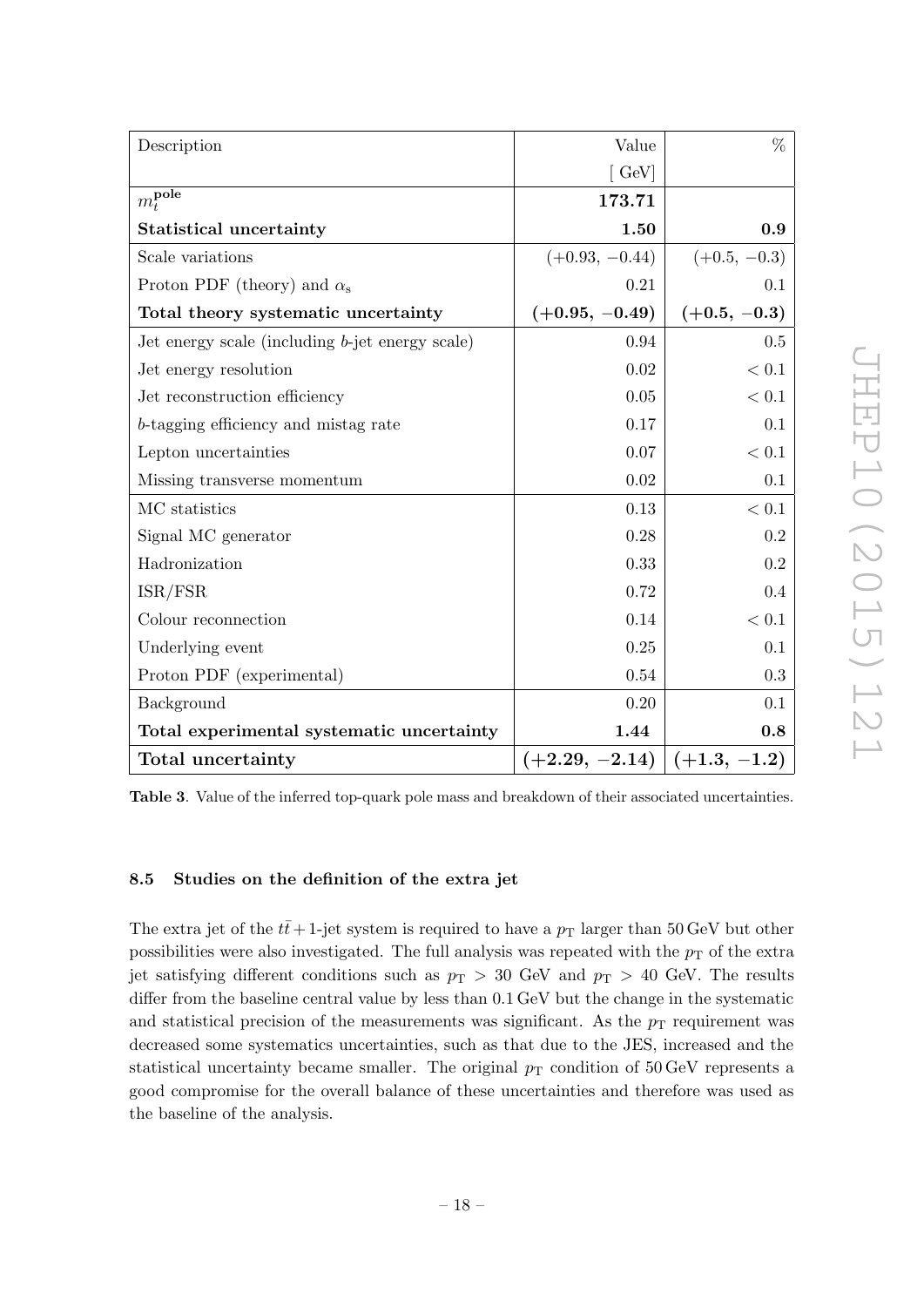| $\rho_s$ interval        | $\mathcal{R}^-$ | Stat. Unc. $(\%)$ | Syst. Unc. $(\%)$ |
|--------------------------|-----------------|-------------------|-------------------|
| $0 \text{ to } 0.25$     | 0.126           | 12.8              | 7.1               |
| $0.25 \text{ to } 0.325$ | 1.122           | 6.6               | 4.5               |
| $0.325$ to $0.425$       | 2.049           | 5.0               | 3.5               |
| $0.425$ to $0.525$       | 2.622           | 4.6               | 2.1               |
| $0.525$ to $0.675$       | 2.125           | 4.1               | 3.1               |
| $0.675$ to 1.0           | 0.302           | 8.2               | 8.1               |

<span id="page-19-2"></span>Table 4. Measured values of the R-distribution and their experimental uncertainties in percent. The statistical uncertainties are derived from the covariance matrix of eq. [\(7.5\)](#page-11-1).

#### <span id="page-19-0"></span>8.6 Uncertainties on the measured  $\mathcal{R}$ -distribution

The experimental uncertainties of the unfolded  $\mathcal{R}$ -distribution for each interval of  $\rho_s$  are listed in table [4.](#page-19-2) These uncertainties are obtained following the same methodology as described in previous sections for the top-quark mass but this time applied to the Rdistribution. For each bin of the R-distribution, all uncertainties have been added in quadrature.

#### <span id="page-19-1"></span>9 Results and discussion

This paper describes an experimental measurement of the top-quark mass using the novel method proposed in ref. [\[13\]](#page-21-9). The value of  $m_t^{\text{pole}}$  $t_t^{\text{pole}}$  is obtained from a fit to the normalized differential cross section  $\mathcal{R}(m_t^{\text{pole}})$  $t_t^{\text{pole}}, \rho_s$ ) for  $t\bar{t}$  production with at least one extra jet,  $t\bar{t}+1$ -jet, as a function of the inverse of the invariant mass of the  $t\bar{t}+1$ -jet system,  $\rho_s$ . This method allows a rigorous theoretical interpretation of the extracted mass parameter in terms of the top-quark pole mass or the running mass in the  $\overline{\text{MS}}$  scheme. In the present analysis only the top-quark pole mass  $(m_t^{\text{pole}})$  $_t^{\text{pole}}$ ) is measured, although future studies should also be able to determine the running mass when the theoretical calculations become available.

Events with the  $t\bar{t}$  + 1-jet final state were selected using 4.6 fb<sup>-1</sup> of 7 TeV pp collision data collected by the ATLAS experiment at the LHC in 2011. The total background in the  $t\bar{t}$ + 1-jet sample is ∼6%. Many distributions were studied to demonstrate the overall agreement between the MC predictions and data. A thorough study of the systematic effects with impact on the measurement was carried out and the associated uncertainties quantified. Experimental systematic uncertainties were computed for detector, signal and background modelling.

The measured top-quark pole mass is:

$$
m_t^{\rm pole} = 173.7 \pm 1.5
$$
 (stat.)  $\pm$  1.4 (syst.)<sup>+1.0</sup><sub>-0.5</sub> (theory) GeV,

where the theoretical uncertainties include the uncertainty due to missing higher orders in the perturbative NLO calculation, as well as uncertainties due to the PDF and  $\alpha_s$  used in the calculations. The experimental uncertainty accounts for the uncertainties due to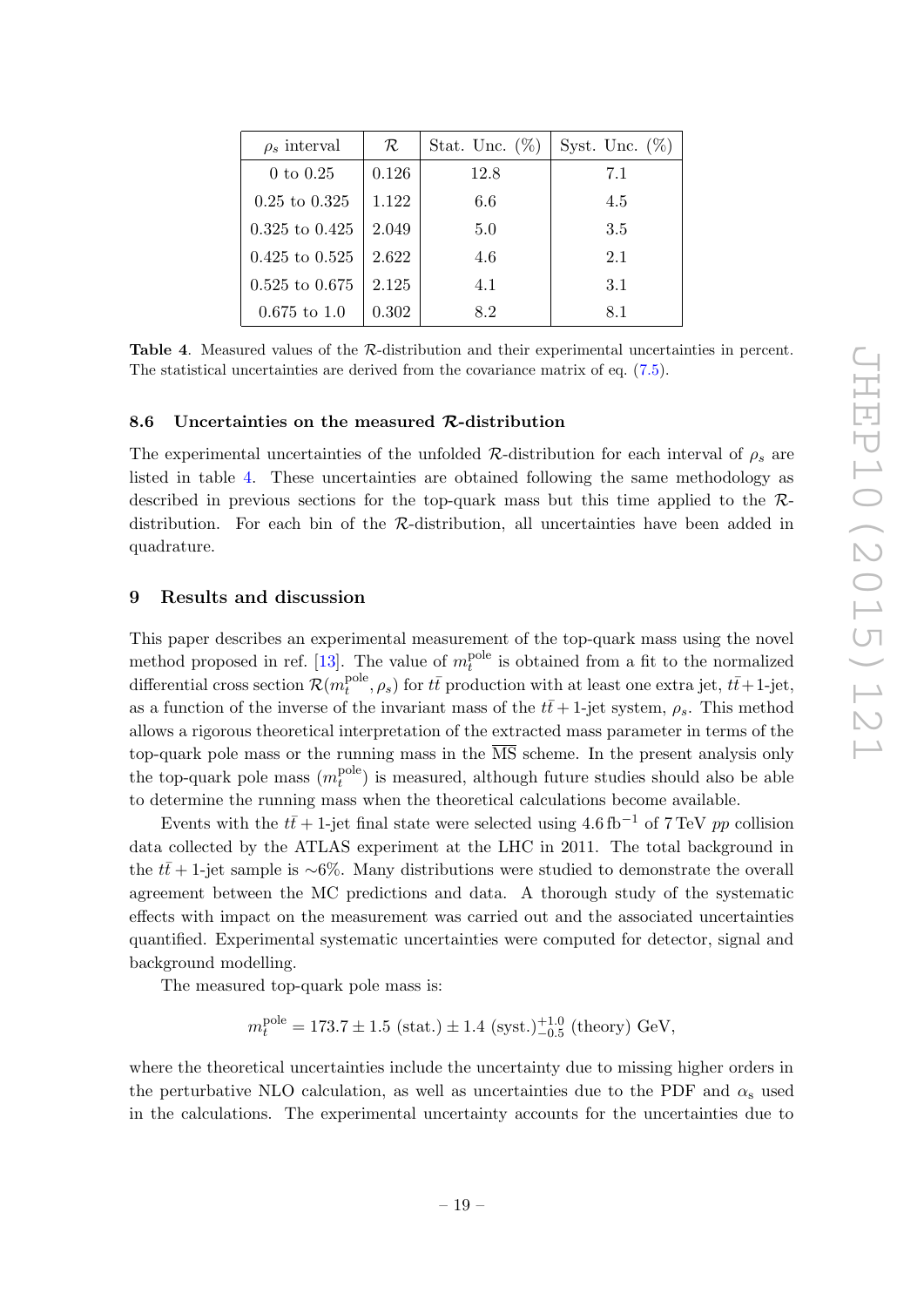the imperfections in the modelling of the detector response, the background yield and the uncertainties arising from the signal modelling including hadronization. The dominant experimental uncertainties are due to the jet energy calibration (0.94 GeV) and the initialand final-state radiation modelling (0.72 GeV).

This measurement constitutes the first extraction of the top-quark pole mass from a measurement of the differential  $t\bar{t}+1$ -jet production cross section as a function of the inverse of the invariant mass of the  $t\bar{t}$  + 1-jet system. It represents the most precise measurement of the top-quark pole mass to date with a total uncertainty of  $+2.3 \,\text{GeV}$  and  $-2.1 \,\text{GeV}$ . The value obtained for the top-quark pole mass agrees with the most accurate previous top-quark mass measurement in the pole-mass scheme [\[11\]](#page-21-7) and with the direct top-quark mass measurement  $[6]$ .

The analysis presented in this paper is statistically uncorrelated from the  $m_t^{\text{pole}}$  measurement using the inclusive cross-section measured in dilepton events [\[11\]](#page-21-7). The measurements could therefore potentially be combined, however this would require a detailed study of the correlations of both the uncertainties on the experimental measurements and the theoretical calculations.

### Acknowledgments

We are very grateful to S. Alioli, S. Moch and P. Uwer for their fruitful collaboration in developing the theoretical aspects of the analysis presented in this paper and for their continuous support in implementing the new methodology in the experimental analysis.

We thank CERN for the very successful operation of the LHC, as well as the support staff from our institutions without whom ATLAS could not be operated efficiently.

We acknowledge the support of ANPCyT, Argentina; YerPhI, Armenia; ARC, Australia; BMWF and FWF, Austria; ANAS, Azerbaijan; SSTC, Belarus; CNPq and FAPESP, Brazil; NSERC, NRC and CFI, Canada; CERN; CONICYT, Chile; CAS, MOST and NSFC, China; COLCIENCIAS, Colombia; MSMT CR, MPO CR and VSC CR, Czech Republic; DNRF, DNSRC and Lundbeck Foundation, Denmark; EPLANET, ERC and NSRF, European Union; IN2P3-CNRS, CEA-DSM/IRFU, France; GNSF, Georgia; BMBF, DFG, HGF, MPG and AvH Foundation, Germany; GSRT and NSRF, Greece; ISF, MIN-ERVA, GIF, I-CORE and Benoziyo Center, Israel; INFN, Italy; MEXT and JSPS, Japan; CNRST, Morocco; FOM and NWO, Netherlands; BRF and RCN, Norway; MNiSW and NCN, Poland; GRICES and FCT, Portugal; MNE/IFA, Romania; MES of Russia and ROSATOM, Russian Federation; JINR; MSTD, Serbia; MSSR, Slovakia; ARRS and MIZS, Slovenia; DST/NRF, South Africa; MINECO, Spain; SRC and Wallenberg Foundation, Sweden; SER, SNSF and Cantons of Bern and Geneva, Switzerland; NSC, Taiwan; TAEK, Turkey; STFC, the Royal Society and Leverhulme Trust, United Kingdom; DOE and NSF, United States of America.

The crucial computing support from all WLCG partners is acknowledged gratefully, in particular from CERN and the ATLAS Tier-1 facilities at TRIUMF (Canada), NDGF (Denmark, Norway, Sweden), CC-IN2P3 (France), KIT/GridKA (Germany), INFN-CNAF (Italy), NL-T1 (Netherlands), PIC (Spain), ASGC (Taiwan), RAL (U.K.) and BNL (U.S.A.) and in the Tier-2 facilities worldwide.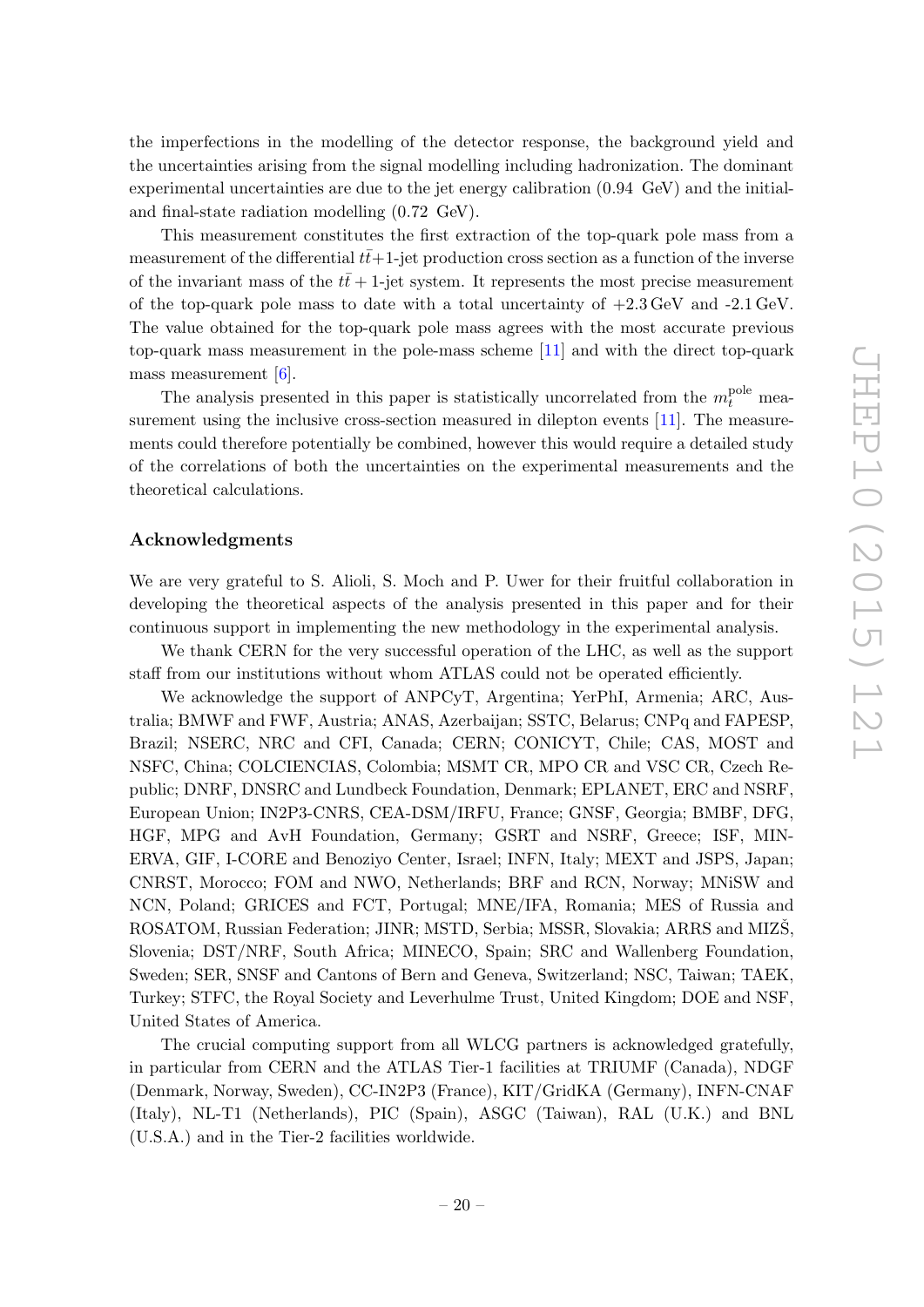Open Access. This article is distributed under the terms of the Creative Commons Attribution License [\(CC-BY 4.0\)](http://creativecommons.org/licenses/by/4.0/), which permits any use, distribution and reproduction in any medium, provided the original author(s) and source are credited.

#### References

- <span id="page-21-0"></span>[1] Gfitter Group collaboration, M. Baak et al., The global electroweak fit at NNLO and prospects for the LHC and ILC, [Eur. Phys. J.](http://dx.doi.org/10.1140/epjc/s10052-014-3046-5) C  $74$  (2014) 3046 [[arXiv:1407.3792](http://arxiv.org/abs/1407.3792)] [IN[SPIRE](http://inspirehep.net/search?p=find+EPRINT+arXiv:1407.3792)].
- <span id="page-21-1"></span>[2] S. Moch et al., High precision fundamental constants at the TeV scale, [arXiv:1405.4781](http://arxiv.org/abs/1405.4781) [IN[SPIRE](http://inspirehep.net/search?p=find+EPRINT+arXiv:1405.4781)].
- <span id="page-21-2"></span>[3] G. Degrassi et al., *Higgs mass and vacuum stability in the Standard Model at NNLO*, *[JHEP](http://dx.doi.org/10.1007/JHEP08(2012)098)* 08 [\(2012\) 098](http://dx.doi.org/10.1007/JHEP08(2012)098) [[arXiv:1205.6497](http://arxiv.org/abs/1205.6497)] [IN[SPIRE](http://inspirehep.net/search?p=find+EPRINT+arXiv:1205.6497)].
- [4] S. Alekhin, A. Djouadi and S. Moch, The top quark and Higgs boson masses and the stability of the electroweak vacuum, [Phys. Lett.](http://dx.doi.org/10.1016/j.physletb.2012.08.024)  $\bf{B}$  716 (2014) 214  $\ar{xiv:1207.0980}$  [IN[SPIRE](http://inspirehep.net/search?p=find+EPRINT+arXiv:1207.0980)].
- <span id="page-21-3"></span>[5] D. Buttazzo et al., *Investigating the near-criticality of the Higgs boson, JHEP* 12 [\(2013\) 089](http://dx.doi.org/10.1007/JHEP12(2013)089) [[arXiv:1307.3536](http://arxiv.org/abs/1307.3536)] [IN[SPIRE](http://inspirehep.net/search?p=find+EPRINT+arXiv:1307.3536)].
- <span id="page-21-4"></span>[6] ATLAS, CDF, CMS and D0 collaborations, First combination of Tevatron and LHC measurements of the top-quark mass, [ATLAS-CONF-2014-008,](http://cds.cern.ch/record/1669819) CERN, Geneva Switzerland (2014) [CDF-NOTE-1107] [CMS-PAS-TOP-13-014] [D0-NOTE-6416].
- [7] A.H. Hoang and I.W. Stewart, Top-mass measurements from jets and the Tevatron top mass, [Nuovo Cim.](http://dx.doi.org/10.1393/ncb/i2008-10666-7) B 123 (2008) 1092 [IN[SPIRE](http://inspirehep.net/search?p=find+J+"NuovoCim.,B123,1092")].
- [8] A. Buckley et al., *General-purpose event generators for LHC physics, [Phys. Rept.](http://dx.doi.org/10.1016/j.physrep.2011.03.005)* **504** (2011) [145](http://dx.doi.org/10.1016/j.physrep.2011.03.005) [[arXiv:1101.2599](http://arxiv.org/abs/1101.2599)] [IN[SPIRE](http://inspirehep.net/search?p=find+EPRINT+arXiv:1101.2599)].
- <span id="page-21-5"></span>[9] A.H. Hoang, The top mass: interpretation and theoretical uncertainties, [arXiv:1412.3649](http://arxiv.org/abs/1412.3649) [IN[SPIRE](http://inspirehep.net/search?p=find+EPRINT+arXiv:1412.3649)].
- <span id="page-21-6"></span>[10] U. Langenfeld, S. Moch and P. Uwer, *Measuring the running top-quark mass, [Phys. Rev.](http://dx.doi.org/10.1103/PhysRevD.80.054009)* D 80 [\(2009\) 054009](http://dx.doi.org/10.1103/PhysRevD.80.054009) [[arXiv:0906.5273](http://arxiv.org/abs/0906.5273)] [IN[SPIRE](http://inspirehep.net/search?p=find+EPRINT+arXiv:0906.5273)].
- <span id="page-21-7"></span>[11] ATLAS collaboration, *Measurement of the*  $t\bar{t}$  production cross-section using eµ events with b-tagged jets in pp collisions at  $\sqrt{s} = 7$  and 8 TeV with the ATLAS detector, [Eur. Phys. J.](http://dx.doi.org/10.1140/epjc/s10052-014-3109-7) C 74 [\(2014\) 3109](http://dx.doi.org/10.1140/epjc/s10052-014-3109-7) [[arXiv:1406.5375](http://arxiv.org/abs/1406.5375)] [IN[SPIRE](http://inspirehep.net/search?p=find+EPRINT+arXiv:1406.5375)].
- <span id="page-21-8"></span>[12] CMS collaboration, Determination of the top-quark pole mass and strong coupling constant from the tt̄ production cross section in pp collisions at  $\sqrt{s} = 7$  TeV, [Phys. Lett.](http://dx.doi.org/10.1016/j.physletb.2014.08.040) **B 728** (2014) [496](http://dx.doi.org/10.1016/j.physletb.2014.08.040) [Erratum ibid. B 728 (2014) 526] [[arXiv:1307.1907](http://arxiv.org/abs/1307.1907)] [IN[SPIRE](http://inspirehep.net/search?p=find+EPRINT+arXiv:1307.1907)].
- <span id="page-21-9"></span>[13] S. Alioli et al., A new observable to measure the top-quark mass at hadron colliders, [Eur.](http://dx.doi.org/10.1140/epjc/s10052-013-2438-2) Phys. J. C 73 [\(2013\) 2438](http://dx.doi.org/10.1140/epjc/s10052-013-2438-2) [[arXiv:1303.6415](http://arxiv.org/abs/1303.6415)] [IN[SPIRE](http://inspirehep.net/search?p=find+EPRINT+arXiv:1303.6415)].
- <span id="page-21-10"></span>[14] ATLAS collaboration, The ATLAS experiment at the CERN Large Hadron Collider, [2008](http://dx.doi.org/10.1088/1748-0221/3/08/S08003) JINST 3 [S08003](http://dx.doi.org/10.1088/1748-0221/3/08/S08003) [IN[SPIRE](http://inspirehep.net/search?p=find+J+"JINST,3,S08003")].
- <span id="page-21-11"></span>[15] ATLAS collaboration, *Improved luminosity determination in pp collisions at*  $\sqrt{s} = 7 \text{ TeV}$ using the ATLAS detector at the LHC, [Eur. Phys. J.](http://dx.doi.org/10.1140/epjc/s10052-013-2518-3)  $C$  73 (2013) 2518  $arXiv:1302.4393$ [IN[SPIRE](http://inspirehep.net/search?p=find+EPRINT+arXiv:1302.4393)].
- <span id="page-21-12"></span>[16] S. Dittmaier, P. Uwer and S. Weinzierl, NLO QCD corrections to  $t\bar{t}$ + jet production at hadron colliders, [Phys. Rev. Lett.](http://dx.doi.org/10.1103/PhysRevLett.98.262002)  $98$  (2007) 262002 [[hep-ph/0703120](http://arxiv.org/abs/hep-ph/0703120)] [IN[SPIRE](http://inspirehep.net/search?p=find+EPRINT+hep-ph/0703120)].
- <span id="page-21-13"></span>[17] S. Dittmaier, P. Uwer and S. Weinzierl, Hadronic top-quark pair production in association with a hard jet at next-to-leading order QCD: phenomenological studies for the Tevatron and the LHC, [Eur. Phys. J.](http://dx.doi.org/10.1140/epjc/s10052-008-0816-y) C 59 (2009) 625 [[arXiv:0810.0452](http://arxiv.org/abs/0810.0452)] [IN[SPIRE](http://inspirehep.net/search?p=find+EPRINT+arXiv:0810.0452)].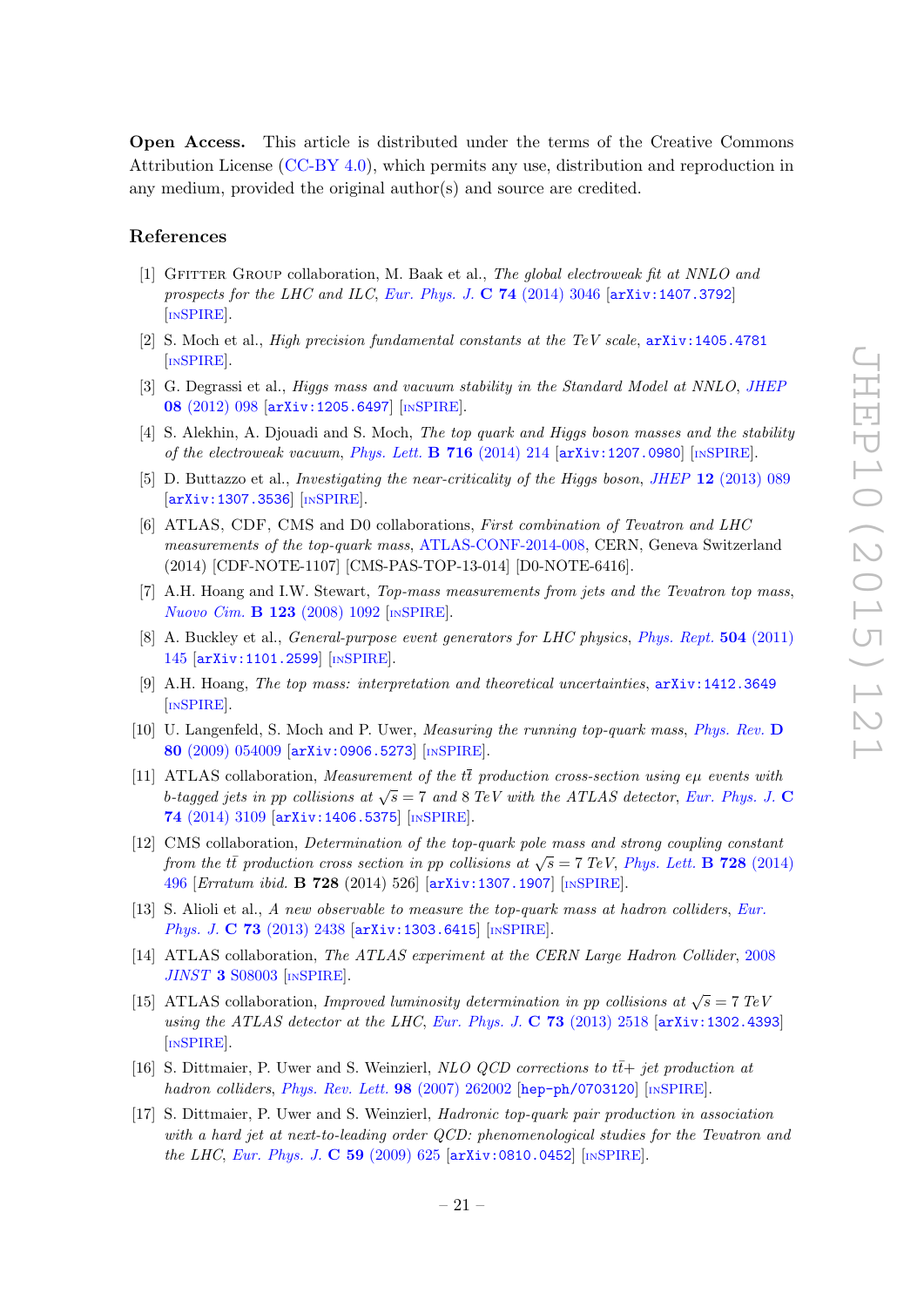- <span id="page-22-0"></span>[18] S. Alioli, S.-O. Moch and P. Uwer, Hadronic top-quark pair-production with one jet and parton showering, JHEP 01 [\(2012\) 137](http://dx.doi.org/10.1007/JHEP01(2012)137) [[arXiv:1110.5251](http://arxiv.org/abs/1110.5251)] [IN[SPIRE](http://inspirehep.net/search?p=find+EPRINT+arXiv:1110.5251)].
- <span id="page-22-1"></span>[19] M. Cacciari, G.P. Salam and G. Soyez, The anti- $k_t$  jet clustering algorithm, JHEP 04 [\(2008\)](http://dx.doi.org/10.1088/1126-6708/2008/04/063) [063](http://dx.doi.org/10.1088/1126-6708/2008/04/063) [[arXiv:0802.1189](http://arxiv.org/abs/0802.1189)] [IN[SPIRE](http://inspirehep.net/search?p=find+EPRINT+arXiv:0802.1189)].
- <span id="page-22-2"></span>[20] M. Cacciari, G.P. Salam and G. Soyez, FastJet user manual, [Eur. Phys. J.](http://dx.doi.org/10.1140/epjc/s10052-012-1896-2) C 72 (2012) 1896 [[arXiv:1111.6097](http://arxiv.org/abs/1111.6097)] [IN[SPIRE](http://inspirehep.net/search?p=find+EPRINT+arXiv:1111.6097)].
- <span id="page-22-3"></span>[21] S. Frixione, P. Nason and C. Oleari, Matching NLO QCD computations with parton shower simulations: the POWHEG method, JHEP 11 [\(2007\) 070](http://dx.doi.org/10.1088/1126-6708/2007/11/070)  $\left[$ [arXiv:0709.2092](http://arxiv.org/abs/0709.2092) $\right]$   $\left[$ IN[SPIRE](http://inspirehep.net/search?p=find+EPRINT+arXiv:0709.2092) $\right]$ .
- <span id="page-22-4"></span>[22] S. Alioli, P. Nason, C. Oleari and E. Re, A general framework for implementing NLO calculations in shower Monte Carlo programs: the POWHEG BOX, JHEP 06 [\(2010\) 043](http://dx.doi.org/10.1007/JHEP06(2010)043) [[arXiv:1002.2581](http://arxiv.org/abs/1002.2581)] [IN[SPIRE](http://inspirehep.net/search?p=find+EPRINT+arXiv:1002.2581)].
- <span id="page-22-5"></span>[23] T. Sjöstrand, S. Mrenna and P.Z. Skands, A brief introduction to PYTHIA 8.1, [Comput.](http://dx.doi.org/10.1016/j.cpc.2008.01.036) [Phys. Commun.](http://dx.doi.org/10.1016/j.cpc.2008.01.036) 178 (2008) 852 [[arXiv:0710.3820](http://arxiv.org/abs/0710.3820)] [IN[SPIRE](http://inspirehep.net/search?p=find+EPRINT+arXiv:0710.3820)].
- <span id="page-22-6"></span>[24] T. Sjöstrand, S. Mrenna and P.Z. Skands, *PYTHIA* 6.4 *physics and manual, [JHEP](http://dx.doi.org/10.1088/1126-6708/2006/05/026)* 05 [\(2006\) 026](http://dx.doi.org/10.1088/1126-6708/2006/05/026) [[hep-ph/0603175](http://arxiv.org/abs/hep-ph/0603175)] [IN[SPIRE](http://inspirehep.net/search?p=find+EPRINT+hep-ph/0603175)].
- <span id="page-22-7"></span>[25] A. Denner, S. Dittmaier, S. Kallweit and S. Pozzorini, NLO QCD corrections to off-shell top-antitop production with leptonic decays at hadron colliders, JHEP 10 [\(2012\) 110](http://dx.doi.org/10.1007/JHEP10(2012)110) [[arXiv:1207.5018](http://arxiv.org/abs/1207.5018)] [IN[SPIRE](http://inspirehep.net/search?p=find+EPRINT+arXiv:1207.5018)].
- <span id="page-22-8"></span>[26] A. Denner, S. Dittmaier, S. Kallweit and S. Pozzorini, NLO QCD corrections to WW bb production at hadron colliders, [Phys. Rev. Lett.](http://dx.doi.org/10.1103/PhysRevLett.106.052001) 106 (2011) 052001 [[arXiv:1012.3975](http://arxiv.org/abs/1012.3975)] [IN[SPIRE](http://inspirehep.net/search?p=find+EPRINT+arXiv:1012.3975)].
- <span id="page-22-9"></span>[27] S. Frixione, P. Nason and G. Ridolfi, A Positive-weight next-to-leading-order Monte Carlo for heavy flavour hadroproduction, JHEP  $\overline{09}$  [\(2007\) 126](http://dx.doi.org/10.1088/1126-6708/2007/09/126) [[arXiv:0707.3088](http://arxiv.org/abs/0707.3088)] [IN[SPIRE](http://inspirehep.net/search?p=find+EPRINT+arXiv:0707.3088)].
- <span id="page-22-10"></span>[28] H.-L. Lai et al., New parton distributions for collider physics, Phys. Rev. D 82 [\(2010\) 074024](http://dx.doi.org/10.1103/PhysRevD.82.074024) [[arXiv:1007.2241](http://arxiv.org/abs/1007.2241)] [IN[SPIRE](http://inspirehep.net/search?p=find+EPRINT+arXiv:1007.2241)].
- <span id="page-22-11"></span>[29] P.Z. Skands, Tuning Monte Carlo generators: the Perugia tunes, [Phys. Rev.](http://dx.doi.org/10.1103/PhysRevD.82.074018) D 82 (2010) [074018](http://dx.doi.org/10.1103/PhysRevD.82.074018) [[arXiv:1005.3457](http://arxiv.org/abs/1005.3457)] [IN[SPIRE](http://inspirehep.net/search?p=find+EPRINT+arXiv:1005.3457)].
- <span id="page-22-12"></span>[30] M. Cacciari, M. Czakon, M. Mangano, A. Mitov and P. Nason, Top-pair production at hadron colliders with next-to-next-to-leading logarithmic soft-gluon resummation, [Phys. Lett.](http://dx.doi.org/10.1016/j.physletb.2012.03.013) B 710 [\(2014\) 612](http://dx.doi.org/10.1016/j.physletb.2012.03.013) [[arXiv:1111.5869](http://arxiv.org/abs/1111.5869)] [IN[SPIRE](http://inspirehep.net/search?p=find+EPRINT+arXiv:1111.5869)].
- [31] P. Bärnreuther, M. Czakon and A. Mitov, Percent level precision physics at the Tevatron: first genuine NNLO QCD corrections to  $q\bar{q} \rightarrow t\bar{t} + X$ , [Phys. Rev. Lett.](http://dx.doi.org/10.1103/PhysRevLett.109.132001) 109 (2012) 132001 [[arXiv:1204.5201](http://arxiv.org/abs/1204.5201)] [IN[SPIRE](http://inspirehep.net/search?p=find+EPRINT+arXiv:1204.5201)].
- [32] M. Czakon and A. Mitov, NNLO corrections to top pair production at hadron colliders: the quark-qluon reaction, JHEP  $01$  [\(2013\) 080](http://dx.doi.org/10.1007/JHEP01(2013)080)  $\text{arXiv:1210.6832}$  $\text{arXiv:1210.6832}$  $\text{arXiv:1210.6832}$  [IN[SPIRE](http://inspirehep.net/search?p=find+EPRINT+arXiv:1210.6832)].
- <span id="page-22-14"></span>[33] M. Czakon, P. Fiedler and A. Mitov, Total top-quark pair-production cross section at hadron colliders through  $O(\alpha_S^4)$ , [Phys. Rev. Lett.](http://dx.doi.org/10.1103/PhysRevLett.110.252004) 110 (2013) 252004 [[arXiv:1303.6254](http://arxiv.org/abs/1303.6254)] [IN[SPIRE](http://inspirehep.net/search?p=find+EPRINT+arXiv:1303.6254)].
- <span id="page-22-13"></span>[34] M. Czakon and A. Mitov,  $Top++: a program for the calculation of the top-pair cross-section$ at hadron colliders, [Comput. Phys. Commun.](http://dx.doi.org/10.1016/j.cpc.2014.06.021) 185 (2014) 2930 [[arXiv:1112.5675](http://arxiv.org/abs/1112.5675)] [IN[SPIRE](http://inspirehep.net/search?p=find+EPRINT+arXiv:1112.5675)].
- <span id="page-22-15"></span>[35] M.L. Mangano, M. Moretti, F. Piccinini, R. Pittau and A.D. Polosa, ALPGEN, a generator for hard multiparton processes in hadronic collisions, JHEP 07 [\(2003\) 001](http://dx.doi.org/10.1088/1126-6708/2003/07/001) [[hep-ph/0206293](http://arxiv.org/abs/hep-ph/0206293)] [IN[SPIRE](http://inspirehep.net/search?p=find+EPRINT+hep-ph/0206293)].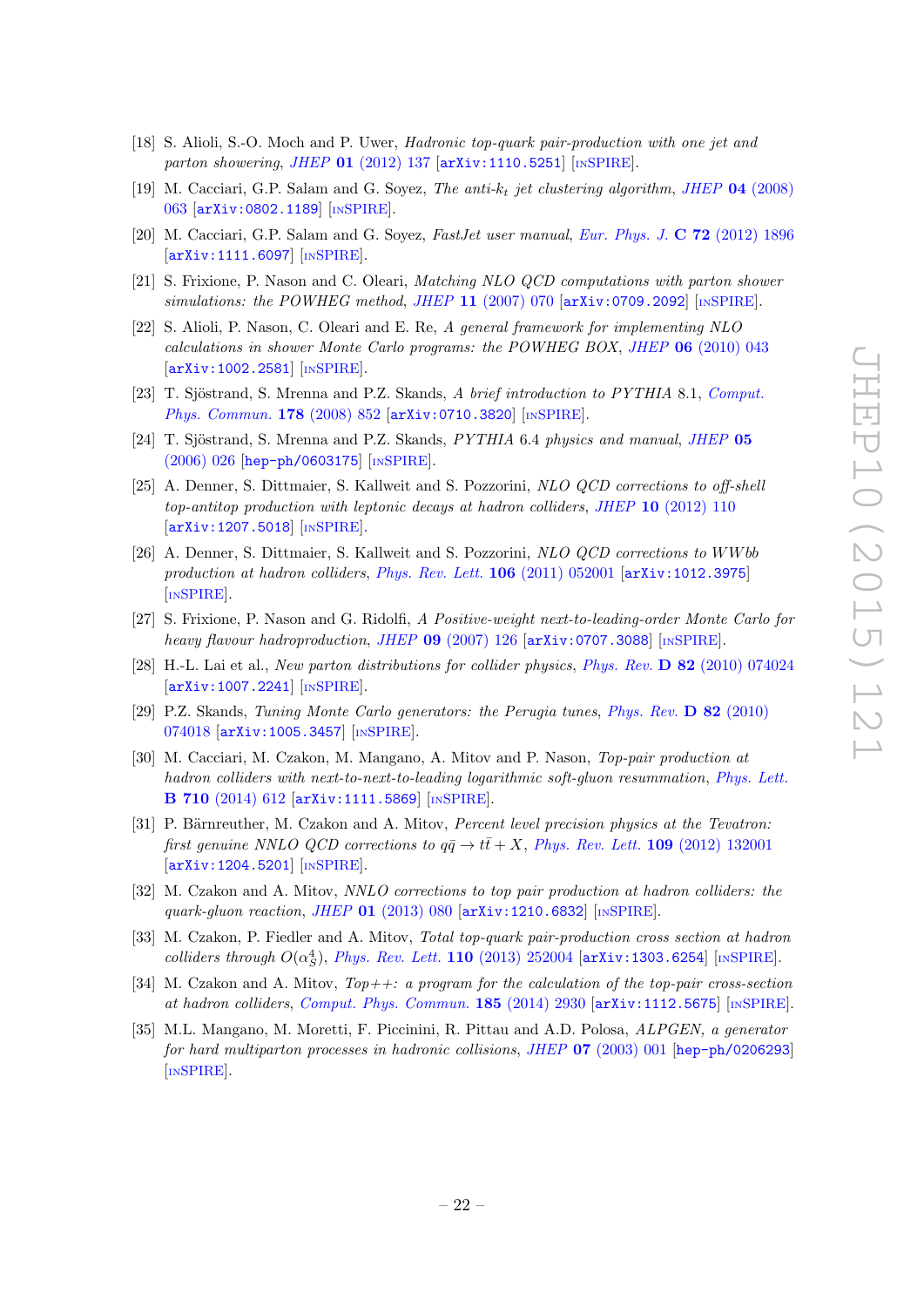- <span id="page-23-0"></span>[36] J. Pumplin, D.R. Stump, J. Huston, H.L. Lai, P.M. Nadolsky and W.K. Tung, New generation of parton distributions with uncertainties from global QCD analysis, [JHEP](http://dx.doi.org/10.1088/1126-6708/2002/07/012) 07 [\(2002\) 012](http://dx.doi.org/10.1088/1126-6708/2002/07/012) [[hep-ph/0201195](http://arxiv.org/abs/hep-ph/0201195)] [IN[SPIRE](http://inspirehep.net/search?p=find+EPRINT+hep-ph/0201195)].
- <span id="page-23-1"></span>[37] G. Corcella et al., HERWIG 6: an event generator for hadron emission reactions with interfering gluons (including supersymmetric processes), JHEP 01 [\(2001\) 010](http://dx.doi.org/10.1088/1126-6708/2001/01/010) [[hep-ph/0011363](http://arxiv.org/abs/hep-ph/0011363)] [IN[SPIRE](http://inspirehep.net/search?p=find+EPRINT+hep-ph/0011363)].
- <span id="page-23-2"></span>[38] J.M. Butterworth, J.R. Forshaw and M.H. Seymour, Multiparton interactions in photoproduction at HERA, Z. Phys. C 72 [\(1996\) 637](http://dx.doi.org/10.1007/s002880050286) [[hep-ph/9601371](http://arxiv.org/abs/hep-ph/9601371)] [IN[SPIRE](http://inspirehep.net/search?p=find+EPRINT+hep-ph/9601371)].
- <span id="page-23-3"></span>[39] ATLAS collaboration, Measurement of the charge asymmetry in top quark pair production in pp collisions at  $\sqrt{s} = 7 \text{ TeV}$  using the ATLAS detector, [Eur. Phys. J.](http://dx.doi.org/10.1140/epjc/s10052-012-2039-5) C 72 (2012) 2039 [[arXiv:1203.4211](http://arxiv.org/abs/1203.4211)] [IN[SPIRE](http://inspirehep.net/search?p=find+EPRINT+arXiv:1203.4211)].
- <span id="page-23-4"></span>[40] A. Sherstnev and R.S. Thorne, Parton distributions for LO generators, [Eur. Phys. J.](http://dx.doi.org/10.1140/epjc/s10052-008-0610-x) C 55 [\(2008\) 553](http://dx.doi.org/10.1140/epjc/s10052-008-0610-x) [[arXiv:0711.2473](http://arxiv.org/abs/0711.2473)] [IN[SPIRE](http://inspirehep.net/search?p=find+EPRINT+arXiv:0711.2473)].
- <span id="page-23-5"></span>[41] ATLAS collaboration, Measurement of the top quark-pair production cross section with ATLAS in pp collisions at  $\sqrt{s} = 7$  TeV, [Eur. Phys. J.](http://dx.doi.org/10.1140/epjc/s10052-011-1577-6) C 71 (2011) 1577 [[arXiv:1012.1792](http://arxiv.org/abs/1012.1792)] [IN[SPIRE](http://inspirehep.net/search?p=find+EPRINT+arXiv:1012.1792)].
- <span id="page-23-6"></span>[42] ATLAS collaboration, ATLAS tunes of PYTHIA 6 and PYTHIA 8 for MC11, [ATL-PHYS-PUB-2011-009,](http://cds.cern.ch/record/1363300) CERN, Geneva Switzerland (2011).
- <span id="page-23-7"></span>[43] ATLAS collaboration, The ATLAS simulation infrastructure, [Eur. Phys. J.](http://dx.doi.org/10.1140/epjc/s10052-010-1429-9) C 70 (2010) 823 [[arXiv:1005.4568](http://arxiv.org/abs/1005.4568)] [IN[SPIRE](http://inspirehep.net/search?p=find+EPRINT+arXiv:1005.4568)].
- <span id="page-23-8"></span>[44] GEANT4 collaboration, S. Agostinelli et al., *GEANT4: a simulation toolkit, [Nucl. Instrum.](http://dx.doi.org/10.1016/S0168-9002(03)01368-8)* Meth. A 506 [\(2003\) 250](http://dx.doi.org/10.1016/S0168-9002(03)01368-8) [IN[SPIRE](http://inspirehep.net/search?p=find+J+"Nucl.Instrum.Meth.,A506,250")].
- <span id="page-23-9"></span>[45] ATLAS collaboration, Electron reconstruction and identification efficiency measurements with the ATLAS detector using the 2011 LHC proton-proton collision data, [Eur. Phys. J.](http://dx.doi.org/10.1140/epjc/s10052-014-2941-0) C 74 [\(2014\) 2941](http://dx.doi.org/10.1140/epjc/s10052-014-2941-0) [[arXiv:1404.2240](http://arxiv.org/abs/1404.2240)] [IN[SPIRE](http://inspirehep.net/search?p=find+EPRINT+arXiv:1404.2240)].
- <span id="page-23-10"></span>[46] ATLAS collaboration, Muon reconstruction efficiency and momentum resolution of the ATLAS experiment in proton-proton collisions at  $\sqrt{s} = 7$  TeV in 2010, [Eur. Phys. J.](http://dx.doi.org/10.1140/epjc/s10052-014-3034-9) C 74 [\(2014\) 3034](http://dx.doi.org/10.1140/epjc/s10052-014-3034-9) [[arXiv:1404.4562](http://arxiv.org/abs/1404.4562)] [IN[SPIRE](http://inspirehep.net/search?p=find+EPRINT+arXiv:1404.4562)].
- <span id="page-23-11"></span>[47] ATLAS collaboration, Measurement of the muon reconstruction performance of the ATLAS detector using 2011 and 2012 LHC proton-proton collision data, [Eur. Phys. J.](http://dx.doi.org/10.1140/epjc/s10052-014-3130-x) **C 74** (2014) [3130](http://dx.doi.org/10.1140/epjc/s10052-014-3130-x) [[arXiv:1407.3935](http://arxiv.org/abs/1407.3935)] [IN[SPIRE](http://inspirehep.net/search?p=find+EPRINT+arXiv:1407.3935)].
- <span id="page-23-12"></span>[48] ATLAS collaboration, Measurement of the top quark pair production cross section in pp collisions at  $\sqrt{s} = 7$  TeV in dilepton final states with ATLAS, [Phys. Lett.](http://dx.doi.org/10.1016/j.physletb.2011.12.055) **B 707** (2013) 459 [[arXiv:1108.3699](http://arxiv.org/abs/1108.3699)] [IN[SPIRE](http://inspirehep.net/search?p=find+EPRINT+arXiv:1108.3699)].
- <span id="page-23-13"></span>[49] W. Lampl et al., Calorimeter clustering algorithms: description and performance, [ATL-LARG-PUB-2008-002,](http://cds.cern.ch/record/1099735) CERN, Geneva Switzerland (2008) [ATL-COM-LARG-2008-003].
- <span id="page-23-14"></span>[50] ATLAS collaboration, Jet energy measurement and its systematic uncertainty in proton-proton collisions at  $\sqrt{s} = 7$  TeV with the ATLAS detector, [Eur. Phys. J.](http://dx.doi.org/10.1140/epjc/s10052-014-3190-y) C 75 (2015) [17](http://dx.doi.org/10.1140/epjc/s10052-014-3190-y) [[arXiv:1406.0076](http://arxiv.org/abs/1406.0076)] [IN[SPIRE](http://inspirehep.net/search?p=find+EPRINT+arXiv:1406.0076)].
- <span id="page-23-15"></span>[51] ATLAS collaboration, Performance of primary vertex reconstruction in proton-proton collisions at  $\sqrt{s} = 7$  TeV in the ATLAS experiment, [ATLAS-CONF-2010-069,](http://cds.cern.ch/record/1281344) CERN, Geneva Switzerland (2010).
- <span id="page-23-16"></span>[52] ATLAS collaboration, Measurement of the mistag rate with  $5 \text{ fb}^{-1}$  of data collected by the ATLAS detector, [ATLAS-CONF-2012-040,](http://cds.cern.ch/record/1435194) CERN, Geneva Switzerland (2012).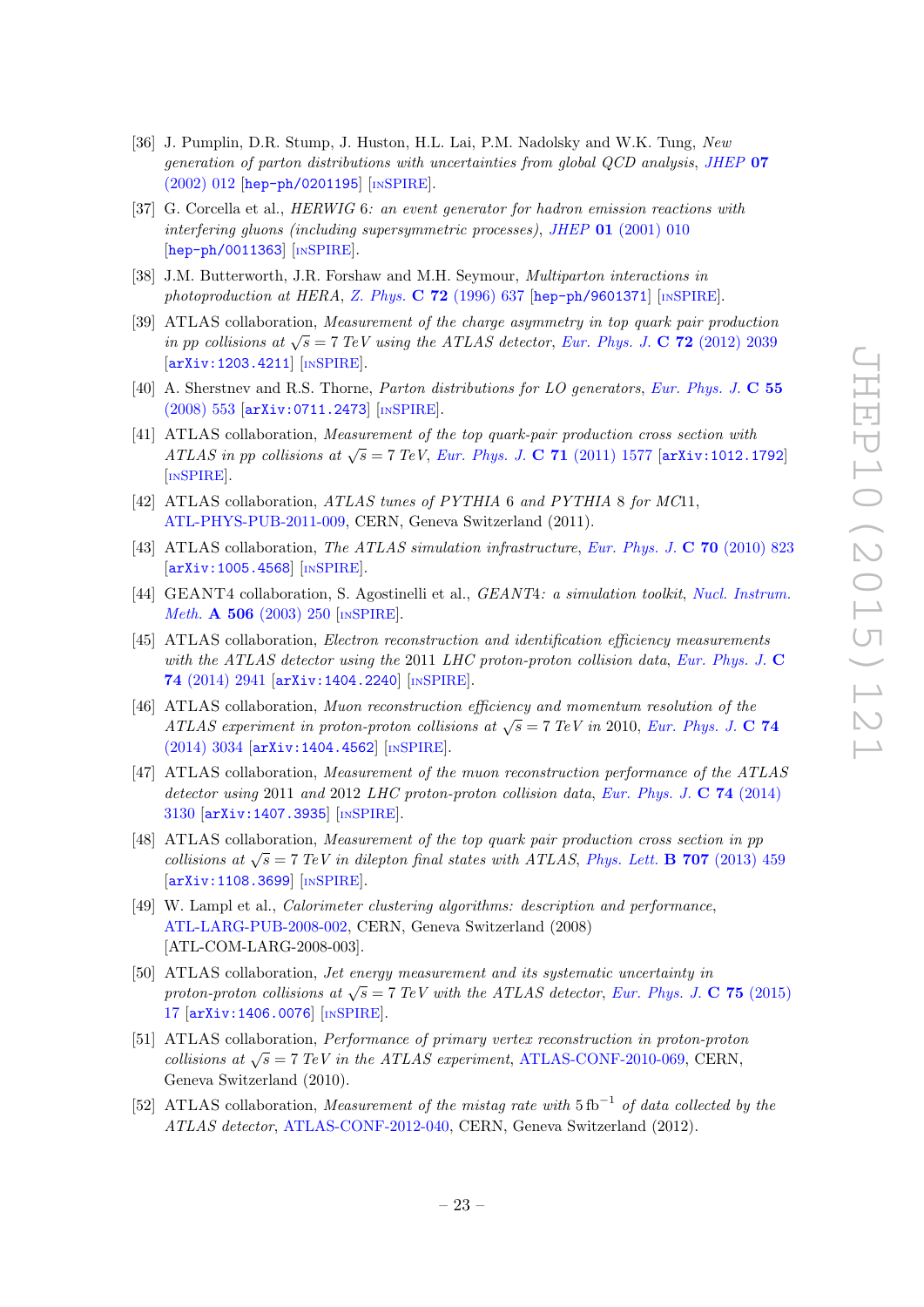- [53] ATLAS collaboration, *Measurement of the b-tag efficiency in a sample of jets containing* muons with  $5 \text{ fb}^{-1}$  of data from the ATLAS detector, [ATLAS-CONF-2012-043,](http://cds.cern.ch/record/1435197) CERN, Geneva Switzerland (2012).
- <span id="page-24-0"></span>[54] ATLAS collaboration, Measuring the b-tag efficiency in a top-pair sample with  $4.7 \text{ fb}^{-1}$  of data from the ATLAS detector, [ATLAS-CONF-2012-097,](http://cds.cern.ch/record/1460443) CERN, Geneva Switzerland (2012).
- <span id="page-24-1"></span>[55] ATLAS collaboration, Performance of missing transverse momentum reconstruction in proton-proton collisions at 7 TeV with ATLAS, [Eur. Phys. J.](http://dx.doi.org/10.1140/epjc/s10052-011-1844-6)  $C$  72 (2012) 1844 [[arXiv:1108.5602](http://arxiv.org/abs/1108.5602)] [IN[SPIRE](http://inspirehep.net/search?p=find+EPRINT+arXiv:1108.5602)].
- <span id="page-24-2"></span>[56] Particle Data Group collaboration, K.A. Olive et al., Review of particle physics, [Chin.](http://dx.doi.org/10.1088/1674-1137/38/9/090001) Phys. **C 38** [\(2014\) 090001](http://dx.doi.org/10.1088/1674-1137/38/9/090001) [IN[SPIRE](http://inspirehep.net/search?p=find+J+"Chin.Phys.,C38,090001")].
- <span id="page-24-3"></span>[57] ATLAS collaboration, Measurements of normalized differential cross sections for  $t\bar{t}$ production in pp collisions at  $\sqrt{s} = 7$  TeV using the ATLAS detector, [Phys. Rev.](http://dx.doi.org/10.1103/PhysRevD.90.072004) **D** 90 [\(2014\) 072004](http://dx.doi.org/10.1103/PhysRevD.90.072004) [[arXiv:1407.0371](http://arxiv.org/abs/1407.0371)] [IN[SPIRE](http://inspirehep.net/search?p=find+EPRINT+arXiv:1407.0371)].
- <span id="page-24-4"></span>[58] A. Hocker and V. Kartvelishvili, SVD approach to data unfolding, [Nucl. Instrum. Meth.](http://dx.doi.org/10.1016/0168-9002(95)01478-0) A 372 [\(1996\) 469](http://dx.doi.org/10.1016/0168-9002(95)01478-0) [[hep-ph/9509307](http://arxiv.org/abs/hep-ph/9509307)] [IN[SPIRE](http://inspirehep.net/search?p=find+EPRINT+hep-ph/9509307)].
- <span id="page-24-5"></span>[59] J. Gao et al., CT10 next-to-next-to-leading order global analysis of QCD, [Phys. Rev.](http://dx.doi.org/10.1103/PhysRevD.89.033009) D 89 [\(2014\) 033009](http://dx.doi.org/10.1103/PhysRevD.89.033009) [[arXiv:1302.6246](http://arxiv.org/abs/1302.6246)] [IN[SPIRE](http://inspirehep.net/search?p=find+EPRINT+arXiv:1302.6246)].
- <span id="page-24-6"></span>[60] A.D. Martin, W.J. Stirling, R.S. Thorne and G. Watt, Parton distributions for the LHC, [Eur. Phys. J.](http://dx.doi.org/10.1140/epjc/s10052-009-1072-5) C 63 (2009) 189  $\text{arXiv:}$ 0901.0002 $\text{[insPIRE]}$ .
- <span id="page-24-7"></span>[61] A.D. Martin, W.J. Stirling, R.S. Thorne and G. Watt, Uncertainties on  $\alpha_s$  in global PDF analyses and implications for predicted hadronic cross sections, [Eur. Phys. J.](http://dx.doi.org/10.1140/epjc/s10052-009-1164-2)  $\bf{C}$  64 (2009) [653](http://dx.doi.org/10.1140/epjc/s10052-009-1164-2) [[arXiv:0905.3531](http://arxiv.org/abs/0905.3531)] [IN[SPIRE](http://inspirehep.net/search?p=find+EPRINT+arXiv:0905.3531)].
- <span id="page-24-8"></span>[62] R.D. Ball et al., Parton distributions with LHC data, [Nucl. Phys.](http://dx.doi.org/10.1016/j.nuclphysb.2012.10.003) B 867 (2013) 244 [[arXiv:1207.1303](http://arxiv.org/abs/1207.1303)] [IN[SPIRE](http://inspirehep.net/search?p=find+EPRINT+arXiv:1207.1303)].
- <span id="page-24-9"></span>[63] ATLAS collaboration, Jet energy measurement with the ATLAS detector in proton-proton collisions at  $\sqrt{s} = 7$  TeV, [Eur. Phys. J.](http://dx.doi.org/10.1140/epjc/s10052-013-2304-2) C 73 (2013) 2304 [[arXiv:1112.6426](http://arxiv.org/abs/1112.6426)] [IN[SPIRE](http://inspirehep.net/search?p=find+EPRINT+arXiv:1112.6426)].
- <span id="page-24-10"></span>[64] ATLAS collaboration, Jet energy resolution in proton-proton collisions at  $\sqrt{s} = 7 \text{ TeV}$ recorded in 2010 with the ATLAS detector, [Eur. Phys. J.](http://dx.doi.org/10.1140/epjc/s10052-013-2306-0) C 73 (2013) 2306 [[arXiv:1210.6210](http://arxiv.org/abs/1210.6210)] [IN[SPIRE](http://inspirehep.net/search?p=find+EPRINT+arXiv:1210.6210)].
- <span id="page-24-11"></span>[65] S. Frixione, F. Stoeckli, P. Torrielli, B.R. Webber and C.D. White, The MC@NLO 4.0 event generator,  $arXiv:1010.0819$  [IN[SPIRE](http://inspirehep.net/search?p=find+EPRINT+arXiv:1010.0819)].
- <span id="page-24-12"></span>[66] ATLAS collaboration, Measurement of  $t\bar{t}$  production with a veto on additional central jet activity in pp collisions at  $\sqrt{s} = 7$  TeV using the ATLAS detector, [Eur. Phys. J.](http://dx.doi.org/10.1140/epjc/s10052-012-2043-9) C 72 (2012) [2043](http://dx.doi.org/10.1140/epjc/s10052-012-2043-9) [[arXiv:1203.5015](http://arxiv.org/abs/1203.5015)] [IN[SPIRE](http://inspirehep.net/search?p=find+EPRINT+arXiv:1203.5015)].
- <span id="page-24-13"></span>[67] P.Z. Skands, Tuning Monte Carlo generators: the Perugia tunes, [Phys. Rev.](http://dx.doi.org/10.1103/PhysRevD.82.074018) D 82 (2010) [074018](http://dx.doi.org/10.1103/PhysRevD.82.074018) [[arXiv:1005.3457](http://arxiv.org/abs/1005.3457)] [IN[SPIRE](http://inspirehep.net/search?p=find+EPRINT+arXiv:1005.3457)].
- <span id="page-24-14"></span>[68] M. Botje et al., The PDF4LHC working group interim recommendations, [arXiv:1101.0538](http://arxiv.org/abs/1101.0538) [IN[SPIRE](http://inspirehep.net/search?p=find+EPRINT+arXiv:1101.0538)].
- <span id="page-24-15"></span>[69] J. Alwall et al., Comparative study of various algorithms for the merging of parton showers and matrix elements in hadronic collisions, [Eur. Phys. J.](http://dx.doi.org/10.1140/epjc/s10052-007-0490-5) C 53 (2008) 473 [[arXiv:0706.2569](http://arxiv.org/abs/0706.2569)] [IN[SPIRE](http://inspirehep.net/search?p=find+EPRINT+arXiv:0706.2569)].
- <span id="page-24-16"></span>[70] B.P. Kersevan and E. Richter-Was, The Monte Carlo event generator AcerMC versions 2.0 to 3.8 with interfaces to PYTHIA 6.4, HERWIG 6.5 and ARIADNE 4.1, [Comput. Phys.](http://dx.doi.org/10.1016/j.cpc.2012.10.032) Commun. 184 [\(2013\) 919](http://dx.doi.org/10.1016/j.cpc.2012.10.032) [[hep-ph/0405247](http://arxiv.org/abs/hep-ph/0405247)] [IN[SPIRE](http://inspirehep.net/search?p=find+EPRINT+hep-ph/0405247)].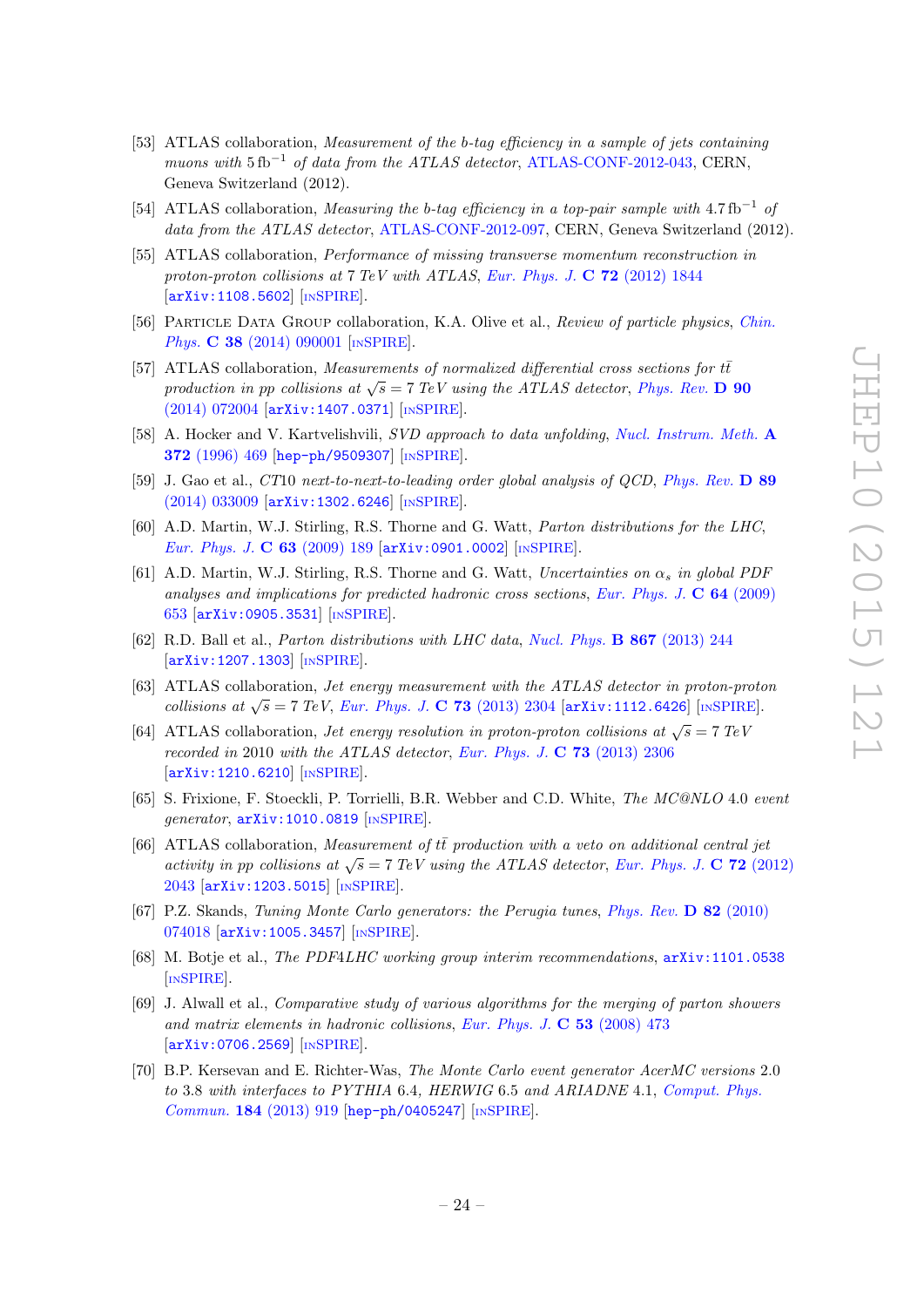# The ATLAS collaboration

<span id="page-25-0"></span>G. Aad<sup>85</sup>, B. Abbott<sup>113</sup>, J. Abdallah<sup>152</sup>, S. Abdel Khalek<sup>117</sup>, O. Abdinov<sup>11</sup>, R. Aben<sup>107</sup>, B. Abi<sup>114</sup>, M. Abolins<sup>90</sup>, O.S. AbouZeid<sup>159</sup>, H. Abramowicz<sup>154</sup>, H. Abreu<sup>153</sup>, R. Abreu<sup>30</sup>, Y. Abulaiti<sup>147a,147b</sup>, B.S. Acharya<sup>165a,165b,a</sup>, L. Adamczyk<sup>38a</sup>, D.L. Adams<sup>25</sup>, J. Adelman<sup>108</sup>, S. Adomeit<sup>100</sup>, T. Adye<sup>131</sup>, T. Agatonovic-Jovin<sup>13</sup>, J.A. Aguilar-Saavedra<sup>126a,126f</sup>, M. Agustoni<sup>17</sup>, S.P. Ahlen<sup>22</sup>, F. Ahmadov<sup>65,b</sup>, G. Aielli<sup>134a,134b</sup>, H. Akerstedt<sup>147a,147b</sup>, T.P.A. Åkesson<sup>81</sup>, G. Akimoto<sup>156</sup>, A.V. Akimov<sup>96</sup>, G.L. Alberghi<sup>20a, 20b</sup>, J. Albert<sup>170</sup>, S. Albrand<sup>55</sup>, M.J. Alconada Verzini<sup>71</sup>, M. Aleksa<sup>30</sup>, I.N. Aleksandrov<sup>65</sup>, C. Alexa<sup>26a</sup>, G. Alexander<sup>154</sup>, T. Alexopoulos<sup>10</sup>, M. Alhroob<sup>113</sup>, G. Alimonti<sup>91a</sup>, L. Alio<sup>85</sup>, J. Alison<sup>31</sup>, B.M.M. Allbrooke<sup>18</sup>, L.J. Allison<sup>72</sup>, P.P. Allport<sup>74</sup>, A. Aloisio<sup>104a,104b</sup>, A. Alonso<sup>36</sup>, F. Alonso<sup>71</sup>, C. Alpigiani<sup>76</sup>, A. Altheimer<sup>35</sup>, B. Alvarez Gonzalez<sup>90</sup>, M.G. Alviggi<sup>104a,104b</sup>, K. Amako<sup>66</sup>, Y. Amaral Coutinho<sup>24a</sup>, C. Amelung<sup>23</sup>, D. Amidei<sup>89</sup>, S.P. Amor Dos Santos<sup>126a,126c</sup>, A. Amorim<sup>126a,126b</sup>, S. Amoroso<sup>48</sup>, N. Amram<sup>154</sup>, G. Amundsen<sup>23</sup>, C. Anastopoulos<sup>140</sup>, L.S. Ancu<sup>49</sup>, N. Andari<sup>30</sup>, T. Andeen<sup>35</sup>, C.F. Anders<sup>58b</sup>, G. Anders<sup>30</sup>, K.J. Anderson<sup>31</sup>, A. Andreazza<sup>91a,91b</sup>, V. Andrei<sup>58a</sup>, X.S. Anduaga<sup>71</sup>, S. Angelidakis<sup>9</sup>, I. Angelozzi<sup>107</sup>, P. Anger<sup>44</sup>, A. Angerami<sup>35</sup>, F. Anghinolfi<sup>30</sup>, A.V. Anisenkov<sup>109,c</sup>, N. Anjos<sup>12</sup>, A. Annovi<sup>124a,124b</sup>, M. Antonelli<sup>47</sup>, A. Antonov<sup>98</sup>, J. Antos<sup>145b</sup>, F. Anulli<sup>133a</sup>, M. Aoki<sup>66</sup>, L. Aperio Bella<sup>18</sup>, G. Arabidze<sup>90</sup>, Y. Arai<sup>66</sup>, J.P. Araque<sup>126a</sup>, A.T.H. Arce<sup>45</sup>, F.A. Arduh<sup>71</sup>, J-F. Arguin<sup>95</sup>, S. Argyropoulos<sup>42</sup>, M. Arik<sup>19a</sup>, A.J. Armbruster<sup>30</sup>, O. Arnaez<sup>30</sup>, V. Arnal<sup>82</sup>, H. Arnold<sup>48</sup>, M. Arratia<sup>28</sup>, O. Arslan<sup>21</sup>, A. Artamonov<sup>97</sup>, G. Artoni<sup>23</sup>, S. Asai<sup>156</sup>, N. Asbah<sup>42</sup>, A. Ashkenazi<sup>154</sup>, B. Åsman<sup>147a,147b</sup>, L. Asquith<sup>150</sup>, K. Assamagan<sup>25</sup>, R. Astalos<sup>145a</sup>, M. Atkinson<sup>166</sup>, N.B. Atlay<sup>142</sup>, B. Auerbach<sup>6</sup>, K. Augsten<sup>128</sup>, M. Aurousseau<sup>146b</sup>, G. Avolio<sup>30</sup>, B. Axen<sup>15</sup>, M.K. Ayoub<sup>117</sup>, G. Azuelos<sup>95,d</sup>, M.A. Baak<sup>30</sup>, A.E. Baas<sup>58a</sup>, C. Bacci<sup>135a,135b</sup>, H. Bachacou<sup>137</sup>, K. Bachas<sup>155</sup>, M. Backes<sup>30</sup>, M. Backhaus<sup>30</sup>, P. Bagiacchi<sup>133a,133b</sup>, P. Bagnaia<sup>133a,133b</sup>, Y. Bai<sup>33a</sup>, T. Bain<sup>35</sup>, J.T. Baines<sup>131</sup>, O.K. Baker<sup>177</sup>, P. Balek<sup>129</sup>, T. Balestri<sup>149</sup>, F. Balli<sup>84</sup>, E. Banas<sup>39</sup>, Sw. Banerjee<sup>174</sup>, A.A.E. Bannoura<sup>176</sup>, H.S. Bansil<sup>18</sup>, L. Barak<sup>30</sup>, E.L. Barberio<sup>88</sup>, D. Barberis<sup>50a,50b</sup>, M. Barbero<sup>85</sup>, T. Barillari<sup>101</sup>, M. Barisonzi<sup>165a,165b</sup>, T. Barklow<sup>144</sup>, N. Barlow<sup>28</sup>, S.L. Barnes<sup>84</sup>, B.M. Barnett<sup>131</sup>, R.M. Barnett<sup>15</sup>, Z. Barnovska<sup>5</sup>, A. Baroncelli<sup>135a</sup>, G. Barone<sup>49</sup>, A.J. Barr<sup>120</sup>, F. Barreiro<sup>82</sup>, J. Barreiro Guimarães da Costa<sup>57</sup>, R. Bartoldus<sup>144</sup>, A.E. Barton<sup>72</sup>, P. Bartos<sup>145a</sup>, A. Bassalat<sup>117</sup>, A. Basye<sup>166</sup>, R.L. Bates<sup>53</sup>, S.J. Batista<sup>159</sup>, J.R. Batley<sup>28</sup>, M. Battaglia<sup>138</sup>, M. Bauce<sup>133a,133b</sup>, F. Bauer<sup>137</sup>, H.S. Bawa<sup>144,e</sup>, J.B. Beacham<sup>111</sup>, M.D. Beattie<sup>72</sup>, T. Beau<sup>80</sup>, P.H. Beauchemin<sup>162</sup>, R. Beccherle<sup>124a,124b</sup>, P. Bechtle<sup>21</sup>, H.P. Beck<sup>17,f</sup>, K. Becker<sup>120</sup>, S. Becker<sup>100</sup>, M. Beckingham<sup>171</sup>, C. Becot<sup>117</sup>, A.J. Beddall<sup>19c</sup>, A. Beddall<sup>19c</sup>, V.A. Bednyakov<sup>65</sup>, C.P. Bee<sup>149</sup>, L.J. Beemster<sup>107</sup>, T.A. Beermann<sup>176</sup>, M. Begel<sup>25</sup>, J.K. Behr<sup>120</sup>, C. Belanger-Champagne<sup>87</sup>, P.J. Bell<sup>49</sup>, W.H. Bell<sup>49</sup>, G. Bella<sup>154</sup>, L. Bellagamba<sup>20a</sup>, A. Bellerive<sup>29</sup>, M. Bellomo<sup>86</sup>, K. Belotskiy<sup>98</sup>, O. Beltramello<sup>30</sup>, O. Benary<sup>154</sup>, D. Benchekroun<sup>136a</sup>, M. Bender<sup>100</sup>, K. Bendtz<sup>147a,147b</sup>, N. Benekos<sup>10</sup>, Y. Benhammou<sup>154</sup>, E. Benhar Noccioli<sup>49</sup>, J.A. Benitez Garcia<sup>160b</sup>, D.P. Benjamin<sup>45</sup>, J.R. Bensinger<sup>23</sup>, S. Bentvelsen<sup>107</sup>, L. Beresford<sup>120</sup>, M. Beretta<sup>47</sup>, D. Berge<sup>107</sup>, E. Bergeaas Kuutmann<sup>167</sup>, N. Berger<sup>5</sup>, F. Berghaus<sup>170</sup>, J. Beringer<sup>15</sup>, C. Bernard<sup>22</sup>, N.R. Bernard<sup>86</sup>, C. Bernius<sup>110</sup>, F.U. Bernlochner<sup>21</sup>, T. Berry<sup>77</sup>, P. Berta<sup>129</sup>, C. Bertella<sup>83</sup>, G. Bertoli<sup>147a,147b</sup>, F. Bertolucci<sup>124a,124b</sup>, C. Bertsche<sup>113</sup>, D. Bertsche<sup>113</sup>, M.I. Besana<sup>91a</sup>, G.J. Besjes<sup>106</sup>, O. Bessidskaia Bylund<sup>147a,147b</sup>, M. Bessner<sup>42</sup>, N. Besson<sup>137</sup>, C. Betancourt<sup>48</sup>, S. Bethke<sup>101</sup>, A.J. Bevan<sup>76</sup>, W. Bhimji<sup>46</sup>, R.M. Bianchi<sup>125</sup>, L. Bianchini<sup>23</sup>, M. Bianco<sup>30</sup>, O. Biebel<sup>100</sup>, S.P. Bieniek<sup>78</sup>, M. Biglietti<sup>135a</sup>, J. Bilbao De Mendizabal<sup>49</sup>, H. Bilokon<sup>47</sup>, M. Bindi<sup>54</sup>, S. Binet<sup>117</sup>, A. Bingul<sup>19c</sup>, C. Bini<sup>133a,133b</sup>, C.W. Black<sup>151</sup>, J.E. Black<sup>144</sup>, K.M. Black<sup>22</sup>, D. Blackburn<sup>139</sup>, R.E. Blair<sup>6</sup>, J.-B. Blanchard<sup>137</sup>, J.E. Blanco<sup>77</sup>, T. Blazek<sup>145a</sup>,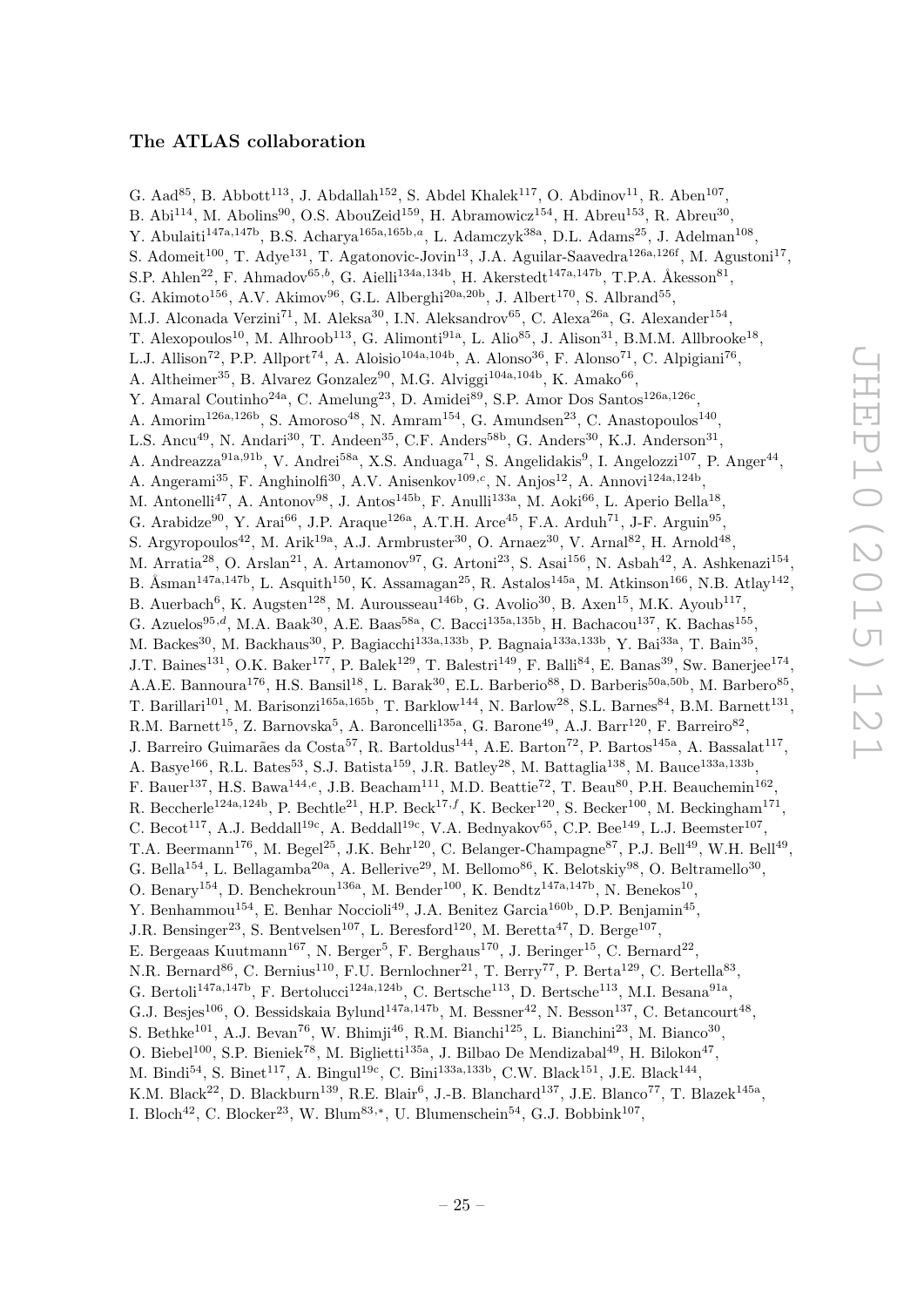V.S. Bobrovnikov<sup>109,c</sup>, S.S. Bocchetta<sup>81</sup>, A. Bocci<sup>45</sup>, C. Bock<sup>100</sup>, M. Boehler<sup>48</sup>, J.A. Bogaerts<sup>30</sup>, A.G. Bogdanchikov<sup>109</sup>, C. Bohm<sup>147a</sup>, V. Boisvert<sup>77</sup>, T. Bold<sup>38a</sup>, V. Boldea<sup>26a</sup>, A.S. Boldyrev<sup>99</sup>, M. Bomben<sup>80</sup>, M. Bona<sup>76</sup>, M. Boonekamp<sup>137</sup>, A. Borisov<sup>130</sup>, G. Borissov<sup>72</sup>, S. Borroni<sup>42</sup>, J. Bortfeldt<sup>100</sup>, V. Bortolotto<sup>60a,60b,60c</sup>, K. Bos<sup>107</sup>, D. Boscherini<sup>20a</sup>, M. Bosman<sup>12</sup>, J. Boudreau<sup>125</sup>, J. Bouffard<sup>2</sup>, E.V. Bouhova-Thacker<sup>72</sup>, D. Boumediene<sup>34</sup>, C. Bourdarios<sup>117</sup>, N. Bousson<sup>114</sup>, S. Boutouil<sup>136d</sup>, A. Boveia<sup>30</sup>, J. Boyd<sup>30</sup>, I.R. Boyko<sup>65</sup>, I. Bozic<sup>13</sup>, J. Bracinik<sup>18</sup>, A. Brandt<sup>8</sup>, G. Brandt<sup>15</sup>, O. Brandt<sup>58a</sup>, U. Bratzler<sup>157</sup>, B. Brau<sup>86</sup>, J.E. Brau<sup>116</sup>, H.M. Braun<sup>176,\*</sup>, S.F. Brazzale<sup>165a,165c</sup>, K. Brendlinger<sup>122</sup>, A.J. Brennan<sup>88</sup>, L. Brenner<sup>107</sup>, R. Brenner<sup>167</sup>, S. Bressler<sup>173</sup>, K. Bristow<sup>146c</sup>, T.M. Bristow<sup>46</sup>, D. Britton<sup>53</sup>, D. Britzger<sup>42</sup>, F.M. Brochu<sup>28</sup>, I. Brock<sup>21</sup>, R. Brock<sup>90</sup>, J. Bronner<sup>101</sup>, G. Brooijmans<sup>35</sup>, T. Brooks<sup>77</sup>, W.K. Brooks<sup>32b</sup>, J. Brosamer<sup>15</sup>, E. Brost<sup>116</sup>, J. Brown<sup>55</sup>, P.A. Bruckman de Renstrom<sup>39</sup>, D. Bruncko<sup>145b</sup>, R. Bruneliere<sup>48</sup>, A. Bruni<sup>20a</sup>, G. Bruni<sup>20a</sup>, M. Bruschi<sup>20a</sup>, L. Bryngemark<sup>81</sup>, T. Buanes<sup>14</sup>, Q. Buat<sup>143</sup>, P. Buchholz<sup>142</sup>, A.G. Buckley<sup>53</sup>, S.I. Buda<sup>26a</sup>, I.A. Budagov<sup>65</sup>, F. Buehrer<sup>48</sup>, L. Bugge<sup>119</sup>, M.K. Bugge<sup>119</sup>, O. Bulekov<sup>98</sup>, H. Burckhart<sup>30</sup>, S. Burdin<sup>74</sup>, B. Burghgrave<sup>108</sup>, S. Burke<sup>131</sup>, I. Burmeister<sup>43</sup>, E. Busato<sup>34</sup>, D. Büscher<sup>48</sup>, V. Büscher<sup>83</sup>, P. Bussey<sup>53</sup>, C.P. Buszello<sup>167</sup>, J.M. Butler<sup>22</sup>, A.I. Butt<sup>3</sup>, C.M. Buttar<sup>53</sup>, J.M. Butterworth<sup>78</sup>, P. Butti<sup>107</sup>, W. Buttinger<sup>25</sup>, A. Buzatu<sup>53</sup>, S. Cabrera Urbán<sup>168</sup>, D. Caforio<sup>128</sup>, O. Cakir<sup>4a</sup>, P. Calafiura<sup>15</sup>, A. Calandri<sup>137</sup>, G. Calderini<sup>80</sup>, P. Calfayan<sup>100</sup>, L.P. Caloba<sup>24a</sup>, D. Calvet<sup>34</sup>, S. Calvet<sup>34</sup>, R. Camacho Toro<sup>49</sup>, S. Camarda<sup>42</sup>, D. Cameron<sup>119</sup>, L.M. Caminada<sup>15</sup>, R. Caminal Armadans<sup>12</sup>, S. Campana<sup>30</sup>, M. Campanelli<sup>78</sup>, A. Campoverde<sup>149</sup>, V. Canale<sup>104a,104b</sup>, A. Canepa<sup>160a</sup>, M. Cano Bret<sup>76</sup>, J. Cantero<sup>82</sup>, R. Cantrill<sup>126a</sup>, T. Cao<sup>40</sup>, M.D.M. Capeans Garrido<sup>30</sup>, I. Caprini<sup>26a</sup>, M. Caprini<sup>26a</sup>, M. Capua<sup>37a,37b</sup>, R. Caputo<sup>83</sup>, R. Cardarelli<sup>134a</sup>, T. Carli<sup>30</sup>, G. Carlino<sup>104a</sup>, L. Carminati<sup>91a,91b</sup>, S. Caron<sup>106</sup>, E. Carquin<sup>32a</sup>, G.D. Carrillo-Montoya<sup>8</sup>, J.R. Carter<sup>28</sup>, J. Carvalho<sup>126a,126c</sup>, D. Casadei<sup>78</sup>, M.P. Casado<sup>12</sup>, M. Casolino<sup>12</sup>, E. Castaneda-Miranda<sup>146b</sup>, A. Castelli<sup>107</sup>, V. Castillo Gimenez<sup>168</sup>, N.F. Castro<sup>126a,g</sup>, P. Catastini<sup>57</sup>, A. Catinaccio<sup>30</sup>, J.R. Catmore<sup>119</sup>, A. Cattai<sup>30</sup>, G. Cattani<sup>134a,134b</sup>, J. Caudron<sup>83</sup>, V. Cavaliere<sup>166</sup>, D. Cavalli<sup>91a</sup>, M. Cavalli-Sforza<sup>12</sup>, V. Cavasinni<sup>124a,124b</sup>, F. Ceradini<sup>135a,135b</sup>, B.C. Cerio<sup>45</sup>, K. Cerny<sup>129</sup>, A.S. Cerqueira<sup>24b</sup>, A. Cerri<sup>150</sup>, L. Cerrito<sup>76</sup>, F. Cerutti<sup>15</sup>, M. Cerv<sup>30</sup>, A. Cervelli<sup>17</sup>, S.A. Cetin<sup>19b</sup>, A. Chafaq<sup>136a</sup>, D. Chakraborty<sup>108</sup>, I. Chalupkova<sup>129</sup>, P. Chang<sup>166</sup>, B. Chapleau<sup>87</sup>, J.D. Chapman<sup>28</sup>, D. Charfeddine<sup>117</sup>, D.G. Charlton<sup>18</sup>, C.C. Chau<sup>159</sup>, C.A. Chavez Barajas<sup>150</sup>, S. Cheatham<sup>153</sup>, A. Chegwidden<sup>90</sup>, S. Chekanov<sup>6</sup>, S.V. Chekulaev<sup>160a</sup>, G.A. Chelkov<sup>65,h</sup>, M.A. Chelstowska<sup>89</sup>, C. Chen<sup>64</sup>, H. Chen<sup>25</sup>, K. Chen<sup>149</sup>, L. Chen<sup>33d,i</sup>, S. Chen<sup>33c</sup>, X. Chen<sup>33f</sup>, Y. Chen<sup>67</sup>, H.C. Cheng<sup>89</sup>, Y. Cheng<sup>31</sup>, A. Cheplakov<sup>65</sup>, E. Cheremushkina<sup>130</sup>, R. Cherkaoui El Moursli<sup>136e</sup>, V. Chernyatin<sup>25,∗</sup>, E. Cheu<sup>7</sup>, L. Chevalier<sup>137</sup>, V. Chiarella<sup>47</sup>, J.T. Childers<sup>6</sup>, A. Chilingarov<sup>72</sup>, G. Chiodini<sup>73a</sup>, A.S. Chisholm<sup>18</sup>, R.T. Chislett<sup>78</sup>, A. Chitan<sup>26a</sup>, M.V. Chizhov<sup>65</sup>, K. Choi<sup>61</sup>, S. Chouridou<sup>9</sup>, B.K.B. Chow<sup>100</sup>, V. Christodoulou<sup>78</sup>, D. Chromek-Burckhart<sup>30</sup>, M.L. Chu<sup>152</sup>, J. Chudoba<sup>127</sup>, A.J. Chuinard<sup>87</sup>, J.J. Chwastowski<sup>39</sup>, L. Chytka<sup>115</sup>, G. Ciapetti<sup>133a,133b</sup>, A.K. Ciftci<sup>4a</sup>, D. Cinca<sup>53</sup>, V. Cindro<sup>75</sup>, A. Ciocio<sup>15</sup>, Z.H. Citron<sup>173</sup>, M. Ciubancan<sup>26a</sup>, A. Clark<sup>49</sup>, P.J. Clark<sup>46</sup>, R.N. Clarke<sup>15</sup>, W. Cleland<sup>125</sup>, C. Clement<sup>147a,147b</sup>, Y. Coadou<sup>85</sup>, M. Cobal<sup>165a,165c</sup>, A. Coccaro<sup>139</sup>, J. Cochran<sup>64</sup>, L. Coffey<sup>23</sup>, J.G. Cogan<sup>144</sup>, B. Cole<sup>35</sup>, S. Cole<sup>108</sup>, A.P. Colijn<sup>107</sup>, J. Collot<sup>55</sup>, T. Colombo<sup>58c</sup>, G. Compostella<sup>101</sup>, P. Conde Muiño<sup>126a,126b</sup>, E. Coniavitis<sup>48</sup>, S.H. Connell<sup>146b</sup>, I.A. Connelly<sup>77</sup>, S.M. Consonni<sup>91a,91b</sup>, V. Consorti<sup>48</sup>, S. Constantinescu<sup>26a</sup>, C. Conta<sup>121a,121b</sup>, G. Conti<sup>30</sup>, F. Conventi<sup>104a,j</sup>, M. Cooke<sup>15</sup>, B.D. Cooper<sup>78</sup>, A.M. Cooper-Sarkar<sup>120</sup>, K. Copic<sup>15</sup>, T. Cornelissen<sup>176</sup>, M. Corradi<sup>20a</sup>, F. Corriveau<sup>87,k</sup>, A. Corso-Radu<sup>164</sup>, A. Cortes-Gonzalez<sup>12</sup>, G. Cortiana<sup>101</sup>, G. Costa<sup>91a</sup>, M.J. Costa<sup>168</sup>, D. Costanzo<sup>140</sup>, D. Côté<sup>8</sup>, G. Cottin<sup>28</sup>, G. Cowan<sup>77</sup>, B.E. Cox<sup>84</sup>, K. Cranmer<sup>110</sup>, G. Cree<sup>29</sup>, S. Crépé-Renaudin<sup>55</sup>, F. Crescioli<sup>80</sup>, W.A. Cribbs<sup>147a,147b</sup>,

M. Crispin Ortuzar<sup>120</sup>, M. Cristinziani<sup>21</sup>, V. Croft<sup>106</sup>, G. Crosetti<sup>37a,37b</sup>,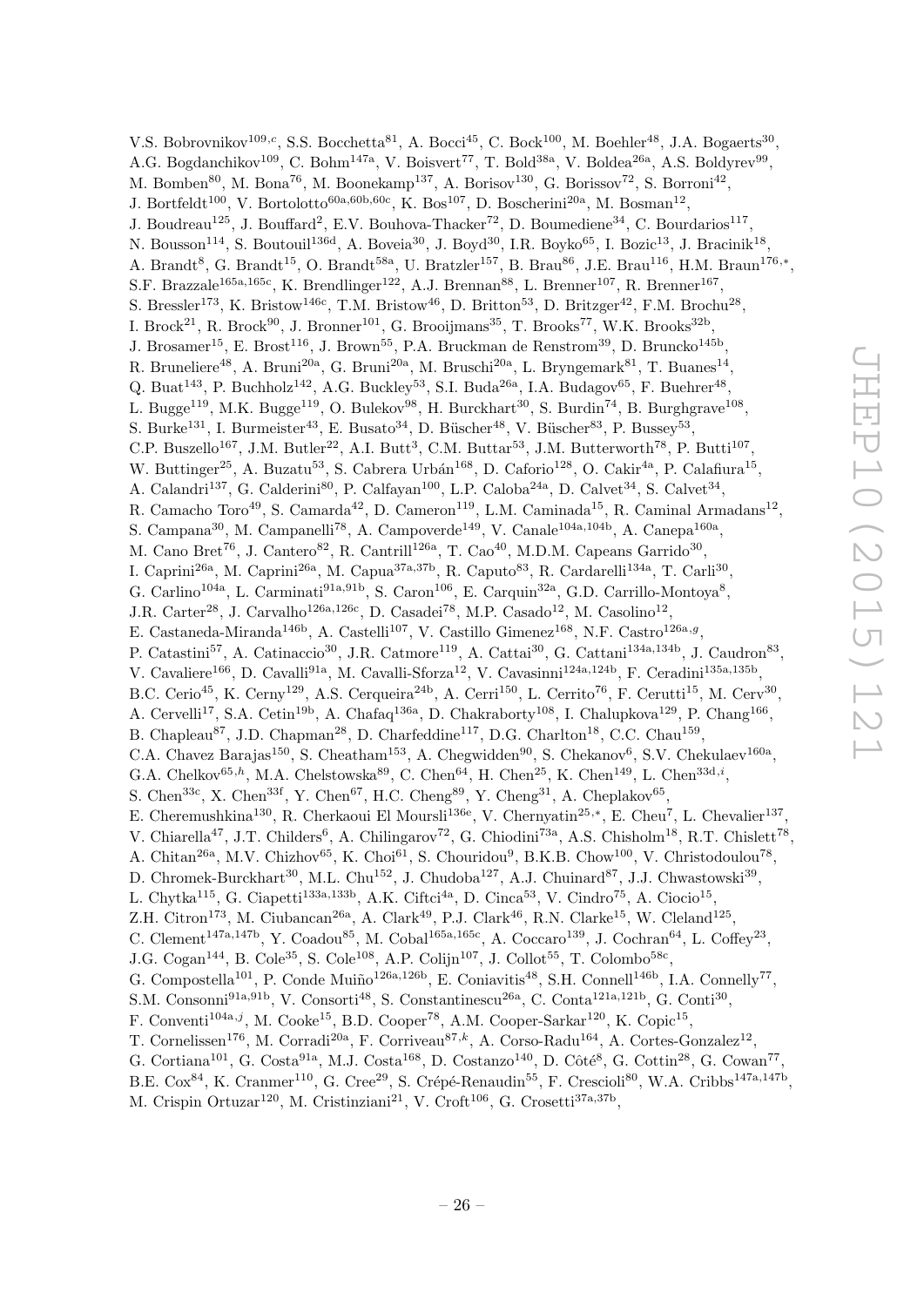T. Cuhadar Donszelmann<sup>140</sup>, J. Cummings<sup>177</sup>, M. Curatolo<sup>47</sup>, C. Cuthbert<sup>151</sup>, H. Czirr<sup>142</sup>, P. Czodrowski<sup>3</sup>, S. D'Auria<sup>53</sup>, M. D'Onofrio<sup>74</sup>, M.J. Da Cunha Sargedas De Sousa<sup>126a,126b</sup>, C. Da Via $^{84}$ , W. Dabrowski<sup>38a</sup>, A. Dafinca<sup>120</sup>, T. Dai<sup>89</sup>, O. Dale<sup>14</sup>, F. Dallaire<sup>95</sup>, C. Dallapiccola<sup>86</sup>, M. Dam<sup>36</sup>, J.R. Dandoy<sup>31</sup>, A.C. Daniells<sup>18</sup>, M. Danninger<sup>169</sup>, M. Dano Hoffmann<sup>137</sup>, V. Dao<sup>48</sup>, G. Darbo<sup>50a</sup>, S. Darmora<sup>8</sup>, J. Dassoulas<sup>3</sup>, A. Dattagupta<sup>61</sup>, W. Davey<sup>21</sup>, C. David<sup>170</sup>, T. Davidek<sup>129</sup>, E. Davies<sup>120,*l*</sup>, M. Davies<sup>154</sup>, P. Davison<sup>78</sup>, Y. Davygora<sup>58a</sup>, E. Dawe<sup>143</sup>, I. Dawson<sup>140</sup>, R.K. Daya-Ishmukhametova<sup>86</sup>, K. De<sup>8</sup>, R. de Asmundis<sup>104a</sup>, S. De Castro<sup>20a, 20b</sup>, S. De Cecco<sup>80</sup>, N. De Groot<sup>106</sup>, P. de Jong<sup>107</sup>, H. De la Torre<sup>82</sup>, F. De Lorenzi<sup>64</sup>, L. De Nooij<sup>107</sup>, D. De Pedis<sup>133a</sup>, A. De Salvo<sup>133a</sup>, U. De Sanctis<sup>150</sup>, A. De Santo<sup>150</sup>, J.B. De Vivie De Regie<sup>117</sup>, W.J. Dearnaley<sup>72</sup>, R. Debbe<sup>25</sup>, C. Debenedetti<sup>138</sup>, D.V. Dedovich<sup>65</sup>, I. Deigaard<sup>107</sup>, J. Del Peso<sup>82</sup>, T. Del Prete<sup>124a,124b</sup>, D. Delgove<sup>117</sup>, F. Deliot<sup>137</sup>, C.M. Delitzsch<sup>49</sup>, M. Deliyergiyev<sup>75</sup>, A. Dell'Acqua<sup>30</sup>, L. Dell'Asta<sup>22</sup>, M. Dell'Orso<sup>124a,124b</sup>, M. Della Pietra<sup>104a, j</sup>, D. della Volpe<sup>49</sup>, M. Delmastro<sup>5</sup>, P.A. Delsart<sup>55</sup>, C. Deluca<sup>107</sup>, D.A. DeMarco<sup>159</sup>, S. Demers<sup>177</sup>, M. Demichev<sup>65</sup>, A. Demilly<sup>80</sup>, S.P. Denisov<sup>130</sup>, D. Derendarz<sup>39</sup>, J.E. Derkaoui<sup>136d</sup>, F. Derue<sup>80</sup>, P. Dervan<sup>74</sup>, K. Desch<sup>21</sup>, C. Deterre<sup>42</sup>, P.O. Deviveiros<sup>30</sup>, A. Dewhurst<sup>131</sup>, S. Dhaliwal<sup>23</sup>, A. Di Ciaccio<sup>134a,134b</sup>, L. Di Ciaccio<sup>5</sup>, A. Di Domenico<sup>133a,133b</sup>, C. Di Donato<sup>104a,104b</sup>, A. Di Girolamo<sup>30</sup>, B. Di Girolamo<sup>30</sup>, A. Di Mattia<sup>153</sup>, B. Di Micco<sup>135a,135b</sup>, R. Di Nardo<sup>47</sup>, A. Di Simone<sup>48</sup>, R. Di Sipio<sup>159</sup>, D. Di Valentino<sup>29</sup>, C. Diaconu<sup>85</sup>, M. Diamond<sup>159</sup>, F.A. Dias<sup>46</sup>, M.A. Diaz<sup>32a</sup>, E.B. Diehl<sup>89</sup>, J. Dietrich<sup>16</sup>, S. Diglio<sup>85</sup>, A. Dimitrievska<sup>13</sup>, J. Dingfelder<sup>21</sup>, P. Dita<sup>26a</sup>, S. Dita<sup>26a</sup>, F. Dittus<sup>30</sup>, F. Djama $^{85}$ , T. Djobava $^{51b}$ , J.I. Djuvsland $^{58a}$ , M.A.B. do Vale $^{24c}$ , D. Dobos $^{30}$ , M. Dobre $^{26a}$ , C. Doglioni<sup>49</sup>, T. Dohmae<sup>156</sup>, J. Dolejsi<sup>129</sup>, Z. Dolezal<sup>129</sup>, B.A. Dolgoshein<sup>98,\*</sup>, M. Donadelli<sup>24d</sup>, S. Donati<sup>124a,124b</sup>, P. Dondero<sup>121a,121b</sup>, J. Donini<sup>34</sup>, J. Dopke<sup>131</sup>, A. Doria<sup>104a</sup>, M.T. Dova<sup>71</sup>, A.T. Doyle<sup>53</sup>, E. Drechsler<sup>54</sup>, M. Dris<sup>10</sup>, E. Dubreuil<sup>34</sup>, E. Duchovni<sup>173</sup>, G. Duckeck<sup>100</sup>, O.A. Ducu<sup>26a, 85</sup>, D. Duda<sup>176</sup>, A. Dudarev<sup>30</sup>, L. Duflot<sup>117</sup>, L. Duguid<sup>77</sup>, M. Dührssen<sup>30</sup>, M. Dunford<sup>58a</sup>, H. Duran Yildiz<sup>4a</sup>, M. Düren<sup>52</sup>, A. Durglishvili<sup>51b</sup>, D. Duschinger<sup>44</sup>, M. Dwuznik<sup>38a</sup>, M. Dyndal<sup>38a</sup>, K.M. Ecker<sup>101</sup>, W. Edson<sup>2</sup>, N.C. Edwards<sup>46</sup>, W. Ehrenfeld<sup>21</sup>, T. Eifert<sup>30</sup>, G. Eigen<sup>14</sup>, K. Einsweiler<sup>15</sup>, T. Ekelof<sup>167</sup>, M. El Kacimi<sup>136c</sup>, M. Ellert<sup>167</sup>, S. Elles<sup>5</sup>, F. Ellinghaus<sup>83</sup>, A.A. Elliot<sup>170</sup>, N. Ellis<sup>30</sup>, J. Elmsheuser<sup>100</sup>, M. Elsing<sup>30</sup>, D. Emeliyanov<sup>131</sup>, Y. Enari<sup>156</sup>, O.C. Endner<sup>83</sup>, M. Endo<sup>118</sup>, J. Erdmann<sup>43</sup>, A. Ereditato<sup>17</sup>, D. Eriksson<sup>147a</sup>, G. Ernis<sup>176</sup>, J. Ernst<sup>2</sup>, M. Ernst<sup>25</sup>, S. Errede<sup>166</sup>, E. Ertel<sup>83</sup>, M. Escalier<sup>117</sup>, H. Esch<sup>43</sup>, C. Escobar<sup>125</sup>, B. Esposito<sup>47</sup>, A.I. Etienvre<sup>137</sup>, E. Etzion<sup>154</sup>, H. Evans<sup>61</sup>, A. Ezhilov<sup>123</sup>, L. Fabbri<sup>20a,20b</sup>, G. Facini<sup>31</sup>, R.M. Fakhrutdinov<sup>130</sup>, S. Falciano<sup>133a</sup>, R.J. Falla<sup>78</sup>, J. Faltova<sup>129</sup>, Y. Fang<sup>33a</sup>, M. Fanti<sup>91a,91b</sup>, A. Farbin<sup>8</sup>, A. Farilla<sup>135a</sup>, T. Farooque<sup>12</sup>, S. Farrell<sup>15</sup>, S.M. Farrington<sup>171</sup>, P. Farthouat<sup>30</sup>, F. Fassi<sup>136e</sup>, P. Fassnacht<sup>30</sup>, D. Fassouliotis<sup>9</sup>, A. Favareto<sup>50a,50b</sup>, L. Fayard<sup>117</sup>, P. Federic<sup>145a</sup>, O.L. Fedin<sup>123,*m*</sup>, W. Fedorko<sup>169</sup>, S. Feigl<sup>30</sup>, L. Feligioni<sup>85</sup>, C. Feng<sup>33d</sup>, E.J. Feng<sup>6</sup>, H. Feng<sup>89</sup>, A.B. Fenyuk<sup>130</sup>, P. Fernandez Martinez<sup>168</sup>, S. Fernandez Perez<sup>30</sup>, S. Ferrag<sup>53</sup>, J. Ferrando<sup>53</sup>, A. Ferrari<sup>167</sup>, P. Ferrari<sup>107</sup>, R. Ferrari<sup>121a</sup>, D.E. Ferreira de Lima<sup>53</sup>, A. Ferrer<sup>168</sup>, D. Ferrere<sup>49</sup>, C. Ferretti<sup>89</sup>, A. Ferretto Parodi<sup>50a,50b</sup>, M. Fiascaris<sup>31</sup>, F. Fiedler<sup>83</sup>, A. Filipčič<sup>75</sup>, M. Filipuzzi<sup>42</sup>, F. Filthaut<sup>106</sup>, M. Fincke-Keeler<sup>170</sup>, K.D. Finelli<sup>151</sup>, M.C.N. Fiolhais<sup>126a,126c</sup>, L. Fiorini<sup>168</sup>, A. Firan<sup>40</sup>, A. Fischer<sup>2</sup>, C. Fischer<sup>12</sup>, J. Fischer<sup>176</sup>, W.C. Fisher<sup>90</sup>, E.A. Fitzgerald<sup>23</sup>, M. Flech<sup>148</sup>, I. Fleck<sup>142</sup>, P. Fleischmann<sup>89</sup>, S. Fleischmann<sup>176</sup>, G.T. Fletcher<sup>140</sup>, G. Fletcher<sup>76</sup>, T. Flick<sup>176</sup>, A. Floderus<sup>81</sup>, L.R. Flores Castillo<sup>60a</sup>, M.J. Flowerdew<sup>101</sup>, A. Formica<sup>137</sup>, A. Forti<sup>84</sup>, D. Fournier<sup>117</sup>, H. Fox<sup>72</sup>, S. Fracchia<sup>12</sup>, P. Francavilla<sup>80</sup>, M. Franchini<sup>20a,20b</sup>, D. Francis<sup>30</sup>, L. Franconi<sup>119</sup>, M. Franklin<sup>57</sup>, M. Fraternali<sup>121a,121b</sup>, D. Freeborn<sup>78</sup>, S.T. French<sup>28</sup>, F. Friedrich<sup>44</sup>, D. Froidevaux<sup>30</sup>,

- J.A. Frost<sup>120</sup>, C. Fukunaga<sup>157</sup>, E. Fullana Torregrosa<sup>83</sup>, B.G. Fulsom<sup>144</sup>, J. Fuster<sup>168</sup>,
- C. Gabaldon<sup>55</sup>, O. Gabizon<sup>176</sup>, A. Gabrielli<sup>20a, 20b</sup>, A. Gabrielli<sup>133a, 133b</sup>, S. Gadatsch<sup>107</sup>,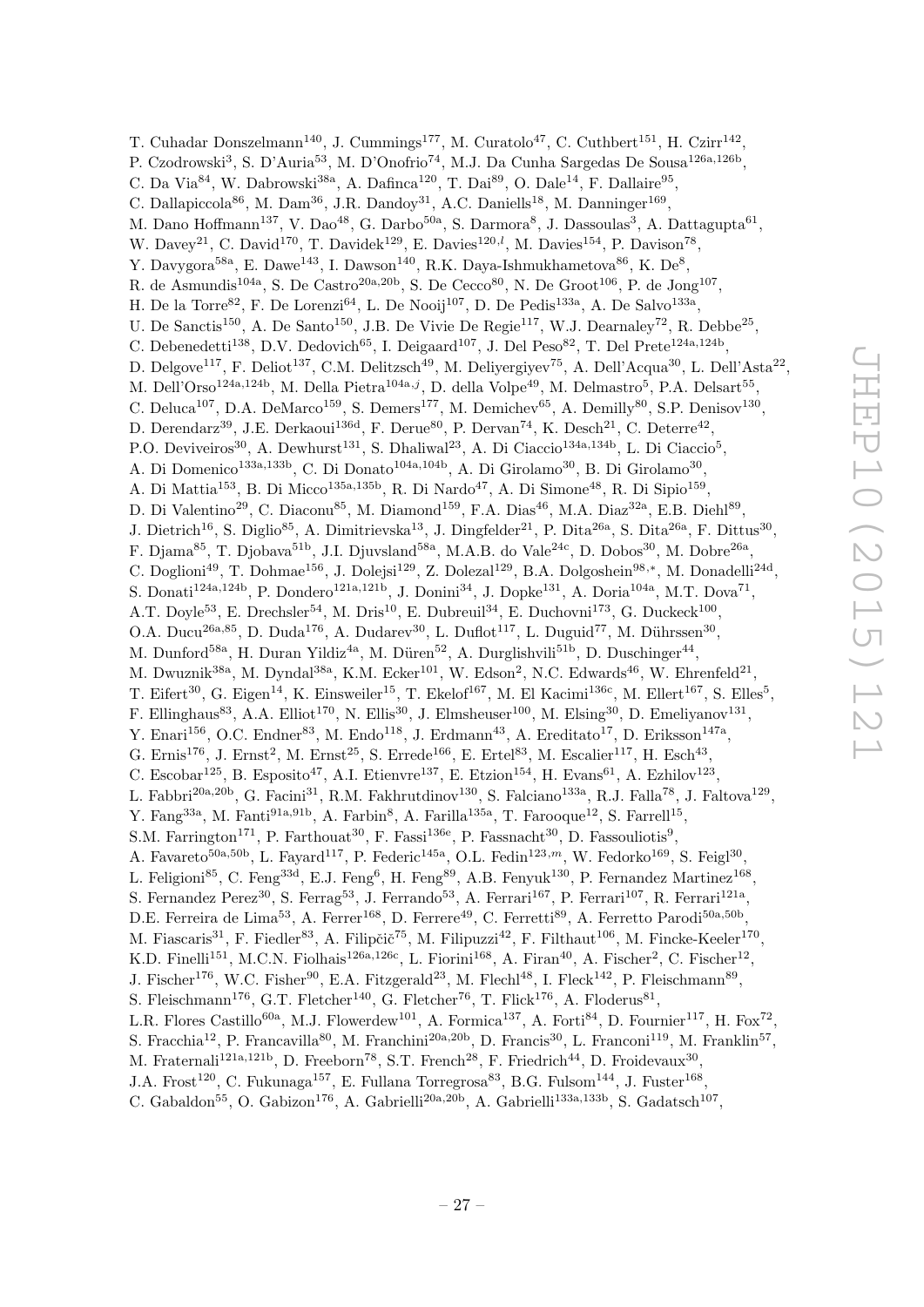S. Gadomski<sup>49</sup>, G. Gagliardi<sup>50a,50b</sup>, P. Gagnon<sup>61</sup>, C. Galea<sup>106</sup>, B. Galhardo<sup>126a,126c</sup>, E.J. Gallas<sup>120</sup>, B.J. Gallop<sup>131</sup>, P. Gallus<sup>128</sup>, G. Galster<sup>36</sup>, K.K. Gan<sup>111</sup>, J. Gao<sup>33b,85</sup>, Y. Gao<sup>46</sup>, Y.S. Gao $^{144,e}$ , F.M. Garay Walls<sup>46</sup>, F. Garberson<sup>177</sup>, C. García<sup>168</sup>, J.E. García Navarro<sup>168</sup>, M. Garcia-Sciveres<sup>15</sup>, R.W. Gardner<sup>31</sup>, N. Garelli<sup>144</sup>, V. Garonne<sup>30</sup>, C. Gatti<sup>47</sup>, G. Gaudio<sup>121a</sup>, B. Gaur<sup>142</sup>, L. Gauthier<sup>95</sup>, P. Gauzzi<sup>133a,133b</sup>, I.L. Gavrilenko<sup>96</sup>, C. Gay<sup>169</sup>, G. Gaycken<sup>21</sup>, E.N. Gazis<sup>10</sup>, P. Ge<sup>33d</sup>, Z. Gecse<sup>169</sup>, C.N.P. Gee<sup>131</sup>, D.A.A. Geerts<sup>107</sup>, Ch. Geich-Gimbel<sup>21</sup>, C. Gemme<sup>50a</sup>, M.H. Genest<sup>55</sup>, S. Gentile<sup>133a,133b</sup>, M. George<sup>54</sup>, S. George<sup>77</sup>, D. Gerbaudo<sup>164</sup>, A. Gershon<sup>154</sup>, H. Ghazlane<sup>136b</sup>, N. Ghodbane<sup>34</sup>, B. Giacobbe<sup>20a</sup>, S. Giagu<sup>133a,133b</sup>, V. Giangiobbe<sup>12</sup>, P. Giannetti<sup>124a,124b</sup>, F. Gianotti<sup>30</sup>, B. Gibbard<sup>25</sup>, S.M. Gibson<sup>77</sup>, M. Gilchriese<sup>15</sup>, T.P.S. Gillam<sup>28</sup>, D. Gillberg<sup>30</sup>, G. Gilles<sup>34</sup>, D.M. Gingrich<sup>3,d</sup>, N. Giokaris<sup>9</sup>, M.P. Giordani<sup>165a,165c</sup>, F.M. Giorgi<sup>20a</sup>, F.M. Giorgi<sup>16</sup>, P.F. Giraud<sup>137</sup>, P. Giromini<sup>47</sup>, D. Giugni<sup>91a</sup>, C. Giuliani<sup>48</sup>, M. Giulini<sup>58b</sup>, B.K. Gjelsten<sup>119</sup>, S. Gkaitatzis<sup>155</sup>, I. Gkialas<sup>155</sup>, E.L. Gkougkousis<sup>117</sup>, L.K. Gladilin<sup>99</sup>, C. Glasman<sup>82</sup>, J. Glatzer<sup>30</sup>, P.C.F. Glaysher<sup>46</sup>, A. Glazov<sup>42</sup>, M. Goblirsch-Kolb<sup>101</sup>, J.R. Goddard<sup>76</sup>, J. Godlewski<sup>39</sup>, S. Goldfarb<sup>89</sup>, T. Golling<sup>49</sup>, D. Golubkov<sup>130</sup>, A. Gomes<sup>126a,126b,126d</sup>, R. Gonçalo<sup>126a</sup>, J. Goncalves Pinto Firmino Da Costa<sup>137</sup>, L. Gonella<sup>21</sup>, S. González de la Hoz<sup>168</sup>, G. Gonzalez Parra<sup>12</sup>, S. Gonzalez-Sevilla<sup>49</sup>, L. Goossens<sup>30</sup>, P.A. Gorbounov<sup>97</sup>, H.A. Gordon<sup>25</sup>, I. Gorelov<sup>105</sup>, B. Gorini<sup>30</sup>, E. Gorini<sup>73a,73b</sup>, A. Gorišek<sup>75</sup>, E. Gornicki<sup>39</sup>, A.T. Goshaw<sup>45</sup>, C. Gössling<sup>43</sup>, M.I. Gostkin<sup>65</sup>, M. Gouighri<sup>136a</sup>, D. Goujdami<sup>136c</sup>, A.G. Goussiou<sup>139</sup>, H.M.X. Grabas<sup>138</sup>, L. Graber<sup>54</sup>, I. Grabowska-Bold<sup>38a</sup>, P. Grafström<sup>20a,20b</sup>, K-J. Grahn<sup>42</sup>, J. Gramling<sup>49</sup>, E. Gramstad<sup>119</sup>, S. Grancagnolo<sup>16</sup>, V. Grassi<sup>149</sup>, V. Gratchev<sup>123</sup>, H.M. Gray<sup>30</sup>, E. Graziani<sup>135a</sup>, Z.D. Greenwood<sup>79,n</sup>, K. Gregersen<sup>78</sup>, I.M. Gregor<sup>42</sup>, P. Grenier<sup>144</sup>, J. Griffiths<sup>8</sup>, A.A. Grillo<sup>138</sup>, K. Grimm<sup>72</sup>, S. Grinstein<sup>12,0</sup>, Ph. Gris<sup>34</sup>, J.-F. Grivaz<sup>117</sup>, J.P. Grohs<sup>44</sup>, A. Grohsjean<sup>42</sup>, E. Gross<sup>173</sup>, J. Grosse-Knetter<sup>54</sup>, G.C. Grossi<sup>134a,134b</sup>, Z.J. Grout<sup>150</sup>, L. Guan<sup>33b</sup>, J. Guenther<sup>128</sup>, F. Guescini<sup>49</sup>, D. Guest<sup>177</sup>, O. Gueta<sup>154</sup>, E. Guido<sup>50a,50b</sup>, T. Guillemin<sup>117</sup>, S. Guindon<sup>2</sup>, U. Gul<sup>53</sup>, C. Gumpert<sup>44</sup>, J. Guo<sup>33e</sup>, S. Gupta<sup>120</sup>, P. Gutierrez<sup>113</sup>, N.G. Gutierrez Ortiz<sup>53</sup>, C. Gutschow<sup>44</sup>, N. Guttman<sup>154</sup>, C. Guyot<sup>137</sup>, C. Gwenlan<sup>120</sup>, C.B. Gwilliam<sup>74</sup>, A. Haas<sup>110</sup>, C. Haber<sup>15</sup>, H.K. Hadavand<sup>8</sup>, N. Haddad<sup>136e</sup>, P. Haefner<sup>21</sup>, S. Hageböck<sup>21</sup>, Z. Hajduk<sup>39</sup>, H. Hakobyan<sup>178</sup>, M. Haleem<sup>42</sup>, J. Haley<sup>114</sup>, D. Hall<sup>120</sup>, G. Halladjian<sup>90</sup>, G.D. Hallewell<sup>85</sup>, K. Hamacher<sup>176</sup>, P. Hamal<sup>115</sup>, K. Hamano<sup>170</sup>, M. Hamer<sup>54</sup>, A. Hamilton<sup>146a</sup>, S. Hamilton<sup>162</sup>, G.N. Hamity<sup>146c</sup>, P.G. Hamnett<sup>42</sup>, L. Han<sup>33b</sup>, K. Hanagaki<sup>118</sup>, K. Hanawa<sup>156</sup>, M. Hance<sup>15</sup>, P. Hanke<sup>58a</sup>, R. Hanna<sup>137</sup>, J.B. Hansen<sup>36</sup>, J.D. Hansen<sup>36</sup>, P.H. Hansen<sup>36</sup>, K. Hara<sup>161</sup>, A.S. Hard<sup>174</sup>, T. Harenberg<sup>176</sup>, F. Hariri<sup>117</sup>, S. Harkusha<sup>92</sup>, R.D. Harrington<sup>46</sup>, P.F. Harrison<sup>171</sup>, F. Hartjes<sup>107</sup>, M. Hasegawa<sup>67</sup>, S. Hasegawa<sup>103</sup>, Y. Hasegawa<sup>141</sup>, A. Hasib<sup>113</sup>, S. Hassani<sup>137</sup>, S. Haug<sup>17</sup>, R. Hauser<sup>90</sup>, L. Hauswald<sup>44</sup>, M. Havranek<sup>127</sup>, C.M. Hawkes<sup>18</sup>, R.J. Hawkings<sup>30</sup>, A.D. Hawkins<sup>81</sup>, T. Hayashi<sup>161</sup>, D. Hayden<sup>90</sup>, C.P. Hays<sup>120</sup>, J.M. Hays<sup>76</sup>, H.S. Hayward<sup>74</sup>, S.J. Haywood<sup>131</sup>, S.J. Head<sup>18</sup>, T. Heck<sup>83</sup>, V. Hedberg<sup>81</sup>, L. Heelan<sup>8</sup>, S. Heim<sup>122</sup>, T. Heim<sup>176</sup>, B. Heinemann<sup>15</sup>, L. Heinrich<sup>110</sup>, J. Hejbal<sup>127</sup>, L. Helary<sup>22</sup>, M. Heller<sup>30</sup>, S. Hellman<sup>147a,147b</sup>, D. Hellmich<sup>21</sup>, C. Helsens<sup>30</sup>, J. Henderson<sup>120</sup>, R.C.W. Henderson<sup>72</sup>, Y. Heng<sup>174</sup>, C. Hengler<sup>42</sup>, A. Henrichs<sup>177</sup>, A.M. Henriques Correia<sup>30</sup>, S. Henrot-Versille<sup>117</sup>, G.H. Herbert<sup>16</sup>, Y. Hernández Jiménez<sup>168</sup>, R. Herrberg-Schubert<sup>16</sup>, G. Herten<sup>48</sup>, R. Hertenberger<sup>100</sup>, L. Hervas<sup>30</sup>, G.G. Hesketh<sup>78</sup>, N.P. Hessey<sup>107</sup>, J.W. Hetherly<sup>40</sup>, R. Hickling<sup>76</sup>, E. Higón-Rodriguez<sup>168</sup>, E. Hill<sup>170</sup>, J.C. Hill<sup>28</sup>, K.H. Hiller<sup>42</sup>, S.J. Hillier<sup>18</sup>, I. Hinchliffe<sup>15</sup>, E. Hines<sup>122</sup>, R.R. Hinman<sup>15</sup>, M. Hirose<sup>158</sup>, D. Hirschbuehl<sup>176</sup>, J. Hobbs<sup>149</sup>, N. Hod<sup>107</sup>, M.C. Hodgkinson<sup>140</sup>, P. Hodgson<sup>140</sup>, A. Hoecker<sup>30</sup>, M.R. Hoeferkamp<sup>105</sup>, F. Hoenig<sup>100</sup>, M. Hohlfeld<sup>83</sup>, D. Hohn<sup>21</sup>, T.R. Holmes<sup>15</sup>, T.M. Hong<sup>122</sup>, L. Hooft van Huysduynen<sup>110</sup>, W.H. Hopkins<sup>116</sup>, Y. Horii<sup>103</sup>, A.J. Horton<sup>143</sup>, J-Y. Hostachy<sup>55</sup>, S. Hou<sup>152</sup>, A. Hoummada<sup>136a</sup>, J. Howard<sup>120</sup>, J. Howarth<sup>42</sup>, M. Hrabovsky<sup>115</sup>, I. Hristova<sup>16</sup>, J. Hrivnac<sup>117</sup>, T. Hryn'ova<sup>5</sup>,

A. Hrynevich<sup>93</sup>, C. Hsu<sup>146c</sup>, P.J. Hsu<sup>152,p</sup>, S.-C. Hsu<sup>139</sup>, D. Hu<sup>35</sup>, Q. Hu<sup>33b</sup>, X. Hu<sup>89</sup>, Y. Huang<sup>42</sup>,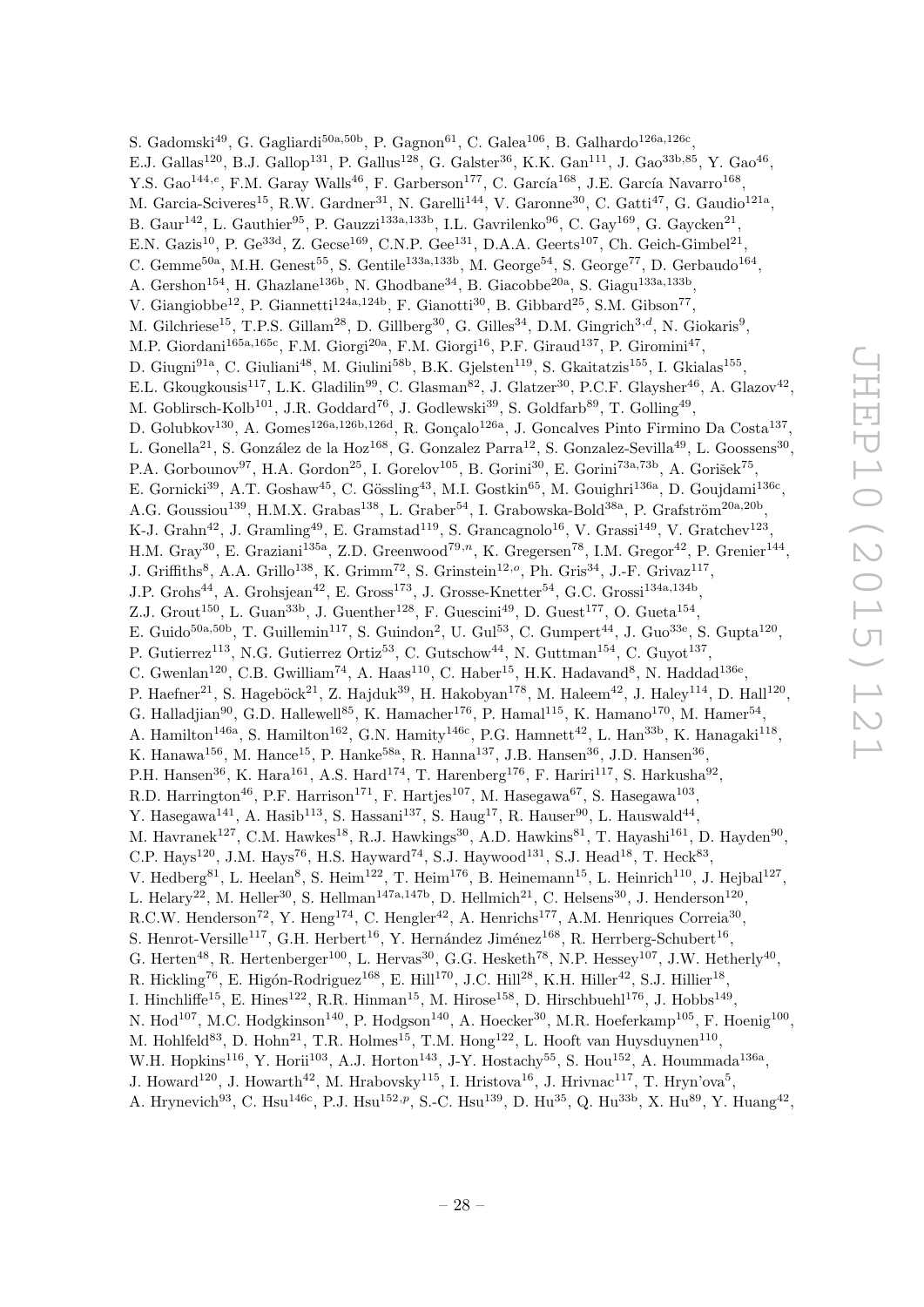Z. Hubacek<sup>30</sup>, F. Hubaut<sup>85</sup>, F. Huegging<sup>21</sup>, T.B. Huffman<sup>120</sup>, E.W. Hughes<sup>35</sup>, G. Hughes<sup>72</sup>, M. Huhtinen<sup>30</sup>, T.A. Hülsing<sup>83</sup>, N. Huseynov<sup>65,b</sup>, J. Huston<sup>90</sup>, J. Huth<sup>57</sup>, G. Iacobucci<sup>49</sup>, G. Iakovidis<sup>25</sup>, I. Ibragimov<sup>142</sup>, L. Iconomidou-Fayard<sup>117</sup>, E. Ideal<sup>177</sup>, Z. Idrissi<sup>136e</sup>, P. Iengo<sup>30</sup>, O. Igonkina<sup>107</sup>, T. Iizawa<sup>172</sup>, Y. Ikegami<sup>66</sup>, K. Ikematsu<sup>142</sup>, M. Ikeno<sup>66</sup>, Y. Ilchenko<sup>31,q</sup>, D. Iliadis<sup>155</sup>, N. Ilic<sup>159</sup>, Y. Inamaru<sup>67</sup>, T. Ince<sup>101</sup>, P. Ioannou<sup>9</sup>, M. Iodice<sup>135a</sup>, K. Iordanidou<sup>9</sup>, V. Ippolito<sup>57</sup>, A. Irles Quiles<sup>168</sup>, C. Isaksson<sup>167</sup>, M. Ishino<sup>68</sup>, M. Ishitsuka<sup>158</sup>, R. Ishmukhametov<sup>111</sup>, C. Issever<sup>120</sup>, S. Istin<sup>19a</sup>, J.M. Iturbe Ponce<sup>84</sup>, R. Iuppa<sup>134a,134b</sup>, J. Ivarsson $^{81}$ , W. Iwanski $^{39}$ , H. Iwasaki $^{66}$ , J.M. Izen $^{41}$ , V. Izzo<sup>104a</sup>, S. Jabbar<sup>3</sup>, B. Jackson<sup>122</sup>, M. Jackson<sup>74</sup>, P. Jackson<sup>1</sup>, M.R. Jaekel<sup>30</sup>, V. Jain<sup>2</sup>, K. Jakobs<sup>48</sup>, S. Jakobsen<sup>30</sup>, T. Jakoubek<sup>127</sup>, J. Jakubek<sup>128</sup>, D.O. Jamin<sup>152</sup>, D.K. Jana<sup>79</sup>, E. Jansen<sup>78</sup>, R.W. Jansky<sup>62</sup>, J. Janssen<sup>21</sup>, M. Janus<sup>171</sup>, G. Jarlskog<sup>81</sup>, N. Javadov<sup>65,b</sup>, T. Javůrek<sup>48</sup>, L. Jeanty<sup>15</sup>, J. Jejelava<sup>51a,r</sup>, G.-Y. Jeng<sup>151</sup>, D. Jennens<sup>88</sup>, P. Jenni<sup>48,s</sup>, J. Jentzsch<sup>43</sup>, C. Jeske<sup>171</sup>, S. Jézéquel<sup>5</sup>, H. Ji<sup>174</sup>, J. Jia<sup>149</sup>, Y. Jiang<sup>33b</sup>, S. Jiggins<sup>78</sup>, J. Jimenez Pena<sup>168</sup>, S. Jin<sup>33a</sup>, A. Jinaru<sup>26a</sup>, O. Jinnouchi<sup>158</sup>, M.D. Joergensen<sup>36</sup>, P. Johansson<sup>140</sup>, K.A. Johns<sup>7</sup>, K. Jon-And<sup>147a,147b</sup>, G. Jones<sup>171</sup>, R.W.L. Jones<sup>72</sup>, T.J. Jones<sup>74</sup>, J. Jongmanns<sup>58a</sup>, P.M. Jorge<sup>126a,126b</sup>, K.D. Joshi<sup>84</sup>, J. Jovicevic<sup>148</sup>, X. Ju<sup>174</sup>, C.A. Jung<sup>43</sup>, P. Jussel<sup>62</sup>, A. Juste Rozas<sup>12,0</sup>, M. Kaci<sup>168</sup>, A. Kaczmarska<sup>39</sup>, M. Kado<sup>117</sup>, H. Kagan<sup>111</sup>, M. Kagan<sup>144</sup>, S.J. Kahn<sup>85</sup>, E. Kajomovitz<sup>45</sup>, C.W. Kalderon<sup>120</sup>, S. Kama<sup>40</sup>, A. Kamenshchikov<sup>130</sup>, N. Kanaya<sup>156</sup>, M. Kaneda<sup>30</sup>, S. Kaneti<sup>28</sup>, V.A. Kantserov<sup>98</sup>, J. Kanzaki<sup>66</sup>, B. Kaplan<sup>110</sup>, A. Kapliy<sup>31</sup>, D. Kar<sup>53</sup>, K. Karakostas<sup>10</sup>, A. Karamaoun<sup>3</sup>, N. Karastathis<sup>10,107</sup>, M.J. Kareem<sup>54</sup>, M. Karnevskiy<sup>83</sup>, S.N. Karpov<sup>65</sup>, Z.M. Karpova<sup>65</sup>, K. Karthik<sup>110</sup>, V. Kartvelishvili<sup>72</sup>, A.N. Karyukhin<sup>130</sup>, L. Kashif<sup>174</sup>, R.D. Kass<sup>111</sup>, A. Kastanas<sup>14</sup>, Y. Kataoka<sup>156</sup>, A. Katre<sup>49</sup>, J. Katzy<sup>42</sup>, K. Kawagoe<sup>70</sup>, T. Kawamoto<sup>156</sup>, G. Kawamura<sup>54</sup>, S. Kazama<sup>156</sup>, V.F. Kazanin<sup>109,c</sup>, M.Y. Kazarinov<sup>65</sup>, R. Keeler<sup>170</sup>, R. Kehoe<sup>40</sup>, J.S. Keller<sup>42</sup>, J.J. Kempster<sup>77</sup>, H. Keoshkerian<sup>84</sup>, O. Kepka<sup>127</sup>, B.P. Kerševan<sup>75</sup>, S. Kersten<sup>176</sup>, R.A. Keyes<sup>87</sup>, F. Khalil-zada<sup>11</sup>, H. Khandanyan<sup>147a,147b</sup>, A. Khanov<sup>114</sup>, A.G. Kharlamov<sup>109,c</sup>, A. Khodinov<sup>98</sup>, T.J. Khoo<sup>28</sup>, V. Khovanskiy<sup>97</sup>, E. Khramov<sup>65</sup>, J. Khubua<sup>51b,*t*</sup>, H.Y. Kim<sup>8</sup>, H. Kim<sup>147a,147b</sup>, S.H. Kim<sup>161</sup>, Y. Kim<sup>31</sup>, N. Kimura<sup>155</sup>, O.M. Kind<sup>16</sup>, B.T. King<sup>74</sup>, M. King<sup>168</sup>, R.S.B. King<sup>120</sup>, S.B. King<sup>169</sup>, J. Kirk<sup>131</sup>, A.E. Kiryunin<sup>101</sup>, T. Kishimoto<sup>67</sup>, D. Kisielewska<sup>38a</sup>, F. Kiss<sup>48</sup>, K. Kiuchi<sup>161</sup>, O. Kivernyk<sup>137</sup>, E. Kladiva<sup>145b</sup>, M.H. Klein<sup>35</sup>, M. Klein<sup>74</sup>, U. Klein<sup>74</sup>, K. Kleinknecht<sup>83</sup>, P. Klimek<sup>147a,147b</sup>, A. Klimentov<sup>25</sup>, R. Klingenberg<sup>43</sup>, J.A. Klinger<sup>84</sup>, T. Klioutchnikova<sup>30</sup>, P.F. Klok<sup>106</sup>, E.-E. Kluge<sup>58a</sup>, P. Kluit<sup>107</sup>, S. Kluth<sup>101</sup>, E. Kneringer<sup>62</sup>, E.B.F.G. Knoops<sup>85</sup>, A. Knue<sup>53</sup>, D. Kobayashi<sup>158</sup>, T. Kobayashi<sup>156</sup>, M. Kobel<sup>44</sup>, M. Kocian<sup>144</sup>, P. Kodys<sup>129</sup>, T. Koffas<sup>29</sup>, E. Koffeman<sup>107</sup>, L.A. Kogan<sup>120</sup>, S. Kohlmann<sup>176</sup>, Z. Kohout<sup>128</sup>, T. Kohriki<sup>66</sup>, T. Koi $^{144}$ , H. Kolanoski $^{16}$ , I. Koletsou<sup>5</sup>, A.A. Komar $^{96,*}$ , Y. Komori $^{156}$ , T. Kondo $^{66}$ , N. Kondrashova<sup>42</sup>, K. Köneke<sup>48</sup>, A.C. König<sup>106</sup>, S. König<sup>83</sup>, T. Kono<sup>66,*u*</sup>, R. Konoplich<sup>110,*v*</sup>, N. Konstantinidis<sup>78</sup>, R. Kopeliansky<sup>153</sup>, S. Koperny<sup>38a</sup>, L. Köpke<sup>83</sup>, A.K. Kopp<sup>48</sup>, K. Korcyl<sup>39</sup>, K. Kordas<sup>155</sup>, A. Korn<sup>78</sup>, A.A. Korol<sup>109,c</sup>, I. Korolkov<sup>12</sup>, E.V. Korolkova<sup>140</sup>, O. Kortner<sup>101</sup>, S. Kortner<sup>101</sup>, T. Kosek<sup>129</sup>, V.V. Kostyukhin<sup>21</sup>, V.M. Kotov<sup>65</sup>, A. Kotwal<sup>45</sup>, A. Kourkoumeli-Charalampidi<sup>155</sup>, C. Kourkoumelis<sup>9</sup>, V. Kouskoura<sup>25</sup>, A. Koutsman<sup>160a</sup>, R. Kowalewski<sup>170</sup>, T.Z. Kowalski<sup>38a</sup>, W. Kozanecki<sup>137</sup>, A.S. Kozhin<sup>130</sup>, V.A. Kramarenko<sup>99</sup>, G. Kramberger<sup>75</sup>, D. Krasnopevtsev<sup>98</sup>, M.W. Krasny<sup>80</sup>, A. Krasznahorkay<sup>30</sup>, J.K. Kraus<sup>21</sup>, A. Kravchenko<sup>25</sup>, S. Kreiss<sup>110</sup>, M. Kretz<sup>58c</sup>, J. Kretzschmar<sup>74</sup>, K. Kreutzfeldt<sup>52</sup>, P. Krieger<sup>159</sup>, K. Krizka<sup>31</sup>, K. Kroeninger<sup>43</sup>, H. Kroha<sup>101</sup>, J. Kroll<sup>122</sup>, J. Kroseberg<sup>21</sup>, J. Krstic<sup>13</sup>, U. Kruchonak<sup>65</sup>, H. Krüger<sup>21</sup>, N. Krumnack<sup>64</sup>, Z.V. Krumshteyn<sup>65</sup>, A. Kruse<sup>174</sup>, M.C. Kruse<sup>45</sup>, M. Kruskal $^{22}$ , T. Kubota $^{88}$ , H. Kucuk $^{78}$ , S. Kuday $^{4c}$ , S. Kuehn $^{48}$ , A. Kugel $^{58c}$ , F. Kuger $^{175}$ , A. Kuhl<sup>138</sup>, T. Kuhl<sup>42</sup>, V. Kukhtin<sup>65</sup>, Y. Kulchitsky<sup>92</sup>, S. Kuleshov<sup>32b</sup>, M. Kuna<sup>133a,133b</sup>,

T. Kunigo<sup>68</sup>, A. Kupco<sup>127</sup>, H. Kurashige<sup>67</sup>, Y.A. Kurochkin<sup>92</sup>, R. Kurumida<sup>67</sup>, V. Kus<sup>127</sup>, E.S. Kuwertz<sup>148</sup>, M. Kuze<sup>158</sup>, J. Kvita<sup>115</sup>, T. Kwan<sup>170</sup>, D. Kyriazopoulos<sup>140</sup>, A. La Rosa<sup>49</sup>,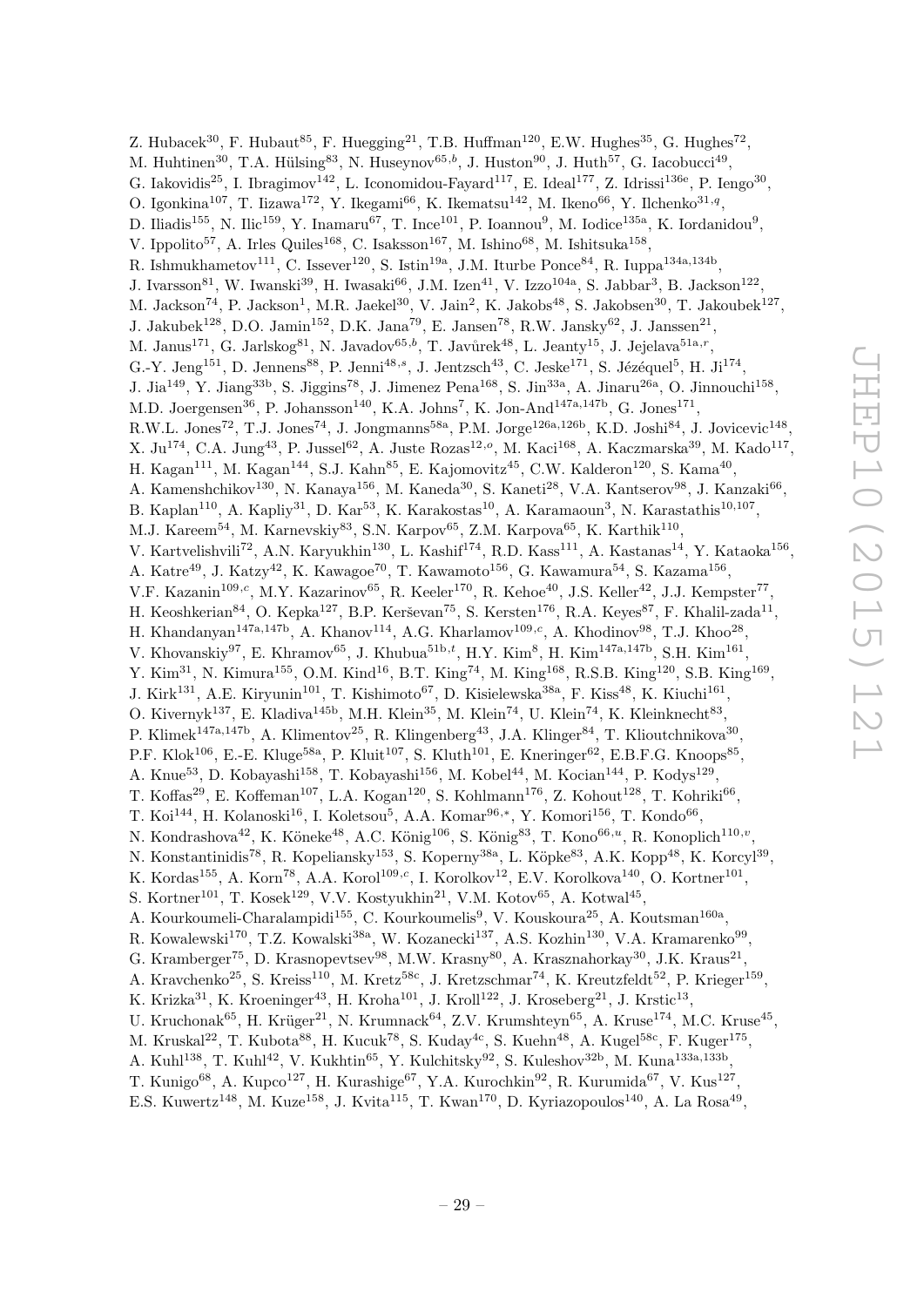J.L. La Rosa Navarro<sup>24d</sup>, L. La Rotonda<sup>37a,37b</sup>, C. Lacasta<sup>168</sup>, F. Lacava<sup>133a,133b</sup>, J. Lacey<sup>29</sup>, H. Lacker<sup>16</sup>, D. Lacour<sup>80</sup>, V.R. Lacuesta<sup>168</sup>, E. Ladygin<sup>65</sup>, R. Lafaye<sup>5</sup>, B. Laforge<sup>80</sup>, T. Lagouri<sup>177</sup>, S. Lai<sup>48</sup>, L. Lambourne<sup>78</sup>, S. Lammers<sup>61</sup>, C.L. Lampen<sup>7</sup>, W. Lampl<sup>7</sup>, E. Lançon<sup>137</sup>, U. Landgraf<sup>48</sup>, M.P.J. Landon<sup>76</sup>, V.S. Lang<sup>58a</sup>, A.J. Lankford<sup>164</sup>, F. Lanni<sup>25</sup>, K. Lantzsch<sup>30</sup>, S. Laplace<sup>80</sup>, C. Lapoire<sup>30</sup>, J.F. Laporte<sup>137</sup>, T. Lari<sup>91a</sup>, F. Lasagni Manghi<sup>20a, 20b</sup>, M. Lassnig<sup>30</sup>, P. Laurelli<sup>47</sup>, W. Lavrijsen<sup>15</sup>, A.T. Law<sup>138</sup>, P. Laycock<sup>74</sup>, O. Le Dortz<sup>80</sup>, E. Le Guirriec<sup>85</sup>, E. Le Menedeu<sup>12</sup>, T. LeCompte<sup>6</sup>, F. Ledroit-Guillon<sup>55</sup>, C.A. Lee<sup>146b</sup>, S.C. Lee<sup>152</sup>, L. Lee<sup>1</sup>, G. Lefebvre<sup>80</sup>, M. Lefebvre<sup>170</sup>, F. Legger<sup>100</sup>, C. Leggett<sup>15</sup>, A. Lehan<sup>74</sup>, G. Lehmann Miotto<sup>30</sup>, X. Lei<sup>7</sup>, W.A. Leight<sup>29</sup>, A. Leisos<sup>155</sup>, A.G. Leister<sup>177</sup>, M.A.L. Leite<sup>24d</sup>, R. Leitner<sup>129</sup>, D. Lellouch<sup>173</sup>, B. Lemmer<sup>54</sup>, K.J.C. Leney<sup>78</sup>, T. Lenz<sup>21</sup>, B. Lenzi<sup>30</sup>, R. Leone<sup>7</sup>, S. Leone<sup>124a,124b</sup>, C. Leonidopoulos<sup>46</sup>, S. Leontsinis<sup>10</sup>, C. Leroy<sup>95</sup>, C.G. Lester<sup>28</sup>, M. Levchenko<sup>123</sup>, J. Levêque<sup>5</sup>, D. Levin<sup>89</sup>, L.J. Levinson<sup>173</sup>, M. Levy<sup>18</sup>, A. Lewis<sup>120</sup>, A.M. Leyko<sup>21</sup>, M. Leyton<sup>41</sup>, B. Li<sup>33b,w</sup>, B. Li<sup>85</sup>, H. Li<sup>149</sup>, H.L. Li<sup>31</sup>, L. Li<sup>45</sup>, L. Li<sup>33e</sup>, S. Li<sup>45</sup>, Y. Li<sup>33c,x</sup>, Z. Liang<sup>138</sup>, H. Liao<sup>34</sup>, B. Liberti<sup>134a</sup>, A. Liblong<sup>159</sup>, P. Lichard<sup>30</sup>, K. Lie<sup>166</sup>, J. Liebal<sup>21</sup>, W. Liebig<sup>14</sup>, C. Limbach<sup>21</sup>, A. Limosani<sup>151</sup>, S.C. Lin<sup>152, y</sup>, T.H. Lin<sup>83</sup>, F. Linde<sup>107</sup>, B.E. Lindquist<sup>149</sup>, J.T. Linnemann<sup>90</sup>, E. Lipeles<sup>122</sup>, A. Lipniacka<sup>14</sup>, M. Lisovyi<sup>42</sup>, T.M. Liss<sup>166</sup>, D. Lissauer<sup>25</sup>, A. Lister<sup>169</sup>, A.M. Litke<sup>138</sup>, B. Liu<sup>152,z</sup>, D. Liu<sup>152</sup>, J. Liu<sup>85</sup>, J.B. Liu<sup>33b</sup>, K. Liu<sup>85</sup>, L. Liu<sup>89</sup>, M. Liu<sup>45</sup>, M. Liu<sup>33b</sup>, Y. Liu<sup>33b</sup>, M. Livan<sup>121a,121b</sup>, A. Lleres<sup>55</sup>, J. Llorente Merino<sup>82</sup>, S.L. Lloyd<sup>76</sup>, F. Lo Sterzo<sup>152</sup>, E. Lobodzinska<sup>42</sup>, P. Loch<sup>7</sup>, W.S. Lockman<sup>138</sup>, F.K. Loebinger<sup>84</sup>, A.E. Loevschall-Jensen<sup>36</sup>, A. Loginov<sup>177</sup>, T. Lohse<sup>16</sup>, K. Lohwasser<sup>42</sup>, M. Lokajicek<sup>127</sup>, B.A. Long<sup>22</sup>, J.D. Long<sup>89</sup>, R.E. Long<sup>72</sup>, K.A. Looper<sup>111</sup>, L. Lopes<sup>126a</sup>, D. Lopez Mateos<sup>57</sup>, B. Lopez Paredes<sup>140</sup>, I. Lopez Paz<sup>12</sup>, J. Lorenz<sup>100</sup>, N. Lorenzo Martinez<sup>61</sup>, M. Losada<sup>163</sup>, P. Loscutoff<sup>15</sup>, P.J. Lösel<sup>100</sup>, X. Lou<sup>33a</sup>, A. Lounis<sup>117</sup>, J. Love<sup>6</sup>, P.A. Love<sup>72</sup>, N. Lu<sup>89</sup>, H.J. Lubatti<sup>139</sup>, C. Luci<sup>133a,133b</sup>, A. Lucotte<sup>55</sup>, F. Luehring<sup>61</sup>, W. Lukas<sup>62</sup>, L. Luminari<sup>133a</sup>, O. Lundberg<sup>147a,147b</sup>, B. Lund-Jensen<sup>148</sup>, M. Lungwitz<sup>83</sup>, D. Lynn<sup>25</sup>, R. Lysak<sup>127</sup>, E. Lytken<sup>81</sup>, H.  $Ma^{25}$ , L.L.  $Ma^{33d}$ , G. Maccarrone<sup>47</sup>, A. Macchiolo<sup>101</sup>, C.M. Macdonald<sup>140</sup>, J. Machado Miguens<sup>122,126b</sup>, D. Macina<sup>30</sup>, D. Madaffari<sup>85</sup>, R. Madar<sup>34</sup>, H.J. Maddocks<sup>72</sup>, W.F. Mader<sup>44</sup>, A. Madsen<sup>167</sup>, S. Maeland<sup>14</sup>, T. Maeno<sup>25</sup>, A. Maevskiy<sup>99</sup>, E. Magradze<sup>54</sup>, K. Mahboubi<sup>48</sup>, J. Mahlstedt<sup>107</sup>, S. Mahmoud<sup>74</sup>, C. Maiani<sup>137</sup>, C. Maidantchik<sup>24a</sup>, A.A. Maier<sup>101</sup>, T. Maier $^{100}$ , A. Maio $^{126a,126b,126d}$ , S. Majewski $^{116}$ , Y. Makida<sup>66</sup>, N. Makovec<sup>117</sup>, B. Malaescu<sup>80</sup>, Pa. Malecki<sup>39</sup>, V.P. Maleev<sup>123</sup>, F. Malek<sup>55</sup>, U. Mallik<sup>63</sup>, D. Malon<sup>6</sup>, C. Malone<sup>144</sup>, S. Maltezos<sup>10</sup>, V.M. Malyshev<sup>109</sup>, S. Malyukov<sup>30</sup>, J. Mamuzic<sup>42</sup>, G. Mancini<sup>47</sup>, B. Mandelli<sup>30</sup>, L. Mandelli<sup>91a</sup>, I. Mandić<sup>75</sup>, R. Mandrysch<sup>63</sup>, J. Maneira<sup>126a,126b</sup>, A. Manfredini<sup>101</sup>, L. Manhaes de Andrade Filho<sup>24b</sup>, J. Manjarres Ramos<sup>160b</sup>, A. Mann<sup>100</sup>, P.M. Manning<sup>138</sup>, A. Manousakis-Katsikakis<sup>9</sup>, B. Mansoulie<sup>137</sup>, R. Mantifel<sup>87</sup>, M. Mantoani<sup>54</sup>, L. Mapelli<sup>30</sup>, L. March<sup>146c</sup>, G. Marchiori<sup>80</sup>, M. Marcisovsky<sup>127</sup>, C.P. Marino<sup>170</sup>, M. Marjanovic<sup>13</sup>, F. Marroquim<sup>24a</sup>, S.P. Marsden<sup>84</sup>, Z. Marshall<sup>15</sup>, L.F. Marti<sup>17</sup>, S. Marti-Garcia<sup>168</sup>, B. Martin<sup>90</sup>, T.A. Martin<sup>171</sup>, V.J. Martin<sup>46</sup>, B. Martin dit Latour<sup>14</sup>, H. Martinez<sup>137</sup>, M. Martinez<sup>12,0</sup>, S. Martin-Haugh<sup>131</sup>, V.S. Martoiu<sup>26a</sup>, A.C. Martyniuk<sup>78</sup>, M. Marx<sup>139</sup>, F. Marzano<sup>133a</sup>, A. Marzin<sup>30</sup>, L. Masetti<sup>83</sup>, T. Mashimo<sup>156</sup>, R. Mashinistov<sup>96</sup>, J. Masik<sup>84</sup>, A.L. Maslennikov<sup>109,*c*</sup>, I. Massa<sup>20a, 20b</sup>, L. Massa<sup>20a, 20b</sup>, N. Massol<sup>5</sup>, P. Mastrandrea<sup>149</sup>, A. Mastroberardino<sup>37a, 37b</sup>, T. Masubuchi<sup>156</sup>, P. Mättig<sup>176</sup>, J. Mattmann<sup>83</sup>, J. Maurer<sup>26a</sup>, S.J. Maxfield<sup>74</sup>, D.A. Maximov<sup>109,c</sup>, R. Mazini<sup>152</sup>, S.M. Mazza<sup>91a,91b</sup>, L. Mazzaferro<sup>134a,134b</sup>, G. Mc Goldrick<sup>159</sup>, S.P. Mc Kee<sup>89</sup>, A. McCarn<sup>89</sup>, R.L. McCarthy<sup>149</sup>, T.G. McCarthy<sup>29</sup>, N.A. McCubbin<sup>131</sup>, K.W. McFarlane<sup>56,\*</sup>, J.A. Mcfayden<sup>78</sup>, G. Mchedlidze<sup>54</sup>, S.J. McMahon<sup>131</sup>, R.A. McPherson<sup>170,k</sup>, M. Medinnis<sup>42</sup>, S. Meehan<sup>146a</sup>, S. Mehlhase<sup>100</sup>, A. Mehta<sup>74</sup>, K. Meier<sup>58a</sup>, C. Meineck<sup>100</sup>, B. Meirose<sup>41</sup>, C. Melachrinos<sup>31</sup>, B.R. Mellado Garcia<sup>146c</sup>, F. Meloni<sup>17</sup>, A. Mengarelli<sup>20a, 20b</sup>, S. Menke<sup>101</sup>,

E. Meoni<sup>162</sup>, K.M. Mercurio<sup>57</sup>, S. Mergelmeyer<sup>21</sup>, N. Meric<sup>137</sup>, P. Mermod<sup>49</sup>, L. Merola<sup>104a,104b</sup>,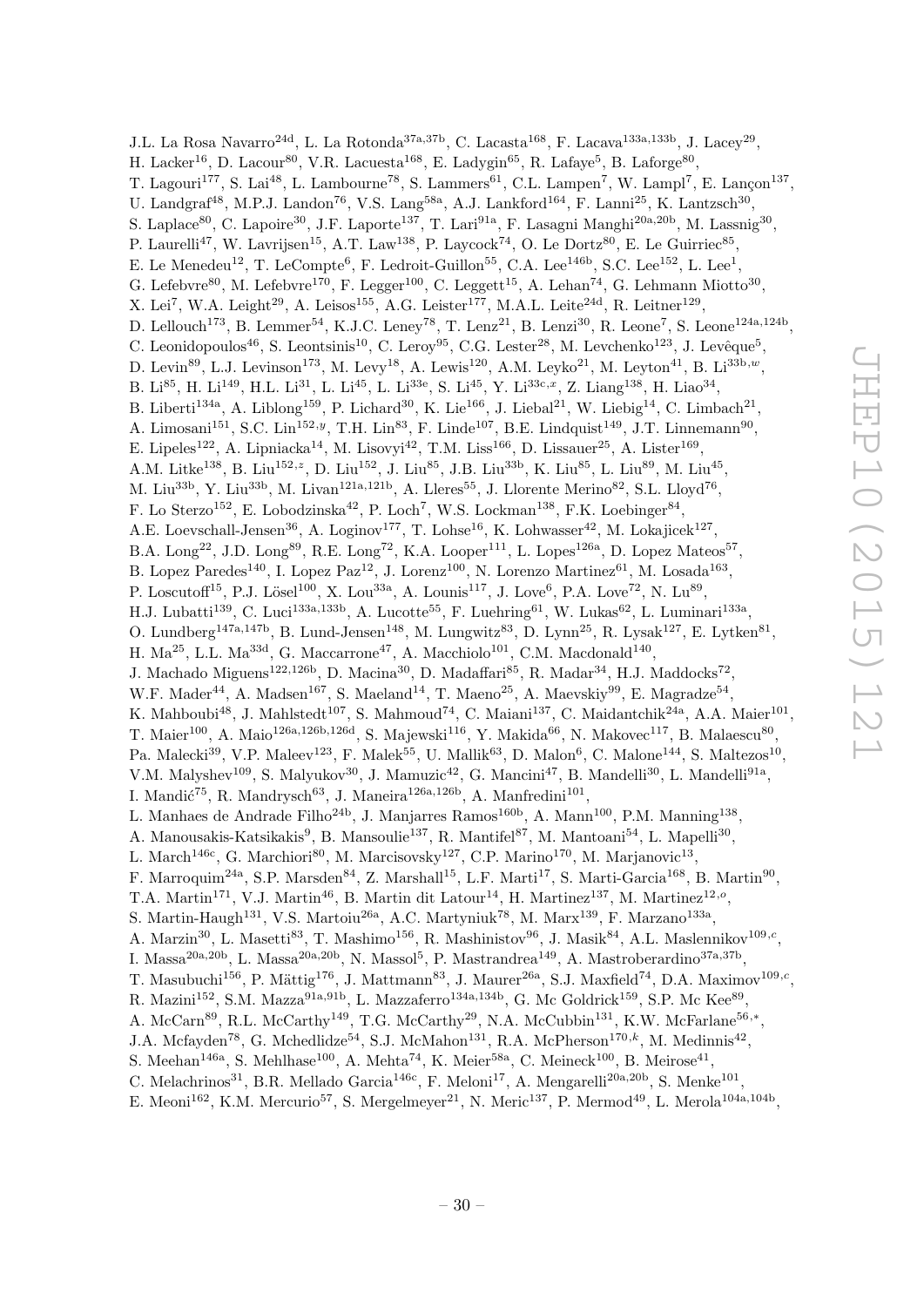C. Meroni<sup>91a</sup>, F.S. Merritt<sup>31</sup>, H. Merritt<sup>111</sup>, A. Messina<sup>133a,133b</sup>, J. Metcalfe<sup>25</sup>, A.S. Mete<sup>164</sup>, C. Meyer<sup>83</sup>, C. Meyer<sup>122</sup>, J-P. Meyer<sup>137</sup>, J. Meyer<sup>107</sup>, R.P. Middleton<sup>131</sup>, S. Miglioranzi<sup>165a,165c</sup>, L. Mijović<sup>21</sup>, G. Mikenberg<sup>173</sup>, M. Mikestikova<sup>127</sup>, M. Mikuž<sup>75</sup>, M. Milesi<sup>88</sup>, A. Milic<sup>30</sup>, D.W. Miller<sup>31</sup>, C. Mills<sup>46</sup>, A. Milov<sup>173</sup>, D.A. Milstead<sup>147a,147b</sup>, A.A. Minaenko<sup>130</sup>, Y. Minami<sup>156</sup>, I.A. Minashvili<sup>65</sup>, A.I. Mincer<sup>110</sup>, B. Mindur<sup>38a</sup>, M. Mineev<sup>65</sup>, Y. Ming<sup>174</sup>, L.M. Mir<sup>12</sup>, G. Mirabelli<sup>133a</sup>, T. Mitani<sup>172</sup>, J. Mitrevski<sup>100</sup>, V.A. Mitsou<sup>168</sup>, A. Miucci<sup>49</sup>, P.S. Miyagawa<sup>140</sup>, J.U. Mjörnmark $^{81}$ , T. Moa<sup>147a,147b</sup>, K. Mochizuki $^{85}$ , S. Mohapatra $^{35}$ , W. Mohr<sup>48</sup>, S. Molander<sup>147a,147b</sup>, R. Moles-Valls<sup>168</sup>, K. Mönig<sup>42</sup>, C. Monini<sup>55</sup>, J. Monk<sup>36</sup>, E. Monnier<sup>85</sup>, J. Montejo Berlingen<sup>12</sup>, F. Monticelli<sup>71</sup>, S. Monzani<sup>133a,133b</sup>, R.W. Moore<sup>3</sup>, N. Morange<sup>117</sup>, D. Moreno<sup>163</sup>, M. Moreno Llácer<sup>54</sup>, P. Morettini<sup>50a</sup>, M. Morgenstern<sup>44</sup>, M. Morii<sup>57</sup>, V. Morisbak<sup>119</sup>, S. Moritz<sup>83</sup>, A.K. Morley<sup>148</sup>, G. Mornacchi<sup>30</sup>, J.D. Morris<sup>76</sup>, A. Morton<sup>53</sup>, L. Morvaj<sup>103</sup>, M. Mosidze<sup>51b</sup>, J. Moss<sup>111</sup>, K. Motohashi<sup>158</sup>, R. Mount<sup>144</sup>, E. Mountricha<sup>25</sup>, S.V. Mouraviev<sup>96,∗</sup>, E.J.W. Moyse<sup>86</sup>, S. Muanza<sup>85</sup>, R.D. Mudd<sup>18</sup>, F. Mueller<sup>101</sup>, J. Mueller<sup>125</sup>, K. Mueller<sup>21</sup>, R.S.P. Mueller<sup>100</sup>, T. Mueller<sup>28</sup>, D. Muenstermann<sup>49</sup>, P. Mullen<sup>53</sup>, Y. Munwes<sup>154</sup>, J.A. Murillo Quijada<sup>18</sup>, W.J. Murray<sup>171,131</sup>, H. Musheghyan<sup>54</sup>, E. Musto<sup>153</sup>, A.G. Myagkov<sup>130,aa</sup>, M. Myska $^{128}$ , O. Nackenhorst $^{54}$ , J. Nadal $^{54}$ , K. Nagai $^{120}$ , R. Nagai $^{158}$ , Y. Nagai $^{85}$ , K. Nagano $^{66}$ , A. Nagarkar<sup>111</sup>, Y. Nagasaka<sup>59</sup>, K. Nagata<sup>161</sup>, M. Nagel<sup>101</sup>, E. Nagy<sup>85</sup>, A.M. Nairz<sup>30</sup>, Y. Nakahama $^{30}$ , K. Nakamura $^{66}$ , T. Nakamura $^{156}$ , I. Nakano $^{112}$ , H. Namasivayam $^{41}$ , G. Nanava $^{21}$ , R.F. Naranjo Garcia<sup>42</sup>, R. Narayan<sup>58b</sup>, T. Nattermann<sup>21</sup>, T. Naumann<sup>42</sup>, G. Navarro<sup>163</sup>, R. Nayyar<sup>7</sup>, H.A. Neal<sup>89</sup>, P.Yu. Nechaeva<sup>96</sup>, T.J. Neep<sup>84</sup>, P.D. Nef<sup>144</sup>, A. Negri<sup>121a,121b</sup>, M. Negrini<sup>20a</sup>, S. Nektarijevic<sup>106</sup>, C. Nellist<sup>117</sup>, A. Nelson<sup>164</sup>, S. Nemecek<sup>127</sup>, P. Nemethy<sup>110</sup>, A.A. Nepomuceno<sup>24a</sup>, M. Nessi<sup>30,ab</sup>, M.S. Neubauer<sup>166</sup>, M. Neumann<sup>176</sup>, R.M. Neves<sup>110</sup>, P. Nevski<sup>25</sup>, P.R. Newman<sup>18</sup>, D.H. Nguyen<sup>6</sup>, R.B. Nickerson<sup>120</sup>, R. Nicolaidou<sup>137</sup>, B. Nicquevert<sup>30</sup>, J. Nielsen<sup>138</sup>, N. Nikiforou<sup>35</sup>, A. Nikiforov<sup>16</sup>, V. Nikolaenko<sup>130,aa</sup>, I. Nikolic-Audit<sup>80</sup>, K. Nikolopoulos<sup>18</sup>, J.K. Nilsen<sup>119</sup>, P. Nilsson<sup>25</sup>, Y. Ninomiya<sup>156</sup>, A. Nisati<sup>133a</sup>, R. Nisius<sup>101</sup>, T. Nobe<sup>158</sup>, M. Nomachi<sup>118</sup>, I. Nomidis<sup>29</sup>, T. Nooney<sup>76</sup>, S. Norberg<sup>113</sup>, M. Nordberg<sup>30</sup>, O. Novgorodova<sup>44</sup>, S. Nowak<sup>101</sup>, M. Nozaki<sup>66</sup>, L. Nozka<sup>115</sup>, K. Ntekas<sup>10</sup>, G. Nunes Hanninger<sup>88</sup>, T. Nunnemann<sup>100</sup>, E. Nurse<sup>78</sup>, F. Nuti<sup>88</sup>, B.J. O'Brien<sup>46</sup>, F. O'grady<sup>7</sup>, D.C. O'Neil<sup>143</sup>, V. O'Shea<sup>53</sup>, F.G. Oakham<sup>29,d</sup>, H. Oberlack<sup>101</sup>, T. Obermann<sup>21</sup>, J. Ocariz<sup>80</sup>, A. Ochi<sup>67</sup>, I. Ochoa<sup>78</sup>, S. Oda<sup>70</sup>, S. Odaka<sup>66</sup>, H. Ogren<sup>61</sup>, A. Oh<sup>84</sup>, S.H. Oh<sup>45</sup>, C.C. Ohm<sup>15</sup>, H. Ohman<sup>167</sup>, H. Oide<sup>30</sup>, W. Okamura<sup>118</sup>, H. Okawa<sup>161</sup>, Y. Okumura<sup>31</sup>, T. Okuyama<sup>156</sup>, A. Olariu<sup>26a</sup>, S.A. Olivares Pino<sup>46</sup>, D. Oliveira Damazio<sup>25</sup>, E. Oliver Garcia<sup>168</sup>, A. Olszewski<sup>39</sup>, J. Olszowska<sup>39</sup>, A. Onofre<sup>126a,126e</sup>, P.U.E. Onyisi<sup>31,q</sup>, C.J. Oram<sup>160a</sup>, M.J. Oreglia<sup>31</sup>, Y. Oren<sup>154</sup>, D. Orestano<sup>135a,135b</sup>, N. Orlando<sup>155</sup>, C. Oropeza Barrera<sup>53</sup>, R.S. Orr<sup>159</sup>, B. Osculati<sup>50a,50b</sup>, R. Ospanov $^{84}$ , G. Otero y Garzon<sup>27</sup>, H. Otono<sup>70</sup>, M. Ouchrif<sup>136d</sup>, E.A. Ouellette<sup>170</sup>, F. Ould-Saada<sup>119</sup>, A. Ouraou<sup>137</sup>, K.P. Oussoren<sup>107</sup>, Q. Ouyang<sup>33a</sup>, A. Ovcharova<sup>15</sup>, M. Owen<sup>53</sup>, R.E. Owen<sup>18</sup>, V.E. Ozcan<sup>19a</sup>, N. Ozturk<sup>8</sup>, K. Pachal<sup>120</sup>, A. Pacheco Pages<sup>12</sup>, C. Padilla Aranda<sup>12</sup>, M. Pagáčová<sup>48</sup>, S. Pagan Griso<sup>15</sup>, E. Paganis<sup>140</sup>, C. Pahl<sup>101</sup>, F. Paige<sup>25</sup>, P. Pais<sup>86</sup>, K. Pajchel<sup>119</sup>, G. Palacino<sup>160b</sup>, S. Palestini<sup>30</sup>, M. Palka<sup>38b</sup>, D. Pallin<sup>34</sup>, A. Palma<sup>126a,126b</sup>, Y.B. Pan<sup>174</sup>, E. Panagiotopoulou<sup>10</sup>, C.E. Pandini<sup>80</sup>, J.G. Panduro Vazquez<sup>77</sup>, P. Pani<sup>147a,147b</sup>, S. Panitkin<sup>25</sup>, D. Pantea<sup>26a</sup>, L. Paolozzi<sup>134a,134b</sup>, Th.D. Papadopoulou<sup>10</sup>, K. Papageorgiou<sup>155</sup>, A. Paramonov<sup>6</sup>, D. Paredes Hernandez<sup>155</sup>, M.A. Parker<sup>28</sup>, K.A. Parker<sup>140</sup>, F. Parodi<sup>50a,50b</sup>, J.A. Parsons<sup>35</sup>, U. Parzefall<sup>48</sup>, E. Pasqualucci<sup>133a</sup>, S. Passaggio<sup>50a</sup>, F. Pastore<sup>135a,135b,\*</sup>, Fr. Pastore<sup>77</sup>, G. Pásztor<sup>29</sup>, S. Pataraia<sup>176</sup>, N.D. Patel<sup>151</sup>, J.R. Pater<sup>84</sup>, T. Pauly<sup>30</sup>, J. Pearce<sup>170</sup>, B. Pearson<sup>113</sup>, L.E. Pedersen<sup>36</sup>, M. Pedersen<sup>119</sup>, S. Pedraza Lopez<sup>168</sup>, R. Pedro<sup>126a,126b</sup>, S.V. Peleganchuk<sup>109,c</sup>, D. Pelikan<sup>167</sup>, H. Peng<sup>33b</sup>, B. Penning<sup>31</sup>, J. Penwell<sup>61</sup>, D.V. Perepelitsa<sup>25</sup>, E. Perez Codina<sup>160a</sup>, M.T. Pérez García-Estañ<sup>168</sup>, L. Perini<sup>91a,91b</sup>, H. Pernegger<sup>30</sup>, S. Perrella<sup>104a,104b</sup>, R. Peschke<sup>42</sup>,

V.D. Peshekhonov<sup>65</sup>, K. Peters<sup>30</sup>, R.F.Y. Peters<sup>84</sup>, B.A. Petersen<sup>30</sup>, T.C. Petersen<sup>36</sup>, E. Petit<sup>42</sup>,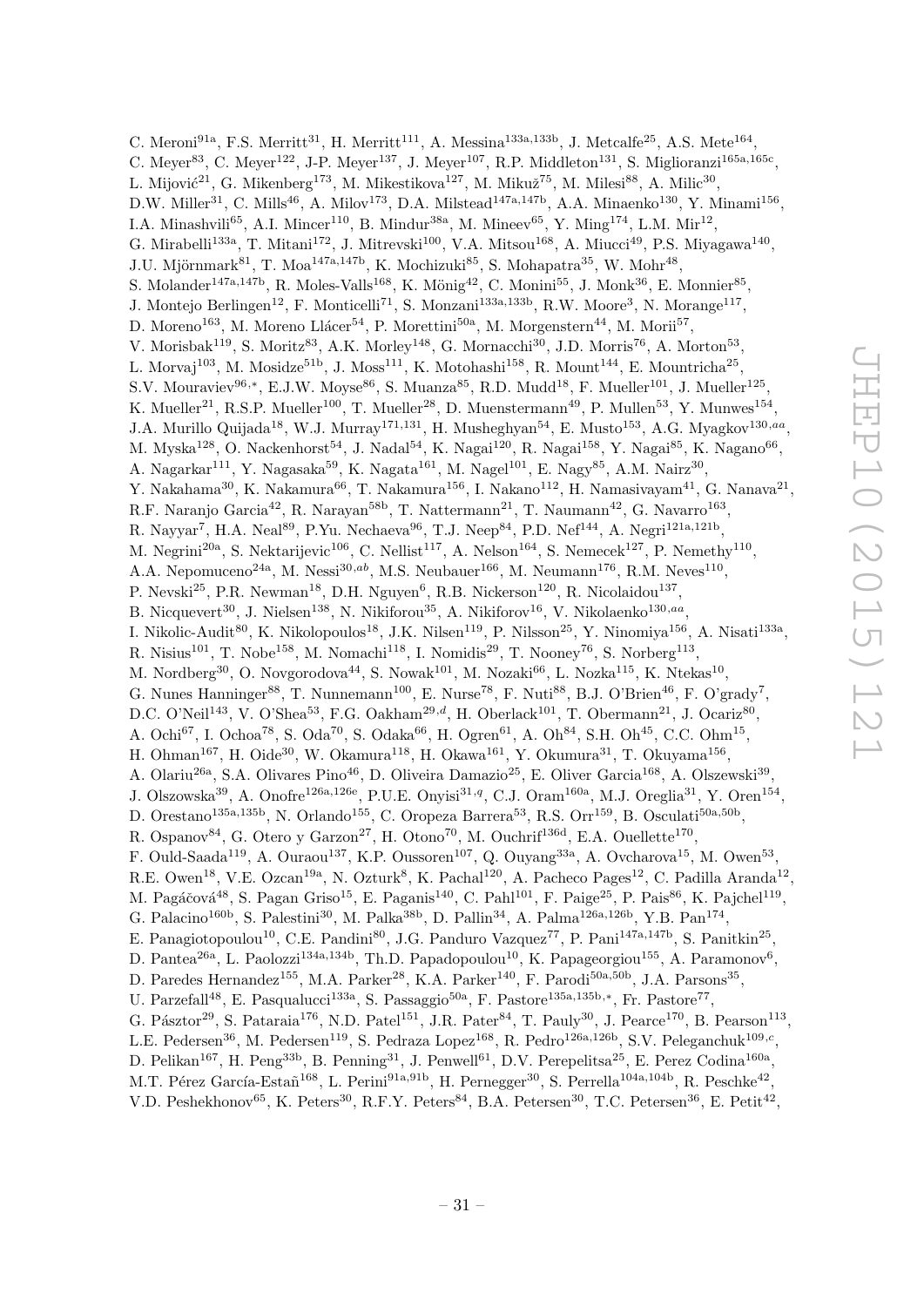A. Petridis<sup>147a,147b</sup>, C. Petridou<sup>155</sup>, E. Petrolo<sup>133a</sup>, F. Petrucci<sup>135a,135b</sup>, N.E. Pettersson<sup>158</sup>, R. Pezoa<sup>32b</sup>, P.W. Phillips<sup>131</sup>, G. Piacquadio<sup>144</sup>, E. Pianori<sup>171</sup>, A. Picazio<sup>49</sup>, E. Piccaro<sup>76</sup>, M. Piccinini<sup>20a,20b</sup>, M.A. Pickering<sup>120</sup>, R. Piegaia<sup>27</sup>, D.T. Pignotti<sup>111</sup>, J.E. Pilcher<sup>31</sup>, A.D. Pilkington<sup>78</sup>, J. Pina<sup>126a,126b,126d</sup>, M. Pinamonti<sup>165a,165c,ac</sup>, J.L. Pinfold<sup>3</sup>, A. Pingel<sup>36</sup>, B. Pinto<sup>126a</sup>, S. Pires<sup>80</sup>, M. Pitt<sup>173</sup>, C. Pizio<sup>91a,91b</sup>, L. Plazak<sup>145a</sup>, M.-A. Pleier<sup>25</sup>, V. Pleskot<sup>129</sup>, E. Plotnikova<sup>65</sup>, P. Plucinski<sup>147a,147b</sup>, D. Pluth<sup>64</sup>, R. Poettgen<sup>83</sup>, L. Poggioli<sup>117</sup>, D. Pohl<sup>21</sup>, G. Polesello<sup>121a</sup>, A. Policicchio<sup>37a,37b</sup>, R. Polifka<sup>159</sup>, A. Polini<sup>20a</sup>, C.S. Pollard<sup>53</sup>, V. Polychronakos<sup>25</sup>, K. Pommès<sup>30</sup>, L. Pontecorvo<sup>133a</sup>, B.G. Pope<sup>90</sup>, G.A. Popeneciu<sup>26b</sup>, D.S. Popovic<sup>13</sup>, A. Poppleton<sup>30</sup>, S. Pospisil<sup>128</sup>, K. Potamianos<sup>15</sup>, I.N. Potrap<sup>65</sup>, C.J. Potter<sup>150</sup>, C.T. Potter<sup>116</sup>, G. Poulard<sup>30</sup>, J. Poveda<sup>30</sup>, V. Pozdnyakov<sup>65</sup>, P. Pralavorio<sup>85</sup>, A. Pranko<sup>15</sup>, S. Prasad<sup>30</sup>, S. Prell<sup>64</sup>, D. Price<sup>84</sup>, J. Price<sup>74</sup>, L.E. Price<sup>6</sup>, M. Primavera<sup>73a</sup>, S. Prince<sup>87</sup>, M. Proissl<sup>46</sup>, K. Prokofiev<sup>60c</sup>, F. Prokoshin<sup>32b</sup>, E. Protopapadaki<sup>137</sup>, S. Protopopescu<sup>25</sup>, J. Proudfoot<sup>6</sup>, M. Przybycien<sup>38a</sup>, E. Ptacek<sup>116</sup>, D. Puddu<sup>135a,135b</sup>, E. Pueschel<sup>86</sup>, D. Puldon<sup>149</sup>, M. Purohit<sup>25,ad</sup>, P. Puzo<sup>117</sup>, J. Qian<sup>89</sup>, G. Qin<sup>53</sup>, Y. Qin<sup>84</sup>, A. Quadt<sup>54</sup>, D.R. Quarrie<sup>15</sup>, W.B. Quayle<sup>165a,165b</sup>, M. Queitsch-Maitland<sup>84</sup>, D. Quilty<sup>53</sup>, A. Qureshi<sup>160b</sup>, S. Raddum<sup>119</sup>, V. Radeka<sup>25</sup>, V. Radescu<sup>42</sup>, S.K. Radhakrishnan<sup>149</sup>, P. Radloff<sup>116</sup>, P. Rados<sup>88</sup>, F. Ragusa<sup>91a,91b</sup>, G. Rahal<sup>179</sup>, S. Rajagopalan<sup>25</sup>, M. Rammensee<sup>30</sup>, C. Rangel-Smith<sup>167</sup>, F. Rauscher<sup>100</sup>, S. Rave<sup>83</sup>, T.C. Rave<sup>48</sup>, T. Ravenscroft<sup>53</sup>, M. Raymond<sup>30</sup>, A.L. Read<sup>119</sup>, N.P. Readioff<sup>74</sup>, D.M. Rebuzzi<sup>121a,121b</sup>, A. Redelbach<sup>175</sup>, G. Redlinger<sup>25</sup>, R. Reece<sup>138</sup>, K. Reeves<sup>41</sup>, L. Rehnisch<sup>16</sup>, H. Reisin<sup>27</sup>, M. Relich<sup>164</sup>, C. Rembser<sup>30</sup>, H. Ren<sup>33a</sup>, A. Renaud<sup>117</sup>, M. Rescigno<sup>133a</sup>, S. Resconi<sup>91a</sup>, O.L. Rezanova<sup>109,c</sup>, P. Reznicek<sup>129</sup>, R. Rezvani<sup>95</sup>, R. Richter<sup>101</sup>, S. Richter<sup>78</sup>, E. Richter-Was<sup>38b</sup>, M. Ridel<sup>80</sup>, P. Rieck<sup>16</sup>, C.J. Riegel<sup>176</sup>, J. Rieger<sup>54</sup>, M. Rijssenbeek<sup>149</sup>, A. Rimoldi<sup>121a,121b</sup>, L. Rinaldi<sup>20a</sup>, B. Ristić<sup>49</sup>, E. Ritsch<sup>62</sup>, I. Riu<sup>12</sup>, F. Rizatdinova<sup>114</sup>, E. Rizvi<sup>76</sup>, S.H. Robertson<sup>87,k</sup>, A. Robichaud-Veronneau<sup>87</sup>, D. Robinson<sup>28</sup>, J.E.M. Robinson<sup>84</sup>, A. Robson<sup>53</sup>, C. Roda<sup>124a,124b</sup>, L. Rodrigues<sup>30</sup>, S. Roe<sup>30</sup>, O. Røhne<sup>119</sup>, S. Rolli<sup>162</sup>, A. Romaniouk<sup>98</sup>, M. Romano<sup>20a, 20b</sup>, S.M. Romano Saez<sup>34</sup>, E. Romero Adam<sup>168</sup>, N. Rompotis<sup>139</sup>, M. Ronzani<sup>48</sup>, L. Roos<sup>80</sup>, E. Ros<sup>168</sup>, S. Rosati<sup>133a</sup>, K. Rosbach<sup>48</sup>, P. Rose<sup>138</sup>, P.L. Rosendahl<sup>14</sup>, O. Rosenthal<sup>142</sup>, V. Rossetti<sup>147a,147b</sup>, E. Rossi<sup>104a,104b</sup>, L.P. Rossi<sup>50a</sup>, R. Rosten<sup>139</sup>, M. Rotaru<sup>26a</sup>, I. Roth<sup>173</sup>, J. Rothberg<sup>139</sup>, D. Rousseau<sup>117</sup>, C.R. Royon<sup>137</sup>, A. Rozanov<sup>85</sup>, Y. Rozen<sup>153</sup>, X. Ruan<sup>146c</sup>, F. Rubbo<sup>144</sup>, I. Rubinskiy<sup>42</sup>, V.I. Rud<sup>99</sup>, C. Rudolph<sup>44</sup>, M.S. Rudolph<sup>159</sup>, F. Rühr<sup>48</sup>, A. Ruiz-Martinez<sup>30</sup>, Z. Rurikova<sup>48</sup>, N.A. Rusakovich<sup>65</sup>, A. Ruschke<sup>100</sup>, H.L. Russell<sup>139</sup>, J.P. Rutherfoord<sup>7</sup>, N. Ruthmann<sup>48</sup>, Y.F. Ryabov<sup>123</sup>, M. Rybar<sup>129</sup>, G. Rybkin<sup>117</sup>, N.C. Ryder<sup>120</sup>, A.F. Saavedra<sup>151</sup>, G. Sabato<sup>107</sup>, S. Sacerdoti<sup>27</sup>, A. Saddique<sup>3</sup>, H.F-W. Sadrozinski<sup>138</sup>, R. Sadykov $^{65}$ , F. Safai Tehrani $^{133a}$ , M. Saimpert $^{137}$ , H. Sakamoto $^{156}$ , Y. Sakurai $^{172}$ , G. Salamanna<sup>135a,135b</sup>, A. Salamon<sup>134a</sup>, M. Saleem<sup>113</sup>, D. Salek<sup>107</sup>, P.H. Sales De Bruin<sup>139</sup>, D. Salihagic<sup>101</sup>, A. Salnikov<sup>144</sup>, J. Salt<sup>168</sup>, D. Salvatore<sup>37a,37b</sup>, F. Salvatore<sup>150</sup>, A. Salvucci<sup>106</sup>, A. Salzburger<sup>30</sup>, D. Sampsonidis<sup>155</sup>, A. Sanchez<sup>104a,104b</sup>, J. Sánchez<sup>168</sup>, V. Sanchez Martinez<sup>168</sup>, H. Sandaker<sup>14</sup>, R.L. Sandbach<sup>76</sup>, H.G. Sander<sup>83</sup>, M.P. Sanders<sup>100</sup>, M. Sandhoff<sup>176</sup>, C. Sandoval<sup>163</sup>, R. Sandstroem<sup>101</sup>, D.P.C. Sankey<sup>131</sup>, M. Sannino<sup>50a,50b</sup>, A. Sansoni<sup>47</sup>, C. Santoni<sup>34</sup>, R. Santonico<sup>134a,134b</sup>, H. Santos<sup>126a</sup>, I. Santoyo Castillo<sup>150</sup>, K. Sapp<sup>125</sup>, A. Sapronov<sup>65</sup>, J.G. Saraiva<sup>126a,126d</sup>, B. Sarrazin<sup>21</sup>, O. Sasaki<sup>66</sup>, Y. Sasaki<sup>156</sup>, K. Sato<sup>161</sup>, G. Sauvage<sup>5,\*</sup>, E. Sauvan<sup>5</sup>, G. Savage<sup>77</sup>, P. Savard<sup>159,d</sup>, C. Sawyer<sup>120</sup>, L. Sawyer<sup>79,n</sup>, J. Saxon<sup>31</sup>, C. Sbarra<sup>20a</sup>, A. Sbrizzi<sup>20a, 20b</sup>, T. Scanlon<sup>78</sup>, D.A. Scannicchio<sup>164</sup>, M. Scarcella<sup>151</sup>, V. Scarfone<sup>37a, 37b</sup>, J. Schaarschmidt<sup>173</sup>, P. Schacht<sup>101</sup>, D. Schaefer<sup>30</sup>, R. Schaefer<sup>42</sup>, J. Schaeffer<sup>83</sup>, S. Schaepe<sup>21</sup>, S. Schaetzel<sup>58b</sup>, U. Schäfer<sup>83</sup>, A.C. Schaffer<sup>117</sup>, D. Schaile<sup>100</sup>, R.D. Schamberger<sup>149</sup>, V. Scharf<sup>58a</sup>, V.A. Schegelsky<sup>123</sup>, D. Scheirich<sup>129</sup>, M. Schernau<sup>164</sup>, C. Schiavi<sup>50a,50b</sup>, C. Schillo<sup>48</sup>, M. Schioppa<sup>37a,37b</sup>, S. Schlenker<sup>30</sup>, E. Schmidt<sup>48</sup>, K. Schmieden<sup>30</sup>, C. Schmitt<sup>83</sup>, S. Schmitt<sup>58b</sup>,

S. Schmitt<sup>42</sup>, B. Schneider<sup>160a</sup>, Y.J. Schnellbach<sup>74</sup>, U. Schnoor<sup>44</sup>, L. Schoeffel<sup>137</sup>, A. Schoening<sup>58b</sup>,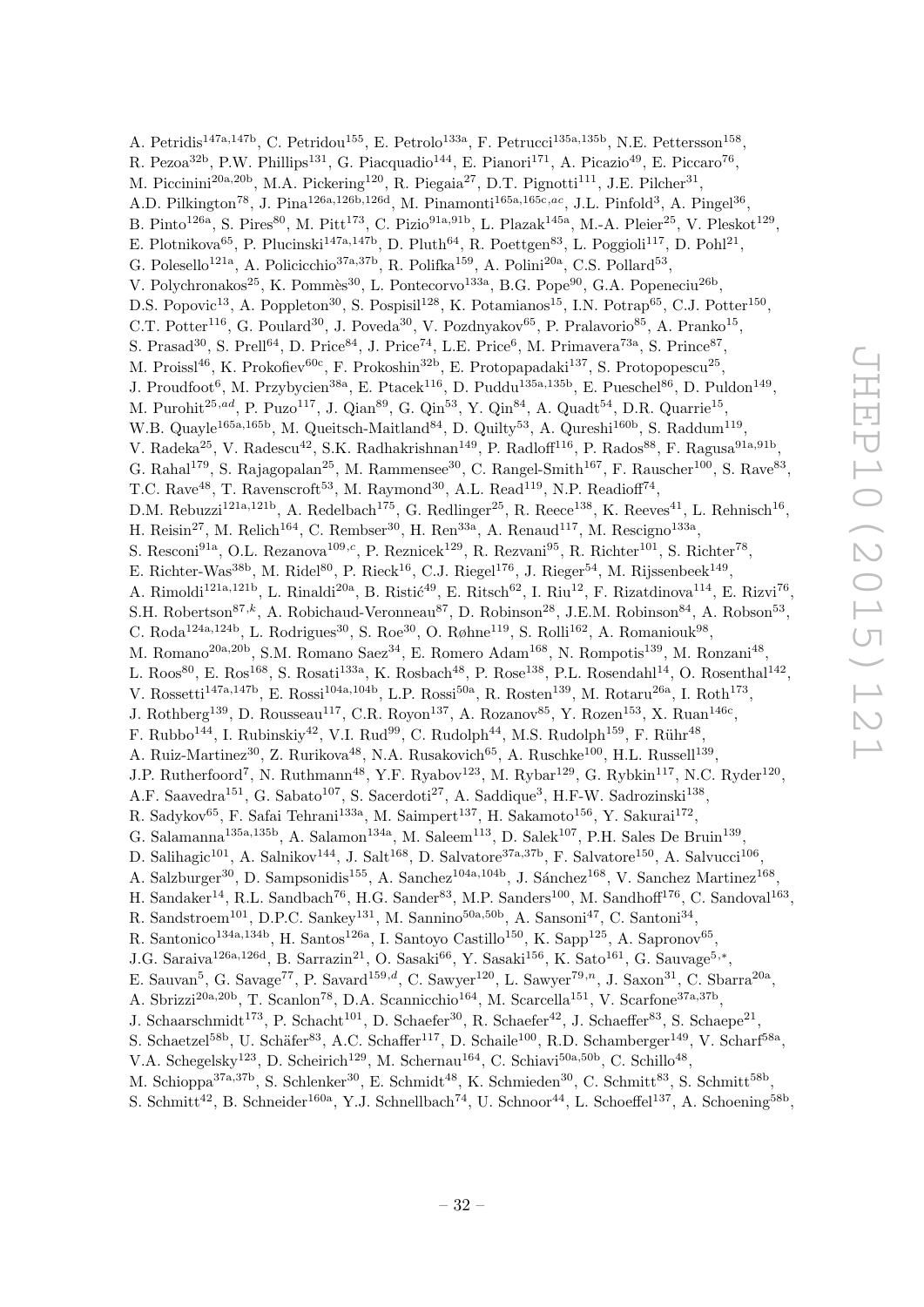B.D. Schoenrock<sup>90</sup>, E. Schopf<sup>21</sup>, A.L.S. Schorlemmer<sup>54</sup>, M. Schott<sup>83</sup>, D. Schouten<sup>160a</sup>, J. Schovancova<sup>8</sup>, S. Schramm<sup>159</sup>, M. Schreyer<sup>175</sup>, C. Schroeder<sup>83</sup>, N. Schuh<sup>83</sup>, M.J. Schultens<sup>21</sup>, H.-C. Schultz-Coulon<sup>58a</sup>, H. Schulz<sup>16</sup>, M. Schumacher<sup>48</sup>, B.A. Schumm<sup>138</sup>, Ph. Schune<sup>137</sup>, C. Schwanenberger<sup>84</sup>, A. Schwartzman<sup>144</sup>, T.A. Schwarz<sup>89</sup>, Ph. Schwegler<sup>101</sup>, Ph. Schwemling<sup>137</sup>, R. Schwienhorst<sup>90</sup>, J. Schwindling<sup>137</sup>, T. Schwindt<sup>21</sup>, M. Schwoerer<sup>5</sup>, F.G. Sciacca<sup>17</sup>, E. Scifo<sup>117</sup>, G. Sciolla<sup>23</sup>, F. Scuri<sup>124a,124b</sup>, F. Scutti<sup>21</sup>, J. Searcy<sup>89</sup>, G. Sedov<sup>42</sup>, E. Sedykh<sup>123</sup>, P. Seema<sup>21</sup>, S.C. Seidel<sup>105</sup>, A. Seiden<sup>138</sup>, F. Seifert<sup>128</sup>, J.M. Seixas<sup>24a</sup>, G. Sekhniaidze<sup>104a</sup>, S.J. Sekula<sup>40</sup>, K.E. Selbach<sup>46</sup>, D.M. Seliverstov<sup>123,\*</sup>, N. Semprini-Cesari<sup>20a,20b</sup>, C. Serfon<sup>30</sup>, L. Serin<sup>117</sup>, L. Serkin<sup>54</sup>, T. Serre<sup>85</sup>, R. Seuster<sup>160a</sup>, H. Severini<sup>113</sup>, T. Sfiligoj<sup>75</sup>, F. Sforza<sup>101</sup>, A. Sfyrla<sup>30</sup>, E. Shabalina<sup>54</sup>, M. Shamim<sup>116</sup>, L.Y. Shan<sup>33a</sup>, R. Shang<sup>166</sup>, J.T. Shank<sup>22</sup>, M. Shapiro<sup>15</sup>, P.B. Shatalov<sup>97</sup>, K. Shaw<sup>165a,165b</sup>, A. Shcherbakova<sup>147a,147b</sup>, C.Y. Shehu<sup>150</sup>, P. Sherwood<sup>78</sup>, L. Shi $^{152,ae}$ , S. Shimizu<sup>67</sup>, C.O. Shimmin<sup>164</sup>, M. Shimojima<sup>102</sup>, M. Shiyakova<sup>65</sup>, A. Shmeleva<sup>96</sup>, D. Shoaleh Saadi<sup>95</sup>, M.J. Shochet<sup>31</sup>, S. Shojaii<sup>91a,91b</sup>, S. Shrestha<sup>111</sup>, E. Shulga<sup>98</sup>, M.A. Shupe<sup>7</sup>, S. Shushkevich<sup>42</sup>, P. Sicho<sup>127</sup>, O. Sidiropoulou<sup>175</sup>, D. Sidorov<sup>114</sup>, A. Sidoti<sup>20a,20b</sup>, F. Siegert<sup>44</sup>, Dj. Sijacki<sup>13</sup>, J. Silva<sup>126a,126d</sup>, Y. Silver<sup>154</sup>, D. Silverstein<sup>144</sup>, S.B. Silverstein<sup>147a</sup>, V. Simak<sup>128</sup>, O. Simard<sup>5</sup>, Lj. Simic<sup>13</sup>, S. Simion<sup>117</sup>, E. Simioni<sup>83</sup>, B. Simmons<sup>78</sup>, D. Simon<sup>34</sup>, R. Simoniello<sup>91a,91b</sup>, P. Sinervo<sup>159</sup>, N.B. Sinev<sup>116</sup>, G. Siragusa<sup>175</sup>, A.N. Sisakyan<sup>65,\*</sup>, S.Yu. Sivoklokov<sup>99</sup>, J. Sjölin<sup>147a,147b</sup>, T.B. Sjursen<sup>14</sup>, M.B. Skinner<sup>72</sup>, H.P. Skottowe<sup>57</sup>, P. Skubic<sup>113</sup>, M. Slater<sup>18</sup>, T. Slavicek<sup>128</sup>, M. Slawinska<sup>107</sup>, K. Sliwa<sup>162</sup>, V. Smakhtin<sup>173</sup>, B.H. Smart<sup>46</sup>, L. Smestad<sup>14</sup>, S.Yu. Smirnov<sup>98</sup>, Y. Smirnov<sup>98</sup>, L.N. Smirnova<sup>99,af</sup>, O. Smirnova<sup>81</sup>, M.N.K. Smith<sup>35</sup>, M. Smizanska<sup>72</sup>, K. Smolek<sup>128</sup>, A.A. Snesarev<sup>96</sup>, G. Snidero<sup>76</sup>, S. Snyder<sup>25</sup>, R. Sobie<sup>170,k</sup>, F. Socher<sup>44</sup>, A. Soffer<sup>154</sup>, D.A. Soh<sup>152,ae</sup>, C.A. Solans<sup>30</sup>, M. Solar<sup>128</sup>, J. Solc<sup>128</sup>, E.Yu. Soldatov<sup>98</sup>, U. Soldevila<sup>168</sup>, A.A. Solodkov<sup>130</sup>, A. Soloshenko<sup>65</sup>, O.V. Solovyanov<sup>130</sup>, V. Solovyev<sup>123</sup>, P. Sommer<sup>48</sup>, H.Y. Song<sup>33b</sup>, N. Soni<sup>1</sup>, A. Sood<sup>15</sup>, A. Sopczak<sup>128</sup>, B. Sopko<sup>128</sup>, V. Sopko<sup>128</sup>, V. Sorin<sup>12</sup>, D. Sosa<sup>58b</sup>, M. Sosebee<sup>8</sup>, C.L. Sotiropoulou<sup>155</sup>, R. Soualah<sup>165a,165c</sup>, P. Soueid<sup>95</sup>, A.M. Soukharev<sup>109,c</sup>, D. South<sup>42</sup>, S. Spagnolo<sup>73a,73b</sup>, M. Spalla<sup>124a,124b</sup>, F. Spanò<sup>77</sup>, W.R. Spearman<sup>57</sup>, F. Spettel<sup>101</sup>, R. Spighi<sup>20a</sup>, G. Spigo<sup>30</sup>, L.A. Spiller<sup>88</sup>, M. Spousta<sup>129</sup>, T. Spreitzer<sup>159</sup>, R.D. St. Denis<sup>53,\*</sup>, S. Staerz<sup>44</sup>, J. Stahlman<sup>122</sup>, R. Stamen<sup>58a</sup>, S. Stamm<sup>16</sup>, E. Stanecka<sup>39</sup>, C. Stanescu<sup>135a</sup>, M. Stanescu-Bellu<sup>42</sup>, M.M. Stanitzki<sup>42</sup>, S. Stapnes<sup>119</sup>, E.A. Starchenko<sup>130</sup>, J. Stark<sup>55</sup>, P. Staroba<sup>127</sup>, P. Starovoitov<sup>42</sup>, R. Staszewski<sup>39</sup>, P. Stavina<sup>145a,\*</sup>, P. Steinberg<sup>25</sup>, B. Stelzer<sup>143</sup>, H.J. Stelzer<sup>30</sup>, O. Stelzer-Chilton<sup>160a</sup>, H. Stenzel<sup>52</sup>, S. Stern<sup>101</sup>, G.A. Stewart<sup>53</sup>, J.A. Stillings<sup>21</sup>, M.C. Stockton<sup>87</sup>, M. Stoebe<sup>87</sup>, G. Stoicea<sup>26a</sup>, P. Stolte<sup>54</sup>, S. Stonjek<sup>101</sup>, A.R. Stradling<sup>8</sup>, A. Straessner<sup>44</sup>, M.E. Stramaglia<sup>17</sup>, J. Strandberg<sup>148</sup>, S. Strandberg<sup>147a,147b</sup>, A. Strandlie<sup>119</sup>, E. Strauss<sup>144</sup>, M. Strauss<sup>113</sup>, P. Strizenec<sup>145b</sup>, R. Ströhmer<sup>175</sup>, D.M. Strom<sup>116</sup>, R. Stroynowski<sup>40</sup>, A. Strubig<sup>106</sup>, S.A. Stucci<sup>17</sup>, B. Stugu<sup>14</sup>, N.A. Styles<sup>42</sup>, D. Su<sup>144</sup>, J. Su<sup>125</sup>, R. Subramaniam<sup>79</sup>, A. Succurro<sup>12</sup>, Y. Sugaya<sup>118</sup>, C. Suhr<sup>108</sup>, M. Suk<sup>128</sup>, V.V. Sulin<sup>96</sup>, S. Sultansoy<sup>4d</sup>, T. Sumida<sup>68</sup>, S. Sun<sup>57</sup>, X. Sun<sup>33a</sup>, J.E. Sundermann<sup>48</sup>, K. Suruliz<sup>150</sup>, G. Susinno<sup>37a,37b</sup>, M.R. Sutton<sup>150</sup>, Y. Suzuki<sup>66</sup>, M. Svatos<sup>127</sup>, S. Swedish<sup>169</sup>, M. Swiatlowski<sup>144</sup>, I. Sykora<sup>145a</sup>, T. Sykora<sup>129</sup>, D. Ta<sup>90</sup>, C. Taccini<sup>135a,135b</sup>, K. Tackmann<sup>42</sup>, J. Taenzer<sup>159</sup>, A. Taffard<sup>164</sup>, R. Tafirout<sup>160a</sup>, N. Taiblum<sup>154</sup>, H. Takai<sup>25</sup>, R. Takashima<sup>69</sup>, H. Takeda<sup>67</sup>, T. Takeshita<sup>141</sup>, Y. Takubo<sup>66</sup>, M. Talby<sup>85</sup>, A.A. Talyshev<sup>109,*c*</sup>, J.Y.C. Tam<sup>175</sup>, K.G. Tan $^{88}$ , J. Tanaka<sup>156</sup>, R. Tanaka<sup>117</sup>, S. Tanaka<sup>132</sup>, S. Tanaka<sup>66</sup>, A.J. Tanasijczuk<sup>143</sup>, B.B. Tannenwald<sup>111</sup>, N. Tannoury<sup>21</sup>, S. Tapprogge<sup>83</sup>, S. Tarem<sup>153</sup>, F. Tarrade<sup>29</sup>, G.F. Tartarelli<sup>91a</sup>, P. Tas<sup>129</sup>, M. Tasevsky<sup>127</sup>, T. Tashiro<sup>68</sup>, E. Tassi<sup>37a,37b</sup>, A. Tavares Delgado<sup>126a,126b</sup>, Y. Tayalati<sup>136d</sup>, F.E. Taylor<sup>94</sup>, G.N. Taylor<sup>88</sup>, W. Taylor<sup>160b</sup>, F.A. Teischinger<sup>30</sup>, M. Teixeira Dias Castanheira<sup>76</sup>, P. Teixeira-Dias<sup>77</sup>, K.K. Temming<sup>48</sup>, H. Ten Kate<sup>30</sup>, P.K. Teng<sup>152</sup>, J.J. Teoh<sup>118</sup>, F. Tepel<sup>176</sup>, S. Terada<sup>66</sup>, K. Terashi<sup>156</sup>, J. Terron<sup>82</sup>,

S. Terzo<sup>101</sup>, M. Testa<sup>47</sup>, R.J. Teuscher<sup>159,k</sup>, J. Therhaag<sup>21</sup>, T. Theveneaux-Pelzer<sup>34</sup>,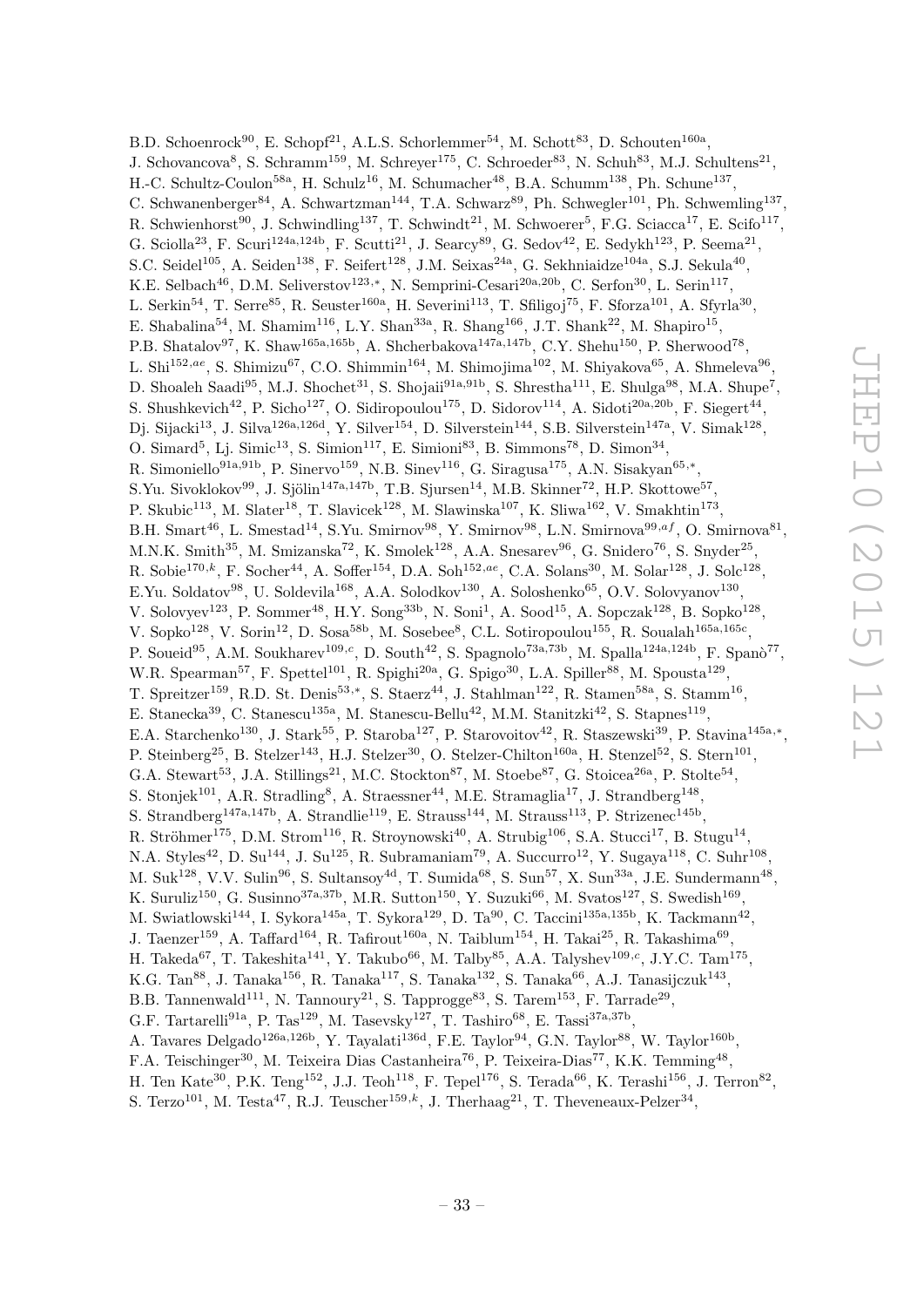J.P. Thomas<sup>18</sup>, J. Thomas-Wilsker<sup>77</sup>, E.N. Thompson<sup>35</sup>, P.D. Thompson<sup>18</sup>, R.J. Thompson<sup>84</sup>, A.S. Thompson<sup>53</sup>, L.A. Thomsen<sup>36</sup>, E. Thomson<sup>122</sup>, M. Thomson<sup>28</sup>, R.P. Thun<sup>89,\*</sup>, F. Tian<sup>35</sup>, M.J. Tibbetts<sup>15</sup>, R.E. Ticse Torres<sup>85</sup>, V.O. Tikhomirov<sup>96,ag</sup>, Yu.A. Tikhonov<sup>109,c</sup>, S. Timoshenko<sup>98</sup>, E. Tiouchichine<sup>85</sup>, P. Tipton<sup>177</sup>, S. Tisserant<sup>85</sup>, T. Todorov<sup>5,\*</sup>, S. Todorova-Nova<sup>129</sup>, J. Tojo<sup>70</sup>, S. Tokár<sup>145a</sup>, K. Tokushuku<sup>66</sup>, K. Tollefson<sup>90</sup>, E. Tolley<sup>57</sup>, L. Tomlinson<sup>84</sup>, M. Tomoto<sup>103</sup>, L. Tompkins<sup>144,ah</sup>, K. Toms<sup>105</sup>, E. Torrence<sup>116</sup>, H. Torres<sup>143</sup>, E. Torró Pastor<sup>168</sup>, J. Toth<sup>85,ai</sup>, F. Touchard<sup>85</sup>, D.R. Tovey<sup>140</sup>, H.L. Tran<sup>117</sup>, T. Trefzger<sup>175</sup>, L. Tremblet<sup>30</sup>, A. Tricoli<sup>30</sup>, I.M. Trigger<sup>160a</sup>, S. Trincaz-Duvoid<sup>80</sup>, M.F. Tripiana<sup>12</sup>, W. Trischuk<sup>159</sup>, B. Trocmé<sup>55</sup>, C. Troncon<sup>91a</sup>, M. Trottier-McDonald<sup>15</sup>, M. Trovatelli<sup>135a,135b</sup>, P. True<sup>90</sup>, M. Trzebinski<sup>39</sup>, A. Trzupek<sup>39</sup>, C. Tsarouchas<sup>30</sup>, J.C-L. Tseng<sup>120</sup>, P.V. Tsiareshka<sup>92</sup>, D. Tsionou<sup>155</sup>, G. Tsipolitis<sup>10</sup>, N. Tsirintanis<sup>9</sup>, S. Tsiskaridze<sup>12</sup>, V. Tsiskaridze<sup>48</sup>, E.G. Tskhadadze<sup>51a</sup>, I.I. Tsukerman<sup>97</sup>, V. Tsulaia<sup>15</sup>, S. Tsuno<sup>66</sup>, D. Tsybychev<sup>149</sup>, A. Tudorache<sup>26a</sup>, V. Tudorache<sup>26a</sup>, A.N. Tuna<sup>122</sup>, S.A. Tupputi<sup>20a,20b</sup>, S. Turchikhin<sup>99,af</sup>, D. Turecek<sup>128</sup>, R. Turra<sup>91a,91b</sup>, A.J. Turvey<sup>40</sup>, P.M. Tuts<sup>35</sup>, A. Tykhonov<sup>49</sup>, M. Tylmad<sup>147a,147b</sup>, M. Tyndel<sup>131</sup>, I. Ueda<sup>156</sup>, R. Ueno<sup>29</sup>, M. Ughetto<sup>147a,147b</sup>, M. Ugland<sup>14</sup>, M. Uhlenbrock<sup>21</sup>, F. Ukegawa<sup>161</sup>, G. Unal<sup>30</sup>, A. Undrus<sup>25</sup>, G. Unel<sup>164</sup>, F.C. Ungaro<sup>48</sup>, Y. Unno<sup>66</sup>, C. Unverdorben<sup>100</sup>, J. Urban<sup>145b</sup>, P. Urquijo<sup>88</sup>, P. Urrejola<sup>83</sup>, G. Usai<sup>8</sup>, A. Usanova<sup>62</sup>, L. Vacavant<sup>85</sup>, V. Vacek<sup>128</sup>, B. Vachon<sup>87</sup>, C. Valderanis<sup>83</sup>, N. Valencic<sup>107</sup>, S. Valentinetti<sup>20a,20b</sup>, A. Valero<sup>168</sup>, L. Valery<sup>12</sup>, S. Valkar<sup>129</sup>, E. Valladolid Gallego<sup>168</sup>, S. Vallecorsa<sup>49</sup>, J.A. Valls Ferrer<sup>168</sup>, W. Van Den Wollenberg<sup>107</sup>, P.C. Van Der Deijl<sup>107</sup>, R. van der Geer<sup>107</sup>, H. van der Graaf<sup>107</sup>, R. Van Der Leeuw<sup>107</sup>, N. van Eldik<sup>153</sup>, P. van Gemmeren<sup>6</sup>, J. Van Nieuwkoop<sup>143</sup>, I. van Vulpen<sup>107</sup>, M.C. van Woerden<sup>30</sup>, M. Vanadia<sup>133a,133b</sup>, W. Vandelli<sup>30</sup>, R. Vanguri<sup>122</sup>, A. Vaniachine<sup>6</sup>, F. Vannucci<sup>80</sup>, G. Vardanyan<sup>178</sup>, R. Vari<sup>133a</sup>, E.W. Varnes<sup>7</sup>, T. Varol<sup>40</sup>, D. Varouchas<sup>80</sup>, A. Vartapetian<sup>8</sup>, K.E. Varvell<sup>151</sup>, F. Vazeille<sup>34</sup>, T. Vazquez Schroeder<sup>54</sup>, J. Veatch<sup>7</sup>, F. Veloso<sup>126a,126c</sup>, T. Velz<sup>21</sup>, S. Veneziano<sup>133a</sup>, A. Ventura<sup>73a,73b</sup>, D. Ventura<sup>86</sup>, M. Venturi<sup>170</sup>, N. Venturi<sup>159</sup>, A. Venturini<sup>23</sup>, V. Vercesi<sup>121a</sup>, M. Verducci<sup>133a,133b</sup>, W. Verkerke<sup>107</sup>, J.C. Vermeulen<sup>107</sup>, A. Vest<sup>44</sup>, M.C. Vetterli<sup>143,d</sup>, O. Viazlo<sup>81</sup>, I. Vichou<sup>166</sup>, T. Vickey<sup>146c,aj</sup>, O.E. Vickey Boeriu<sup>146c</sup>, G.H.A. Viehhauser<sup>120</sup>, S. Viel<sup>15</sup>, R. Vigne<sup>30</sup>, M. Villa<sup>20a,20b</sup>, M. Villaplana Perez<sup>91a,91b</sup>, E. Vilucchi<sup>47</sup>, M.G. Vincter<sup>29</sup>, V.B. Vinogradov<sup>65</sup>, I. Vivarelli<sup>150</sup>, F. Vives Vaque<sup>3</sup>, S. Vlachos<sup>10</sup>, D. Vladoiu<sup>100</sup>, M. Vlasak<sup>128</sup>, M. Vogel<sup>32a</sup>, P. Vokac<sup>128</sup>, G. Volpi<sup>124a,124b</sup>, M. Volpi<sup>88</sup>, H. von der Schmitt<sup>101</sup>, H. von Radziewski<sup>48</sup>, E. von Toerne<sup>21</sup>, V. Vorobel<sup>129</sup>, K. Vorobev<sup>98</sup>, M. Vos<sup>168</sup>, R. Voss<sup>30</sup>, J.H. Vossebeld<sup>74</sup>, N. Vranjes<sup>13</sup>, M. Vranjes Milosavljevic<sup>13</sup>, V. Vrba<sup>127</sup>, M. Vreeswijk<sup>107</sup>, R. Vuillermet<sup>30</sup>, I. Vukotic<sup>31</sup>, Z. Vykydal<sup>128</sup>, P. Wagner<sup>21</sup>, W. Wagner<sup>176</sup>, H. Wahlberg<sup>71</sup>, S. Wahrmund<sup>44</sup>, J. Wakabayashi<sup>103</sup>, J. Walder<sup>72</sup>, R. Walker<sup>100</sup>, W. Walkowiak<sup>142</sup>, C. Wang<sup>33c</sup>, F. Wang<sup>174</sup>, H. Wang<sup>15</sup>, H. Wang<sup>40</sup>, J. Wang<sup>42</sup>, J. Wang<sup>33a</sup>, K. Wang<sup>87</sup>, R. Wang<sup>6</sup>, S.M. Wang<sup>152</sup>, T. Wang<sup>21</sup>, X. Wang<sup>177</sup>, C. Wanotayaroj<sup>116</sup>, A. Warburton<sup>87</sup>, C.P. Ward<sup>28</sup>, D.R. Wardrope<sup>78</sup>, M. Warsinsky<sup>48</sup>, A. Washbrook<sup>46</sup>, C. Wasicki<sup>42</sup>, P.M. Watkins<sup>18</sup>, A.T. Watson<sup>18</sup>, I.J. Watson<sup>151</sup>, M.F. Watson<sup>18</sup>, G. Watts<sup>139</sup>, S. Watts<sup>84</sup>, B.M. Waugh<sup>78</sup>, S. Webb<sup>84</sup>, M.S. Weber<sup>17</sup>, S.W. Weber<sup>175</sup>, J.S. Webster<sup>31</sup>, A.R. Weidberg<sup>120</sup>, B. Weinert<sup>61</sup>, J. Weingarten<sup>54</sup>, C. Weiser<sup>48</sup>, H. Weits<sup>107</sup>, P.S. Wells<sup>30</sup>, T. Wenaus<sup>25</sup>, D. Wendland<sup>16</sup>, T. Wengler<sup>30</sup>, S. Wenig<sup>30</sup>, N. Wermes<sup>21</sup>, M. Werner<sup>48</sup>, P. Werner<sup>30</sup>, M. Wessels<sup>58a</sup>, J. Wetter<sup>162</sup>, K. Whalen<sup>29</sup>, A.M. Wharton<sup>72</sup>, A. White<sup>8</sup>, M.J. White<sup>1</sup>, R. White<sup>32b</sup>, S. White<sup>124a,124b</sup>, D. Whiteson<sup>164</sup>, D. Wicke<sup>176</sup>, F.J. Wickens<sup>131</sup>, W. Wiedenmann<sup>174</sup>, M. Wielers<sup>131</sup>, P. Wienemann<sup>21</sup>, C. Wiglesworth<sup>36</sup>, L.A.M. Wiik-Fuchs<sup>21</sup>, A. Wildauer<sup>101</sup>, H.G. Wilkens<sup>30</sup>, H.H. Williams<sup>122</sup>, S. Williams<sup>107</sup>, C. Willis<sup>90</sup>, S. Willocq<sup>86</sup>, A. Wilson<sup>89</sup>, J.A. Wilson<sup>18</sup>, I. Wingerter-Seez<sup>5</sup>, F. Winklmeier<sup>116</sup>, B.T. Winter<sup>21</sup>, M. Wittgen<sup>144</sup>, J. Wittkowski<sup>100</sup>, S.J. Wollstadt<sup>83</sup>, M.W. Wolter<sup>39</sup>,

H. Wolters<sup>126a,126c</sup>, B.K. Wosiek<sup>39</sup>, J. Wotschack<sup>30</sup>, M.J. Woudstra<sup>84</sup>, K.W. Wozniak<sup>39</sup>, M. Wu<sup>55</sup>,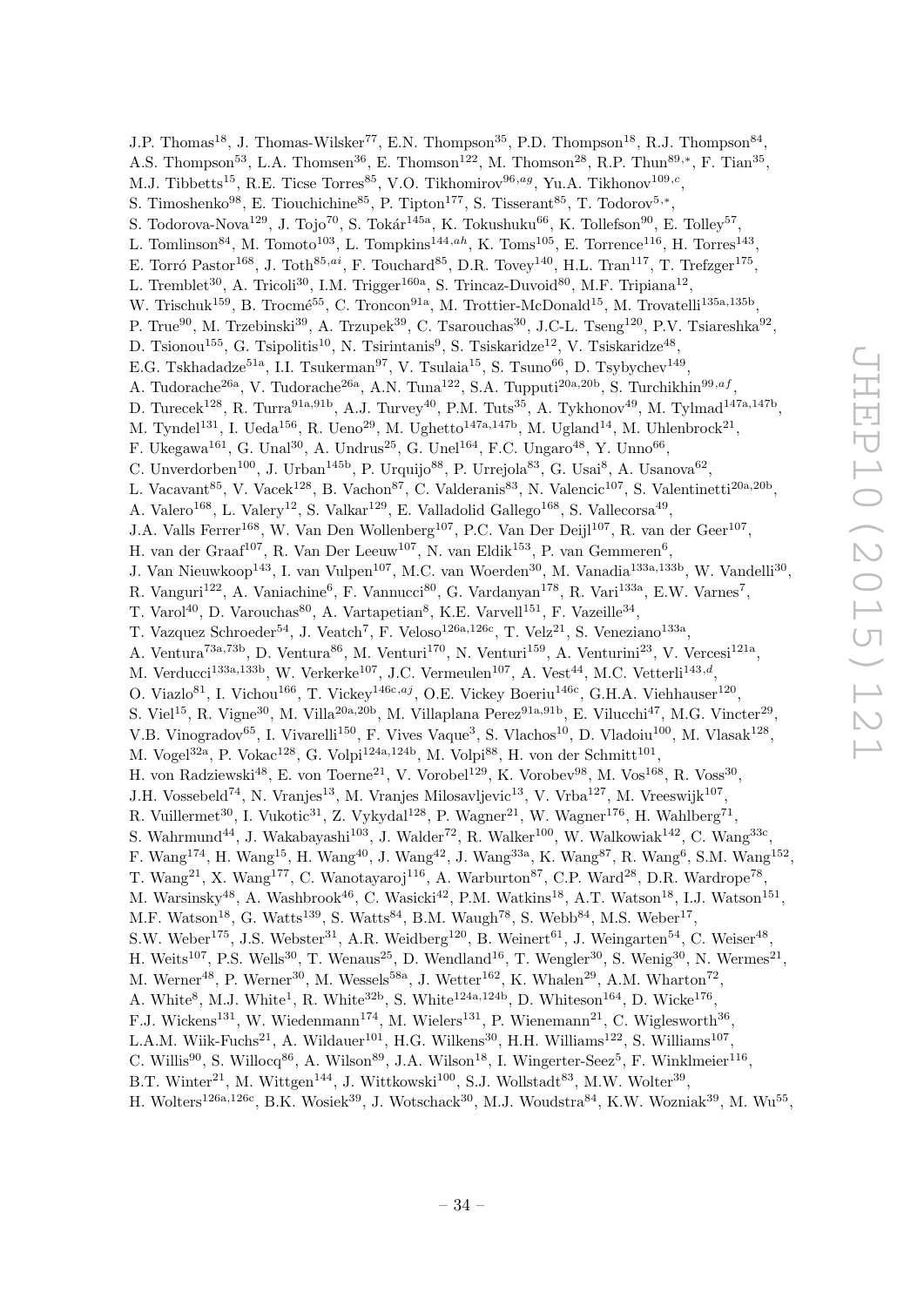M. Wu<sup>31</sup>, S.L. Wu<sup>174</sup>, X. Wu<sup>49</sup>, Y. Wu<sup>89</sup>, T.R. Wyatt<sup>84</sup>, B.M. Wynne<sup>46</sup>, S. Xella<sup>36</sup>, D. Xu<sup>33a</sup>,

L.  $Xu^{33b,ak}$ , B. Yabsley<sup>151</sup>, S. Yacoob<sup>146b,al</sup>, R. Yakabe<sup>67</sup>, M. Yamada<sup>66</sup>, Y. Yamaguchi<sup>118</sup>,

A. Yamamoto $^{66}$ , S. Yamamoto $^{156}$ , T. Yamanaka $^{156}$ , K. Yamauchi $^{103}$ , Y. Yamazaki $^{67}$ , Z. Yan $^{22}$ ,

H. Yang<sup>33e</sup>, H. Yang<sup>174</sup>, Y. Yang<sup>152</sup>, L. Yao<sup>33a</sup>, W-M. Yao<sup>15</sup>, Y. Yasu<sup>66</sup>, E. Yatsenko<sup>42</sup>,

K.H. Yau Wong<sup>21</sup>, J. Ye<sup>40</sup>, S. Ye<sup>25</sup>, I. Yeletskikh<sup>65</sup>, A.L. Yen<sup>57</sup>, E. Yildirim<sup>42</sup>, K. Yorita<sup>172</sup>,

R. Yoshida<sup>6</sup>, K. Yoshihara<sup>122</sup>, C. Young<sup>144</sup>, C.J.S. Young<sup>30</sup>, S. Youssef<sup>22</sup>, D.R. Yu<sup>15</sup>, J. Yu<sup>8</sup>,

J.M. Yu<sup>89</sup>, J. Yu<sup>114</sup>, L. Yuan<sup>67</sup>, A. Yurkewicz<sup>108</sup>, I. Yusuff<sup>28,am</sup>, B. Zabinski<sup>39</sup>, R. Zaidan<sup>63</sup>,

A.M. Zaitsev<sup>130,aa</sup>, J. Zalieckas<sup>14</sup>, A. Zaman<sup>149</sup>, S. Zambito<sup>23</sup>, L. Zanello<sup>133a,133b</sup>, D. Zanzi<sup>88</sup>,

C. Zeitnitz<sup>176</sup>, M. Zeman<sup>128</sup>, A. Zemla<sup>38a</sup>, K. Zengel<sup>23</sup>, O. Zenin<sup>130</sup>, T. Ženiš<sup>145a</sup>, D. Zerwas<sup>117</sup>,

- D. Zhang<sup>89</sup>, F. Zhang<sup>174</sup>, J. Zhang<sup>6</sup>, L. Zhang<sup>152</sup>, R. Zhang<sup>33b</sup>, X. Zhang<sup>33d</sup>, Z. Zhang<sup>117</sup>,
- X. Zhao<sup>40</sup>, Y. Zhao<sup>33d,117</sup>, Z. Zhao<sup>33b</sup>, A. Zhemchugov<sup>65</sup>, J. Zhong<sup>120</sup>, B. Zhou<sup>89</sup>, C. Zhou<sup>45</sup>,
- L. Zhou $^{35}$ , L. Zhou $^{40}$ , N. Zhou $^{164}$ , C.G. Zhu $^{33d}$ , H. Zhu $^{33a}$ , J. Zhu $^{89}$ , Y. Zhu $^{33b}$ , X. Zhuang $^{33a}$ ,
- K. Zhukov $^{96}$ , A. Zibell<sup>175</sup>, D. Zieminska<sup>61</sup>, N.I. Zimine<sup>65</sup>, C. Zimmermann<sup>83</sup>, R. Zimmermann<sup>21</sup>,

S. Zimmermann<sup>48</sup>, Z. Zinonos<sup>54</sup>, M. Zinser<sup>83</sup>, M. Ziolkowski<sup>142</sup>, L. Živković<sup>13</sup>, G. Zobernig<sup>174</sup>,

A. Zoccoli<sup>20a,20b</sup>, M. zur Nedden<sup>16</sup>, G. Zurzolo<sup>104a,104b</sup> and L. Zwalinski<sup>30</sup>.

- <sup>1</sup> Department of Physics, University of Adelaide, Adelaide, Australia
- <sup>2</sup> Phusics Department, SUNY Albany, Albany NY, United States of America
- <sup>3</sup> Department of Physics, University of Alberta, Edmonton AB, Canada
- $^{4-(a)}$  Department of Physics, Ankara University, Ankara;  $^{(c)}$  Istanbul Aydin University, Istanbul;  $^{(d)}$ Division of Physics, TOBB University of Economics and Technology, Ankara, Turkey
- $5$  LAPP, CNRS/IN2P3 and Université Savoie Mont Blanc, Annecy-le-Vieux, France
- <sup>6</sup> High Energy Physics Division, Argonne National Laboratory, Argonne IL, United States of America
- <sup>7</sup> Department of Physics, University of Arizona, Tucson AZ, United States of America
- <sup>8</sup> Department of Physics, The University of Texas at Arlington, Arlington TX, United States of America
- <sup>9</sup> Physics Department, University of Athens, Athens, Greece
- $10$  Physics Department, National Technical University of Athens, Zografou, Greece
- <sup>11</sup> Institute of Physics, Azerbaijan Academy of Sciences, Baku, Azerbaijan
- $12$  Institut de Física d'Altes Energies and Departament de Física de la Universitat Autònoma de Barcelona, Barcelona, Spain
- <sup>13</sup> Institute of Physics, University of Belgrade, Belgrade, Serbia
- <sup>14</sup> Department for Physics and Technology, University of Bergen, Bergen, Norway
- <sup>15</sup> Physics Division, Lawrence Berkeley National Laboratory and University of California, Berkeley CA, United States of America
- <sup>16</sup> Department of Physics, Humboldt University, Berlin, Germany
- $17$  Albert Einstein Center for Fundamental Physics and Laboratory for High Energy Physics, University of Bern, Bern, Switzerland
- <sup>18</sup> School of Physics and Astronomy, University of Birmingham, Birmingham, United Kingdom
- <sup>19</sup> (a) Department of Physics, Bogazici University, Istanbul; <sup>(b)</sup> Department of Physics, Dogus University, Istanbul;  $\left( \text{c} \right)$  Department of Physics Engineering, Gaziantep University, Gaziantep, Turkey
- <sup>20 (a)</sup> INFN Sezione di Bologna; <sup>(b)</sup> Dipartimento di Fisica e Astronomia, Università di Bologna, Bologna, Italy
- <sup>21</sup> Physikalisches Institut, University of Bonn, Bonn, Germany<br><sup>22</sup> Penerty ort of Physics, Boston University, Boston MA, University
- <sup>22</sup> Department of Physics, Boston University, Boston MA, United States of America
- <sup>23</sup> Department of Physics, Brandeis University, Waltham MA, United States of America
- $24$ <sup>(a)</sup> Universidade Federal do Rio De Janeiro COPPE/EE/IF, Rio de Janeiro; <sup>(b)</sup> Electrical Circuits Department, Federal University of Juiz de Fora (UFJF), Juiz de Fora;  $\binom{c}{r}$  Federal University of Sao Joao del Rei (UFSJ), Sao Joao del Rei; <sup>(d)</sup> Instituto de Fisica, Universidade de Sao Paulo, Sao Paulo, Brazil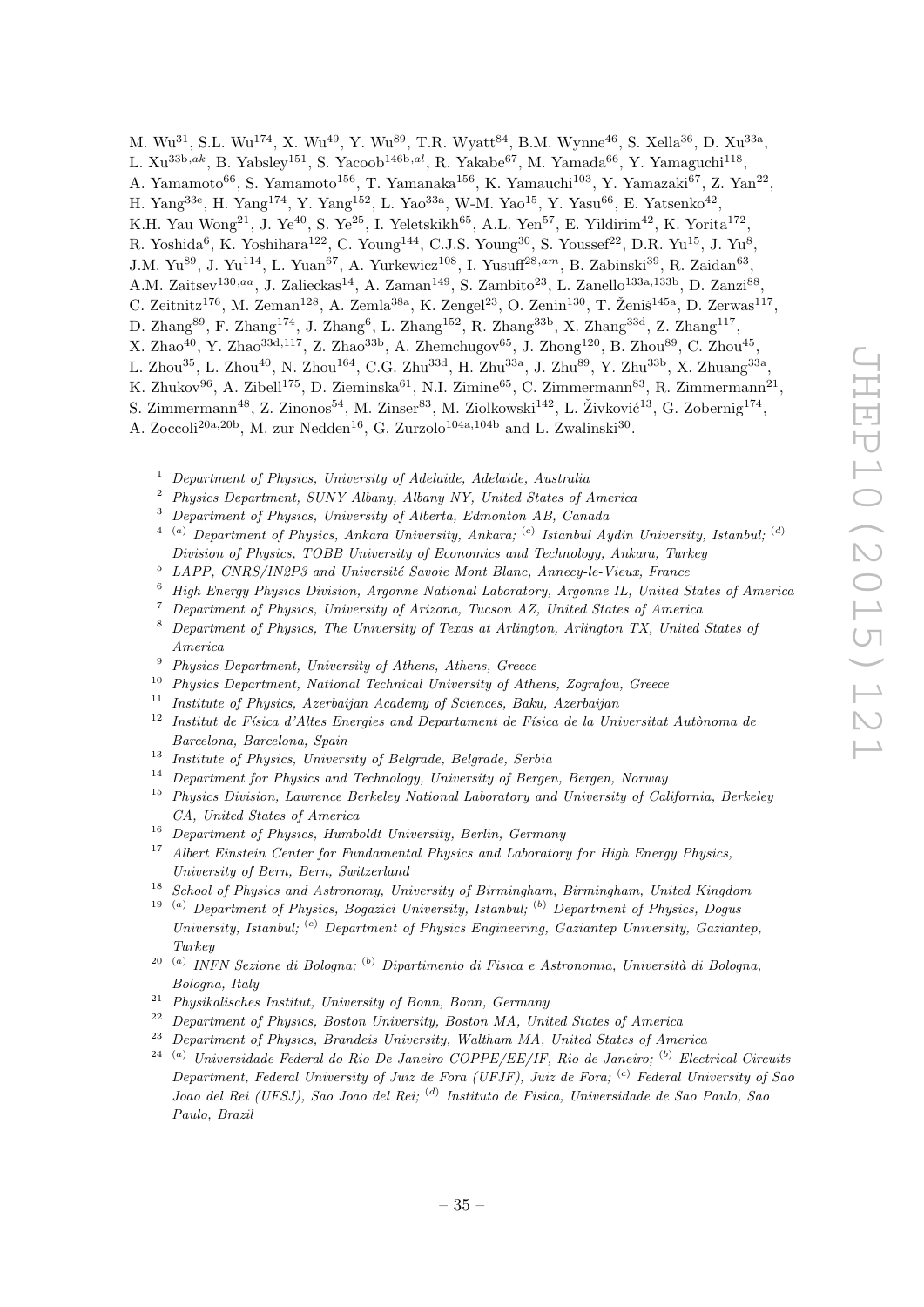- $25$  Physics Department, Brookhaven National Laboratory, Upton NY, United States of America
- $26$ <sup>(a)</sup> National Institute of Physics and Nuclear Engineering, Bucharest; <sup>(b)</sup> National Institute for Research and Development of Isotopic and Molecular Technologies, Physics Department, Cluj Napoca; <sup>(c)</sup> University Politehnica Bucharest, Bucharest; <sup>(d)</sup> West University in Timisoara, Timisoara, Romania
- <sup>27</sup> Departamento de Física, Universidad de Buenos Aires, Buenos Aires, Argentina
- <sup>28</sup> Cavendish Laboratory, University of Cambridge, Cambridge, United Kingdom
- <sup>29</sup> Department of Physics, Carleton University, Ottawa ON, Canada<br><sup>30</sup> CERN, Current Suite of Luis
- <sup>30</sup> CERN, Geneva, Switzerland
- <sup>31</sup> Enrico Fermi Institute, University of Chicago, Chicago IL, United States of America
- $32$ <sup>(a)</sup> Departamento de Física, Pontificia Universidad Católica de Chile, Santiago; <sup>(b)</sup> Departamento de Física, Universidad Técnica Federico Santa María, Valparaíso, Chile
- $33$ <sup>(a)</sup> Institute of High Energy Physics, Chinese Academy of Sciences, Beijing; <sup>(b)</sup> Department of Modern Physics, University of Science and Technology of China, Anhui; <sup>(c)</sup> Department of Physics, Nanjing University, Jiangsu; <sup>(d)</sup> School of Physics, Shandong University, Shandong; <sup>(e)</sup> Department of Physics and Astronomy, Shanghai Key Laboratory for Particle Physics and Cosmology, Shanghai Jiao Tong University, Shanghai; <sup>(f)</sup> Physics Department, Tsinghua University, Beijing 100084, China
- $34$  Laboratoire de Physique Corpusculaire, Clermont Université and Université Blaise Pascal and CNRS/IN2P3, Clermont-Ferrand, France
- <sup>35</sup> Nevis Laboratory, Columbia University, Irvington NY, United States of America
- <sup>36</sup> Niels Bohr Institute, University of Copenhagen, Kobenhavn, Denmark
- <sup>37 (a)</sup> INFN Gruppo Collegato di Cosenza, Laboratori Nazionali di Frascati; <sup>(b)</sup> Dipartimento di Fisica, Università della Calabria, Rende, Italy
- $38$ <sup>(a)</sup> AGH University of Science and Technology, Faculty of Physics and Applied Computer Science, Krakow; <sup>(b)</sup> Marian Smoluchowski Institute of Physics, Jaqiellonian University, Krakow, Poland
- <sup>39</sup> Institute of Nuclear Physics Polish Academy of Sciences, Krakow, Poland
- <sup>40</sup> Physics Department, Southern Methodist University, Dallas TX, United States of America
- <sup>41</sup> Physics Department, University of Texas at Dallas, Richardson TX, United States of America
- <sup>42</sup> DESY, Hamburg and Zeuthen, Germany
- $^{43}$  Institut für Experimentelle Physik IV, Technische Universität Dortmund, Dortmund, Germany
- <sup>44</sup> Institut für Kern- und Teilchenphysik, Technische Universität Dresden, Dresden, Germany
- <sup>45</sup> Department of Physics, Duke University, Durham NC, United States of America<br><sup>46</sup> SUDA, School of Physics and Astronomy, University of Ediphysich Ediphysics
- <sup>46</sup> SUPA School of Physics and Astronomy, University of Edinburgh, Edinburgh, United Kingdom
- <sup>47</sup> INFN Laboratori Nazionali di Frascati, Frascati, Italy
- $48$  Fakultät für Mathematik und Physik, Albert-Ludwigs-Universität, Freiburg, Germany
- $49$  Section de Physique, Université de Genève, Geneva, Switzerland
- $50$ <sup>(a)</sup> INFN Sezione di Genova; <sup>(b)</sup> Dipartimento di Fisica, Università di Genova, Genova, Italy
- $51$ <sup>(a)</sup> E. Andronikashvili Institute of Physics, Iv. Javakhishvili Tbilisi State University, Tbilisi; <sup>(b)</sup> High Energy Physics Institute, Tbilisi State University, Tbilisi, Georgia
- $52$  II Physikalisches Institut, Justus-Liebig-Universität Giessen, Giessen, Germany
- <sup>53</sup> SUPA School of Physics and Astronomy, University of Glasgow, Glasgow, United Kingdom
- $54$  II Physikalisches Institut, Georg-August-Universität, Göttingen, Germany
- $55$  Laboratoire de Physique Subatomique et de Cosmologie, Université Grenoble-Alpes, CNRS/IN2P3, Grenoble, France
- <sup>56</sup> Department of Physics, Hampton University, Hampton VA, United States of America
- <sup>57</sup> Laboratory for Particle Physics and Cosmology, Harvard University, Cambridge MA, United States of America
- $^{58}$  (a) Kirchhoff-Institut für Physik, Ruprecht-Karls-Universität Heidelberg, Heidelberg;  $^{(b)}$  $Phusikalisches Institut, Runrecht-Karls-Universität Heidelberg, Heidelberg; <sup>(c)</sup> ZITI Institut für$ technische Informatik, Ruprecht-Karls-Universität Heidelberg, Mannheim, Germany
- <sup>59</sup> Faculty of Applied Information Science, Hiroshima Institute of Technology, Hiroshima, Japan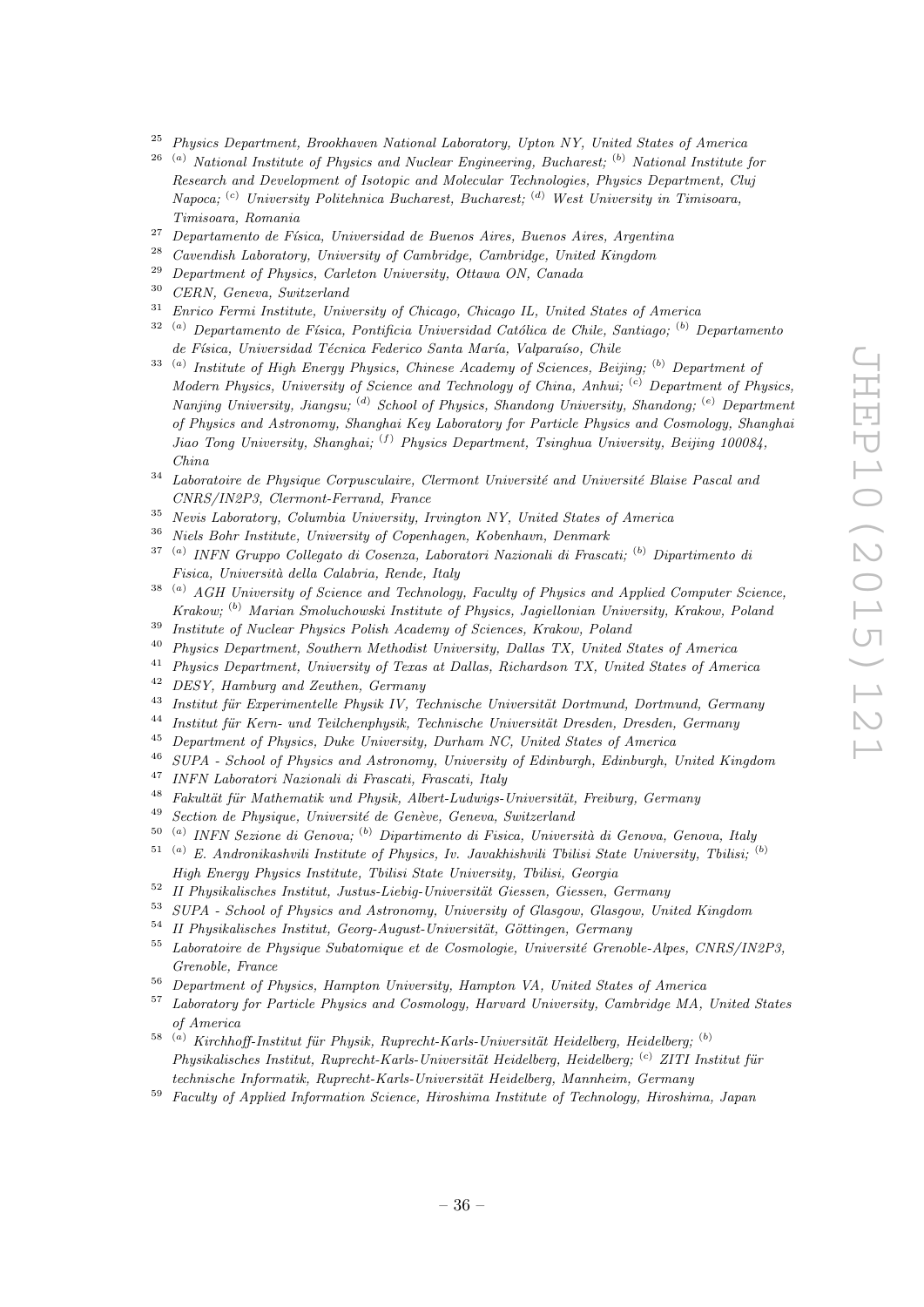- $60$  (a) Department of Physics, The Chinese University of Hong Kong, Shatin, N.T., Hong Kong;  $(b)$ Department of Physics, The University of Hong Kong, Hong Kong;  $(c)$  Department of Physics, The Hong Kong University of Science and Technology, Clear Water Bay, Kowloon, Hong Kong, China
- <sup>61</sup> Department of Physics, Indiana University, Bloomington IN, United States of America
- <sup>62</sup> Institut für Astro- und Teilchenphysik, Leopold-Franzens-Universität, Innsbruck, Austria<br><sup>63</sup> Ilgiusarity of Levis Long City LA, United States of America
- <sup>63</sup> University of Iowa, Iowa City IA, United States of America<br><sup>64</sup> Department of Physics and Astronomy, Iowa State University
- $^{64}$  Department of Physics and Astronomy, Iowa State University, Ames IA, United States of America
- $^{65}$  Joint Institute for Nuclear Research, JINR Dubna, Dubna, Russia<br> $^{66}$  KEK, High France Assetunter Because Openingties, Turkek, J
- <sup>66</sup> KEK, High Energy Accelerator Research Organization, Tsukuba, Japan
- <sup>67</sup> Graduate School of Science, Kobe University, Kobe, Japan
- $^{68}$  Faculty of Science, Kyoto University, Kyoto, Japan
- <sup>69</sup> Kyoto University of Education, Kyoto, Japan
- <sup>70</sup> Department of Physics, Kyushu University, Fukuoka, Japan
- <sup>71</sup> Instituto de Física La Plata, Universidad Nacional de La Plata and CONICET, La Plata, Argentina<br><sup>72</sup> Physica Department, Langastan University, Langastan United Kingdom
- <sup>72</sup> Physics Department, Lancaster University, Lancaster, United Kingdom<br><sup>73</sup> (a) IMEN Serience di Lecces (b) Dinortimenta di Matematice e Fisice, H
- <sup>73 (a)</sup> INFN Sezione di Lecce; <sup>(b)</sup> Dipartimento di Matematica e Fisica, Università del Salento, Lecce, Italy
- <sup>74</sup> Oliver Lodge Laboratory, University of Liverpool, Liverpool, United Kingdom<br><sup>75</sup> Department of Physics, Jožef Stefan Institute and University of Livilians, L
- Department of Physics, Jožef Stefan Institute and University of Ljubljana, Ljubljana, Slovenia
- <sup>76</sup> School of Physics and Astronomy, Queen Mary University of London, London, United Kingdom
- <sup>77</sup> Department of Physics, Royal Holloway University of London, Surrey, United Kingdom
- <sup>78</sup> Department of Physics and Astronomy, University College London, London, United Kingdom
- <sup>79</sup> Louisiana Tech University, Ruston LA, United States of America
- $80$  Laboratoire de Physique Nucléaire et de Hautes Energies, UPMC and Université Paris-Diderot and CNRS/IN2P3, Paris, France
- <sup>81</sup> Fysiska institutionen, Lunds universitet, Lund, Sweden
- <sup>82</sup> Departamento de Fisica Teorica C-15, Universidad Autonoma de Madrid, Madrid, Spain
- $83$  Institut für Physik, Universität Mainz, Mainz, Germany
- <sup>84</sup> School of Physics and Astronomy, University of Manchester, Manchester, United Kingdom
- $85$  CPPM, Aix-Marseille Université and CNRS/IN2P3, Marseille, France
- <sup>86</sup> Department of Physics, University of Massachusetts, Amherst MA, United States of America
- $87$  Department of Physics, McGill University, Montreal QC, Canada
- <sup>88</sup> School of Physics, University of Melbourne, Victoria, Australia<br><sup>89</sup> Penertment of Physics, The University of Michigan, Ann Arbor
- <sup>89</sup> Department of Physics, The University of Michigan, Ann Arbor MI, United States of America
- <sup>90</sup> Department of Physics and Astronomy, Michigan State University, East Lansing MI, United States of America
- <sup>91 (a)</sup> INFN Sezione di Milano; <sup>(b)</sup> Dipartimento di Fisica, Università di Milano, Milano, Italy
- $92$  B.I. Stepanov Institute of Physics, National Academy of Sciences of Belarus, Minsk, Republic of Belarus
- <sup>93</sup> National Scientific and Educational Centre for Particle and High Energy Physics, Minsk, Republic of Belarus
- $94$  Department of Physics, Massachusetts Institute of Technology, Cambridge MA, United States of America
- <sup>95</sup> Group of Particle Physics, University of Montreal, Montreal QC, Canada
- <sup>96</sup> P.N. Lebedev Institute of Physics, Academy of Sciences, Moscow, Russia
- <sup>97</sup> Institute for Theoretical and Experimental Physics (ITEP), Moscow, Russia
- <sup>98</sup> National Research Nuclear University MEPhI, Moscow, Russia
- <sup>99</sup> D.V. Skobeltsyn Institute of Nuclear Physics, M.V. Lomonosov Moscow State University, Moscow, Russia
- $100$  Fakultät für Physik, Ludwig-Maximilians-Universität München, München, Germany
- $101$  Max-Planck-Institut für Physik (Werner-Heisenberg-Institut), München, Germany
- <sup>102</sup> Nagasaki Institute of Applied Science, Nagasaki, Japan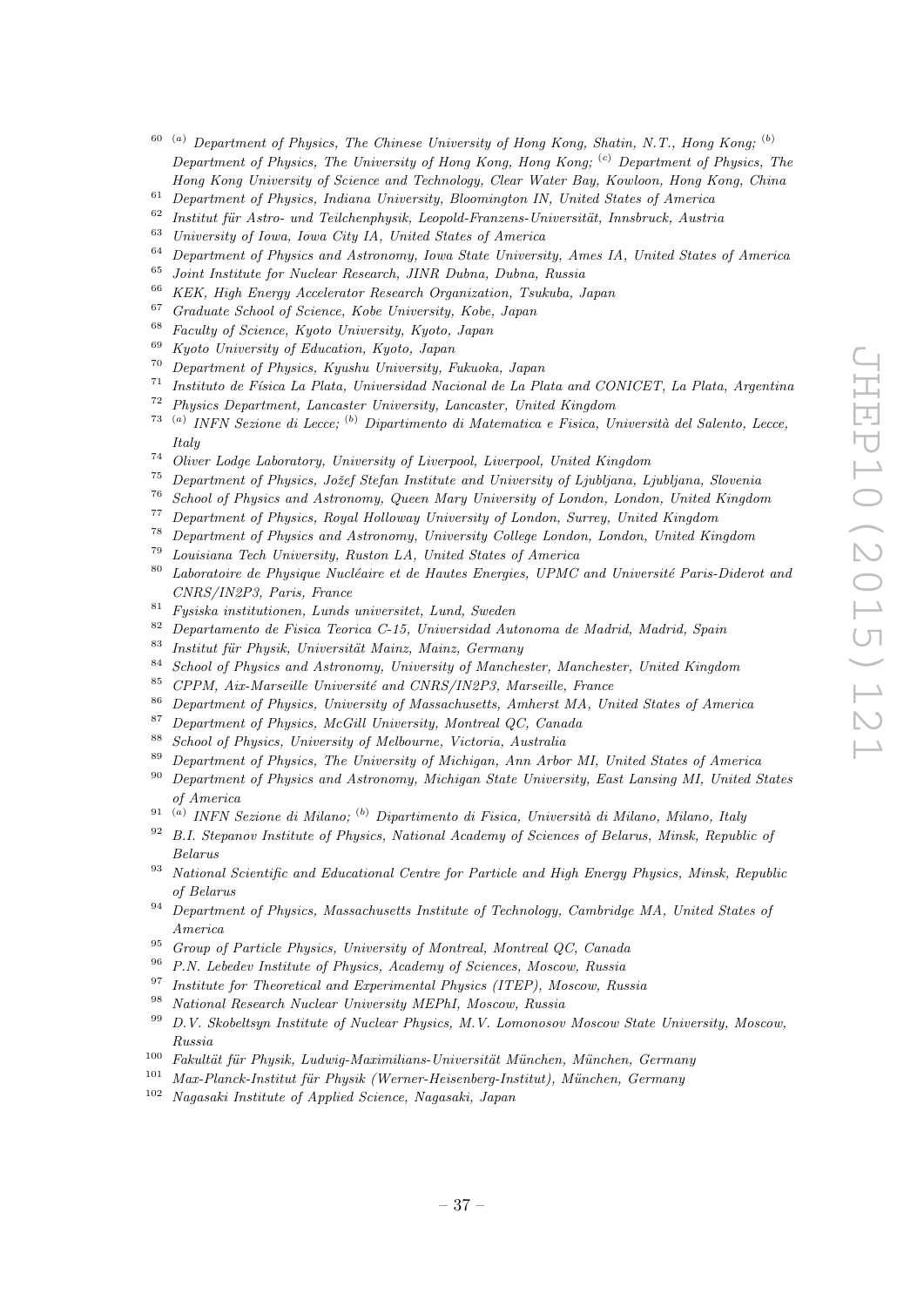- <sup>103</sup> Graduate School of Science and Kobayashi-Maskawa Institute, Nagoya University, Nagoya, Japan
- <sup>104 (a)</sup> INFN Sezione di Napoli; <sup>(b)</sup> Dipartimento di Fisica, Università di Napoli, Napoli, Italy
- <sup>105</sup> Department of Physics and Astronomy, University of New Mexico, Albuquerque NM, United States of America
- <sup>106</sup> Institute for Mathematics, Astrophysics and Particle Physics, Radboud University Nijmegen/Nikhef, Nijmegen, Netherlands
- <sup>107</sup> Nikhef National Institute for Subatomic Physics and University of Amsterdam, Amsterdam, Netherlands
- <sup>108</sup> Department of Physics, Northern Illinois University, DeKalb IL, United States of America
- <sup>109</sup> Budker Institute of Nuclear Physics, SB RAS, Novosibirsk, Russia
- <sup>110</sup> Department of Physics, New York University, New York NY, United States of America<br><sup>111</sup> Okia State University, Calumbus OIL United States of America
- <sup>111</sup> Ohio State University, Columbus OH, United States of America
- <sup>112</sup> Faculty of Science, Okayama University, Okayama, Japan
- <sup>113</sup> Homer L. Dodge Department of Physics and Astronomy, University of Oklahoma, Norman OK, United States of America
- <sup>114</sup> Department of Physics, Oklahoma State University, Stillwater OK, United States of America
- <sup>115</sup> Palacký University, RCPTM, Olomouc, Czech Republic
- <sup>116</sup> Center for High Energy Physics, University of Oregon, Eugene OR, United States of America<br><sup>117</sup> *LAL* Université Paris-Sud and CNRS/IN9P3 Orsou France
- <sup>117</sup> LAL, Université Paris-Sud and CNRS/IN2P3, Orsay, France<br><sup>118</sup> Craducta School of Science, Oscha University, Oscha, Israel
- <sup>118</sup> Graduate School of Science, Osaka University, Osaka, Japan<br><sup>119</sup> Department of Physics University of Oslo, Oslo, Norway
- Department of Physics, University of Oslo, Oslo, Norway
- <sup>120</sup> Department of Physics, Oxford University, Oxford, United Kingdom
- <sup>121 (a)</sup> INFN Sezione di Pavia; <sup>(b)</sup> Dipartimento di Fisica, Università di Pavia, Pavia, Italy
- <sup>122</sup> Department of Physics, University of Pennsylvania, Philadelphia PA, United States of America<br><sup>123</sup> National Bessereh Centre "Kurshatosy Institute" B.P. Konstantinov Petersburg Nuclear Physics
- <sup>123</sup> National Research Centre "Kurchatov Institute" B.P.Konstantinov Petersburg Nuclear Physics Institute, St. Petersburg, Russia
- <sup>124 (a)</sup> INFN Sezione di Pisa; <sup>(b)</sup> Dipartimento di Fisica E. Fermi, Università di Pisa, Pisa, Italy
- <sup>125</sup> Department of Physics and Astronomy, University of Pittsburgh, Pittsburgh PA, United States of America
- <sup>126 (a)</sup> Laboratorio de Instrumentacao e Fisica Experimental de Particulas LIP, Lisboa; <sup>(b)</sup> Faculdade de Ciências, Universidade de Lisboa, Lisboa;  $^{(c)}$  Department of Physics, University of Coimbra, Coimbra; <sup>(d)</sup> Centro de Física Nuclear da Universidade de Lisboa, Lisboa; <sup>(e)</sup> Departamento de Fisica, Universidade do Minho, Braga; (f) Departamento de Fisica Teorica y del Cosmos and CAFPE, Universidad de Granada, Granada (Spain); <sup>(g)</sup> Dep Fisica and CEFITEC of Faculdade de Ciencias e Tecnologia, Universidade Nova de Lisboa, Caparica, Portugal
- <sup>127</sup> Institute of Physics, Academy of Sciences of the Czech Republic, Praha, Czech Republic
- <sup>128</sup> Czech Technical University in Prague, Praha, Czech Republic
- <sup>129</sup> Faculty of Mathematics and Physics, Charles University in Prague, Praha, Czech Republic
- <sup>130</sup> State Research Center Institute for High Energy Physics, Protvino, Russia
- <sup>131</sup> Particle Physics Department, Rutherford Appleton Laboratory, Didcot, United Kingdom
- <sup>132</sup> Ritsumeikan University, Kusatsu, Shiga, Japan
- <sup>133 (a)</sup> INFN Sezione di Roma; <sup>(b)</sup> Dipartimento di Fisica, Sapienza Università di Roma, Roma, Italy
- <sup>134 (a)</sup> INFN Sezione di Roma Tor Vergata; <sup>(b)</sup> Dipartimento di Fisica, Università di Roma Tor Vergata, Roma, Italy
- <sup>135 (a)</sup> INFN Sezione di Roma Tre; <sup>(b)</sup> Dipartimento di Matematica e Fisica, Università Roma Tre, Roma, Italy
- $136$ <sup>(a)</sup> Faculté des Sciences Ain Chock, Réseau Universitaire de Physique des Hautes Energies -Université Hassan II, Casablanca;  $^{(b)}$  Centre National de l'Energie des Sciences Techniques  $Nucleaires, Rabat;$ <sup>(c)</sup> Faculté des Sciences Semlalia, Université Cadi Ayyad, LPHEA-Marrakech; (d) Faculté des Sciences, Université Mohamed Premier and LPTPM, Oujda;  $(e)$  Faculté des sciences, Université Mohammed V-Agdal, Rabat, Morocco
- <sup>137</sup> DSM/IRFU (Institut de Recherches sur les Lois Fondamentales de l'Univers), CEA Saclay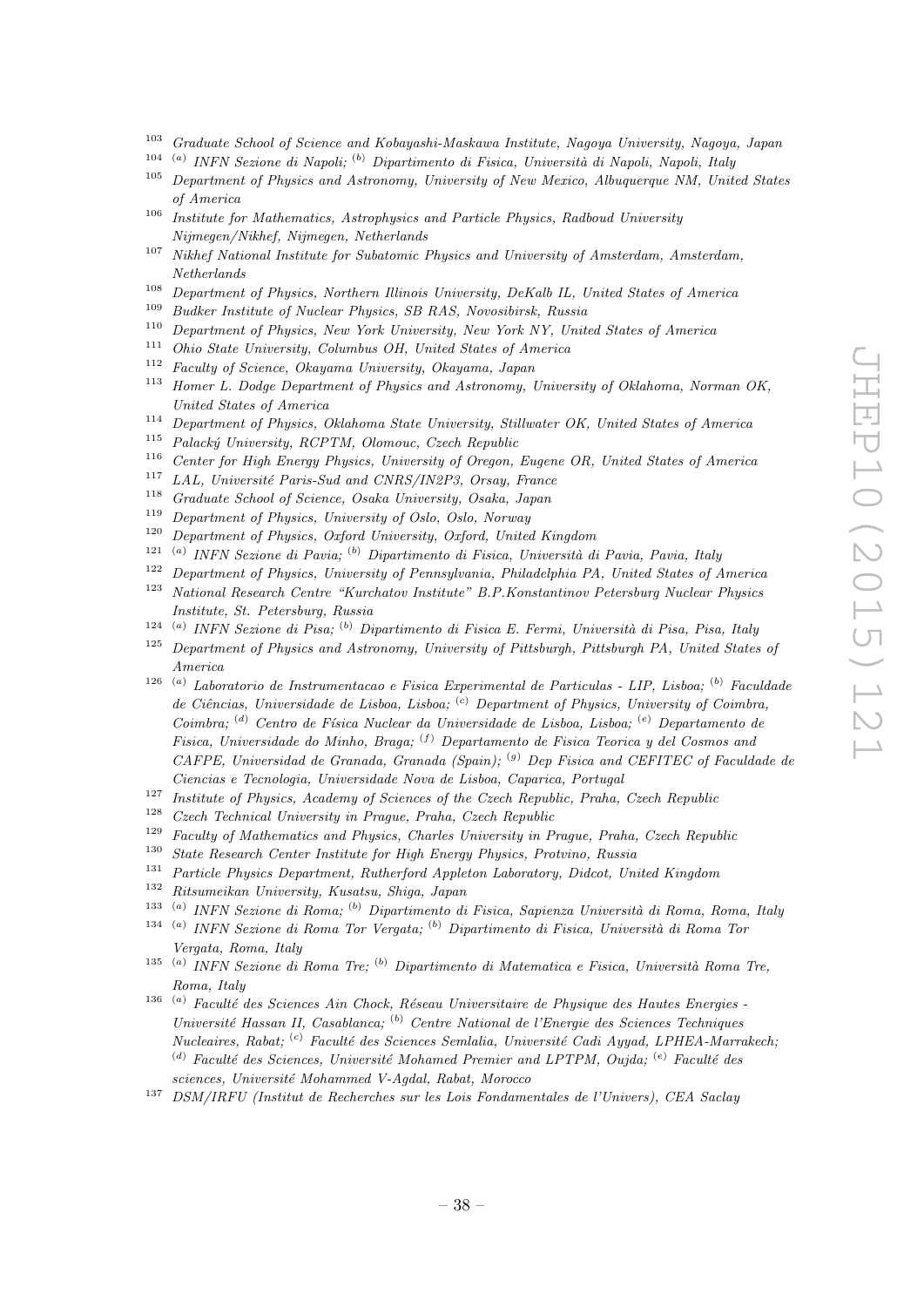(Commissariat `a l'Energie Atomique et aux Energies Alternatives), Gif-sur-Yvette, France

- <sup>138</sup> Santa Cruz Institute for Particle Physics, University of California Santa Cruz, Santa Cruz CA, United States of America
- <sup>139</sup> Department of Physics, University of Washington, Seattle WA, United States of America
- <sup>140</sup> Department of Physics and Astronomy, University of Sheffield, Sheffield, United Kingdom<br><sup>141</sup> Department of Physics Chinaby University Newset January 2006
- <sup>141</sup> Department of Physics, Shinshu University, Nagano, Japan<br><sup>142</sup> Eachbaraich Physik University Sissen Sissen Carmany
- <sup>142</sup> Fachbereich Physik, Universität Siegen, Siegen, Germany<br><sup>143</sup> Danasta vert of Physics Simon From Holmmitty Pranch
- <sup>143</sup> Department of Physics, Simon Fraser University, Burnaby BC, Canada<br><sup>144</sup> SLAC Matinaal Assolution Librarian Studied CA, United States of
- SLAC National Accelerator Laboratory, Stanford CA, United States of America
- <sup>145</sup> <sup>(a)</sup> Faculty of Mathematics, Physics & Informatics, Comenius University, Bratislava; <sup>(b)</sup> Department of Subnuclear Physics, Institute of Experimental Physics of the Slovak Academy of Sciences, Kosice, Slovak Republic
- <sup>146</sup> (a) Department of Physics, University of Cape Town, Cape Town;  $(b)$  Department of Physics, University of Johannesburg, Johannesburg;  $(c)$  School of Physics, University of the Witwatersrand, Johannesburg, South Africa
- <sup>147 (a)</sup> Department of Physics, Stockholm University; <sup>(b)</sup> The Oskar Klein Centre, Stockholm, Sweden
- <sup>148</sup> Physics Department, Royal Institute of Technology, Stockholm, Sweden
- <sup>149</sup> Departments of Physics & Astronomy and Chemistry, Stony Brook University, Stony Brook NY, United States of America
- <sup>150</sup> Department of Physics and Astronomy, University of Sussex, Brighton, United Kingdom
- <sup>151</sup> School of Physics, University of Sydney, Sydney, Australia
- <sup>152</sup> Institute of Physics, Academia Sinica, Taipei, Taiwan
- <sup>153</sup> Department of Physics, Technion: Israel Institute of Technology, Haifa, Israel
- <sup>154</sup> Raymond and Beverly Sackler School of Physics and Astronomy, Tel Aviv University, Tel Aviv, Israel
- <sup>155</sup> Department of Physics, Aristotle University of Thessaloniki, Thessaloniki, Greece
- <sup>156</sup> International Center for Elementary Particle Physics and Department of Physics, The University of Tokyo, Tokyo, Japan
- <sup>157</sup> Graduate School of Science and Technology, Tokyo Metropolitan University, Tokyo, Japan
- <sup>158</sup> Department of Physics, Tokyo Institute of Technology, Tokyo, Japan
- <sup>159</sup> Department of Physics, University of Toronto, Toronto ON, Canada
- <sup>160</sup> <sup>(a)</sup> TRIUMF. Vancouver BC; <sup>(b)</sup> Department of Physics and Astronomy, York University, Toronto ON, Canada
- <sup>161</sup> Faculty of Pure and Applied Sciences, University of Tsukuba, Tsukuba, Japan
- <sup>162</sup> Department of Physics and Astronomy, Tufts University, Medford MA, United States of America
- <sup>163</sup> Centro de Investigaciones, Universidad Antonio Narino, Bogota, Colombia
- <sup>164</sup> Department of Physics and Astronomy, University of California Irvine, Irvine CA, United States of America
- <sup>165 (a)</sup> INFN Gruppo Collegato di Udine, Sezione di Trieste, Udine; <sup>(b)</sup> ICTP, Trieste; <sup>(c)</sup> Dipartimento di Chimica, Fisica e Ambiente, Università di Udine, Udine, Italy
- <sup>166</sup> Department of Physics, University of Illinois, Urbana IL, United States of America<br><sup>167</sup> Department of Physics and Astronomy University of Unpeals, Unpeals, Syndem
- <sup>167</sup> Department of Physics and Astronomy, University of Uppsala, Uppsala, Sweden
- $168$  Instituto de Física Corpuscular (IFIC) and Departamento de Física Atómica, Molecular y Nuclear and Departamento de Ingeniería Electrónica and Instituto de Microelectrónica de Barcelona (IMB-CNM), University of Valencia and CSIC, Valencia, Spain
- <sup>169</sup> Department of Physics, University of British Columbia, Vancouver BC, Canada
- <sup>170</sup> Department of Physics and Astronomy, University of Victoria, Victoria BC, Canada
- <sup>171</sup> Department of Physics, University of Warwick, Coventry, United Kingdom
- <sup>172</sup> Waseda University, Tokyo, Japan
- <sup>173</sup> Department of Particle Physics, The Weizmann Institute of Science, Rehovot, Israel
- <sup>174</sup> Department of Physics, University of Wisconsin, Madison WI, United States of America
- $175$  Fakultät für Physik und Astronomie, Julius-Maximilians-Universität, Würzburg, Germany